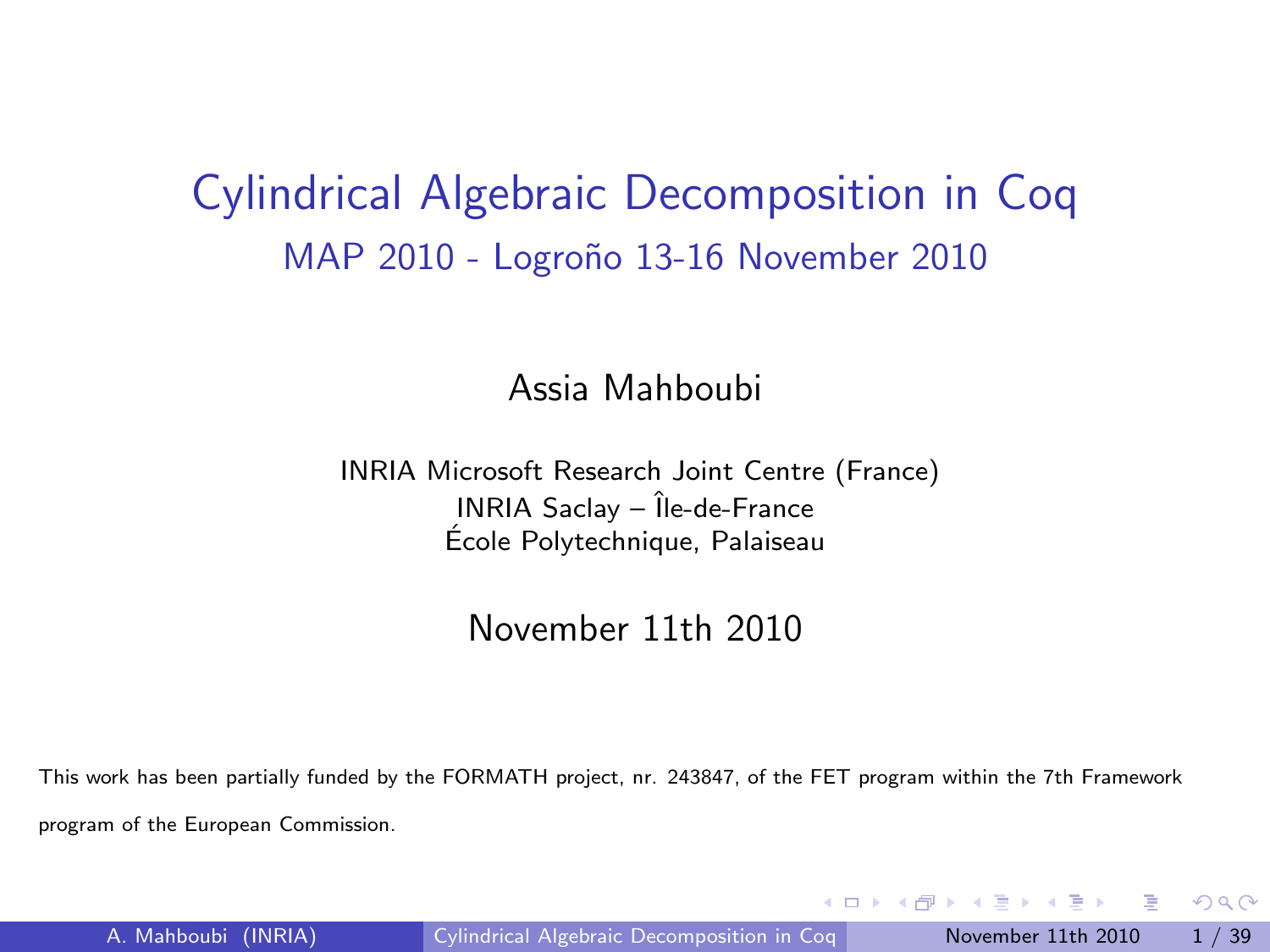### What we have seen so far

We have investigated two levels of formalization:

- A formal representation of logical objects:
	- $\triangleright$  A formalization of the first order theory of discrete real closed fields;
	- $\triangleright$  A sufficient condition to obtain full quantifier elimination;

Eliminate ∃ in  $\exists x, \bigwedge_{i=1}^n L_i$ 

- A formal representation of geometrical objects:
	- $\triangleright$  A formalization of models of the real closed field structures (as records)
	- $\triangleright$  A geometrical (constructive) proof that the projection of semi-algebraic sets is a semi-algebraic set

 $\pi_{|{\mathsf{x}}_{k+1}}\,\left\{{\mathsf{x}}\in R^{k+1}\,\left|\right.{P}({\mathsf{x}})=0 \wedge \bigwedge_{Q\in\mathcal{Q}} Q({\mathsf{x}})>0\right\}$  is a semi-algebraic set.

 $QQQ$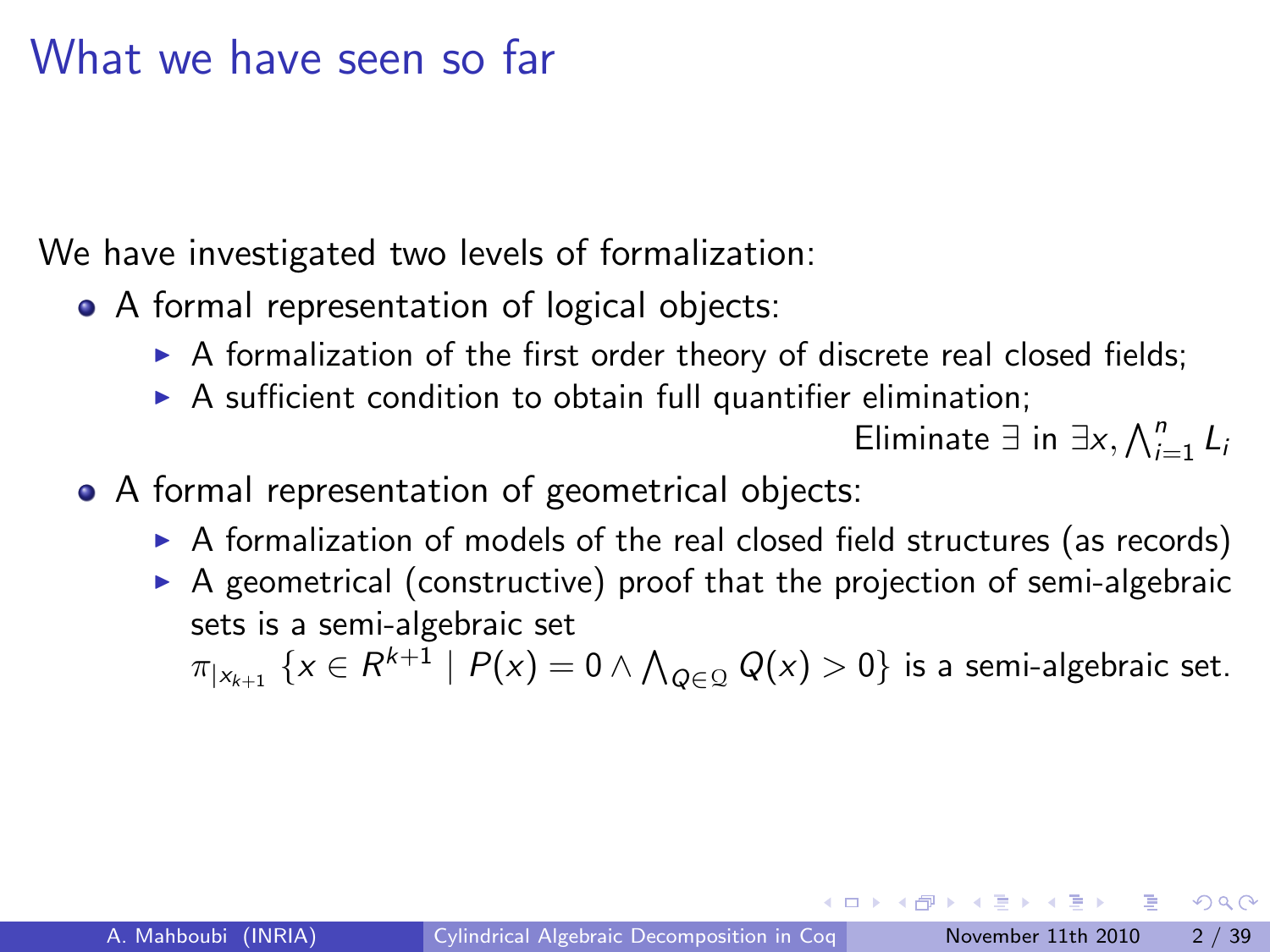This in fact covers three different levels:

- The programmer (computer algebra)
- The Coq user (formalizing correctness of computer algebra)
- The Coq logician user (formalizing theorems of logic)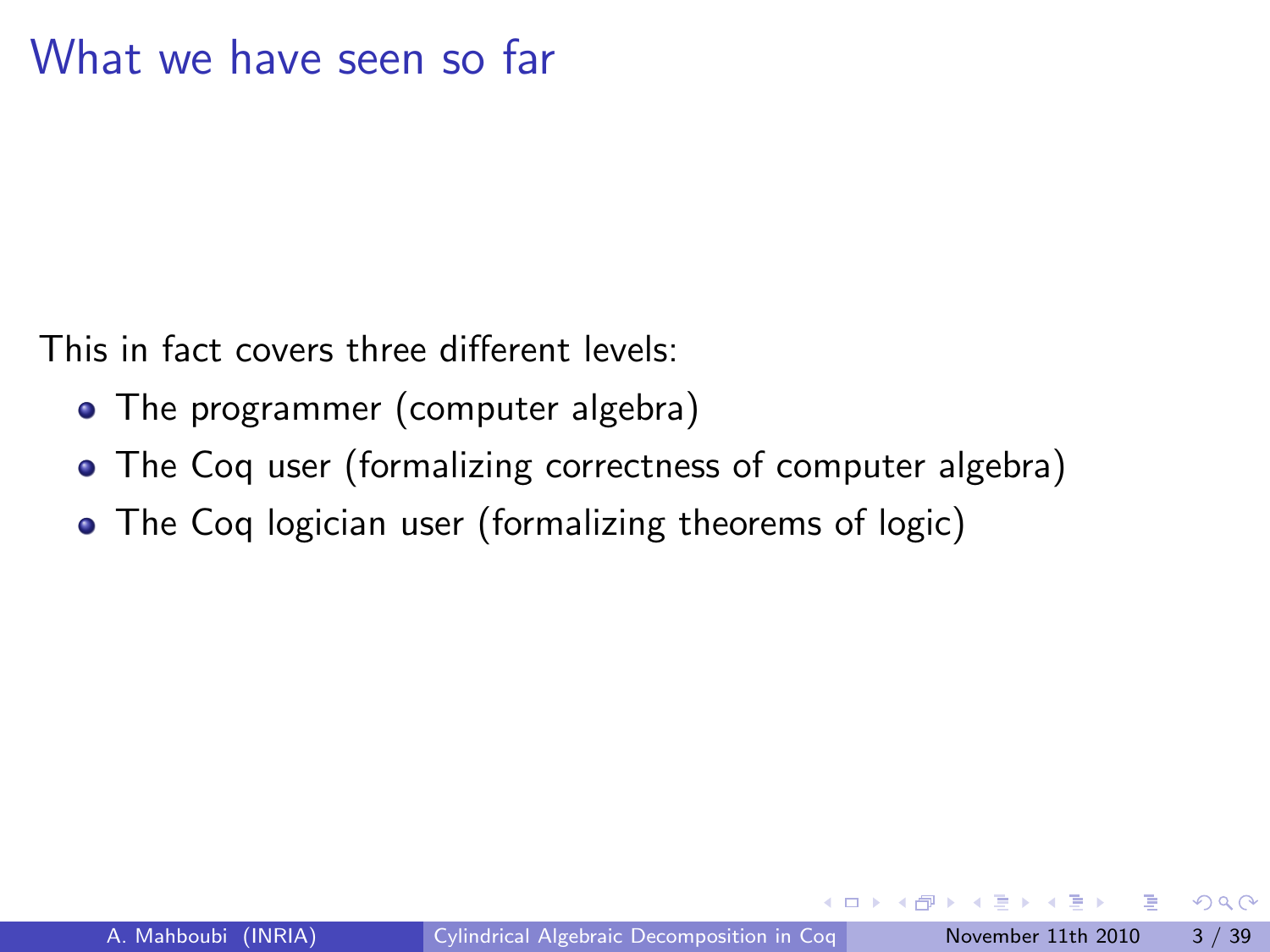## The programmer

These are constructive proofs, we can write programs. For instance:

- $\bullet$  l\_coef(p : poly R): R := ...
- $\bullet$  count\_sign\_changes(1 : seq R): nat := ...
- **signed\_prem(p q : poly R): seq poly R := ...**
- $\bullet$  tarski\_query (p q : poly R) : nat := count\_sign\_changes (map lcoef (signed\_prem p  $(p^{\texttt{``}}() * q))$ )
- $\bullet$  test\_sas\_empty1 (p q : poly R) : bool :=  $(tarski_query p q^2) + (tarski_query p q) > 0$

**KOD KOD KED KED DAR**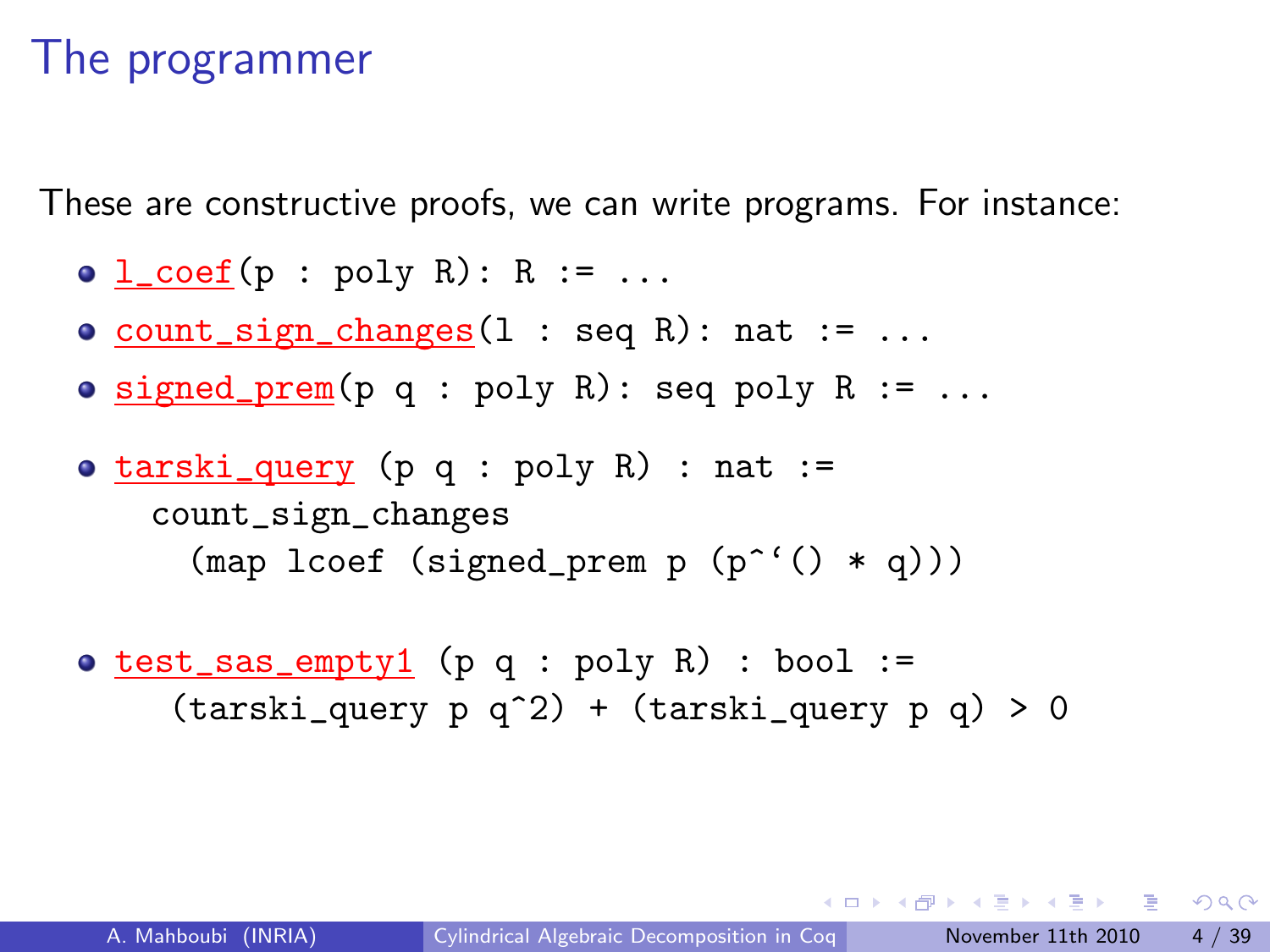The Coq user, interested in real algebraic geometry

These are constructive proofs, we can write program (in Coq):

Definition  $test\_sas\_empty1$  (p q : {poly R}) : bool :=  $(tarski_query p q^2) + (tarski_query p q) > 0$ 

But moreover we want to formalize the proof that:

Theorem test\_sas\_empty1\_correct : forall p q : {poly R},  $p := 0 \rightarrow$  $(test\_sas\_empty1 p q) > 0$  $\left\langle -\right\rangle$ (exists x, p. [x] = 0  $\land$  q. [x] > 0).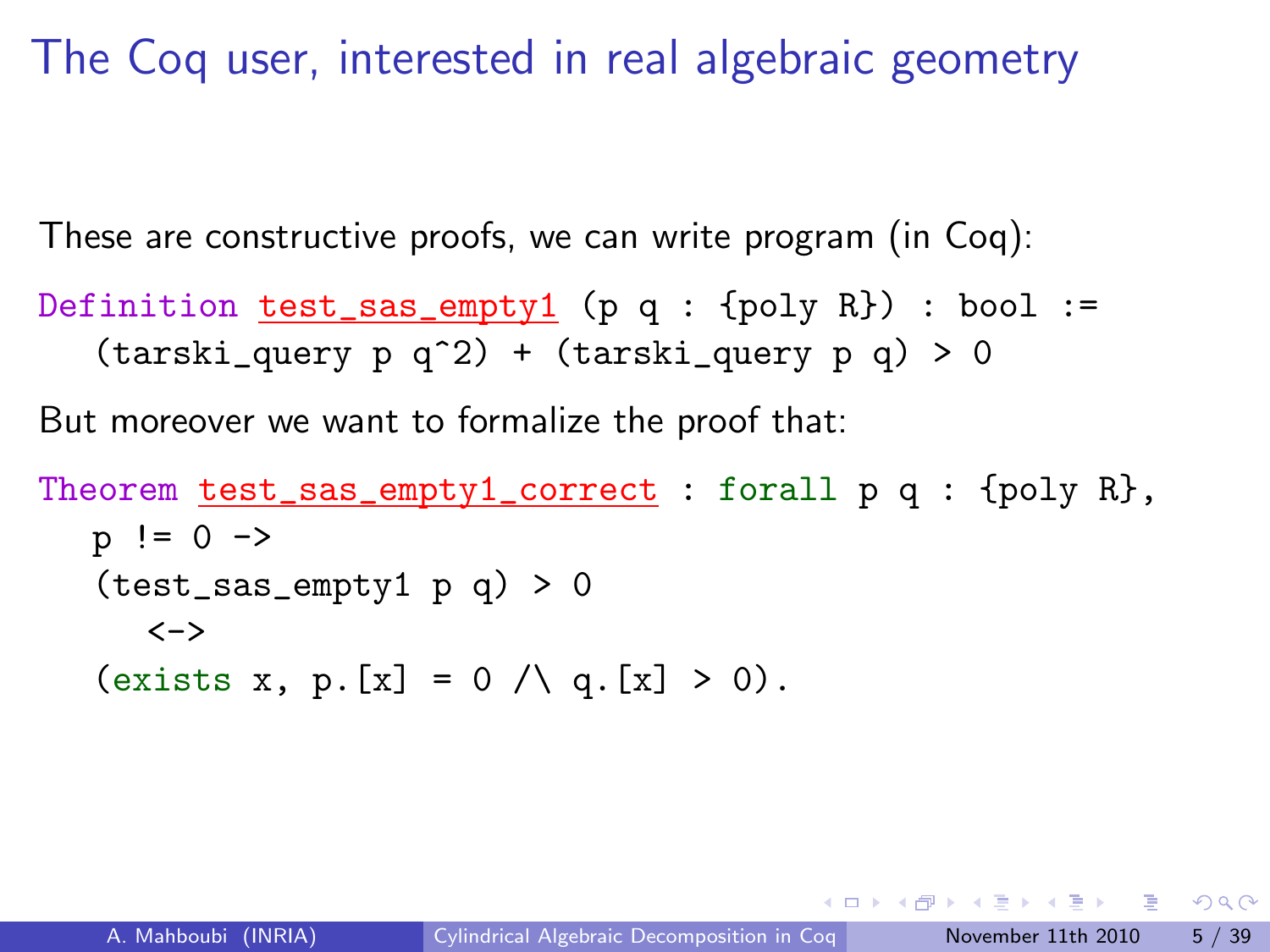The other Coq user, interested in formal proofs in logic

We want a running quantifier elimination algorithm:

A program:

Fixpoint quantifier\_elim : formula term -> formula term := ...

And formal proofs that:

Lemma q\_free\_quantifier\_elim : forall f, q\_free (quantifier\_elim f).

Lemma quantifier\_elim\_correct : forall (R\_rcf : rcf), forall (f : formula term)(ctx : seq (R R\_rcf)),  $(holds ctx f) \iff (holds ctx (quantifier\_elim f)).$ 

 $\Omega$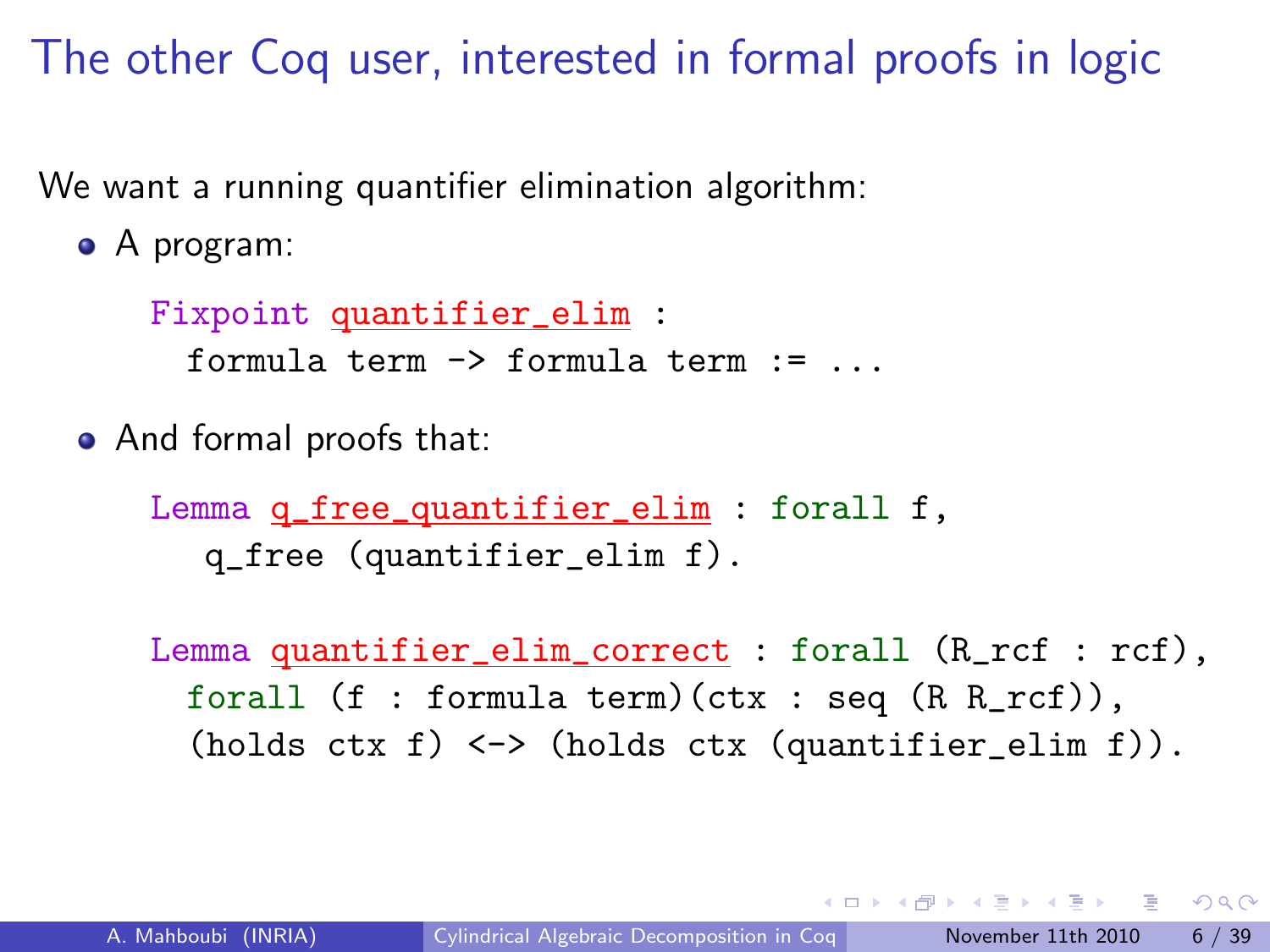### Sharing the efforts

- Can the programmer rely on mathematics textbooks? Yes, if they are reasonably written (for that purpose).
- Can the Coq user rely on the programmer? Yes, if the programmer uses a pure functional language.
- Can the logician Coq user rely on the geometer Coq user?

Unclear at this stage.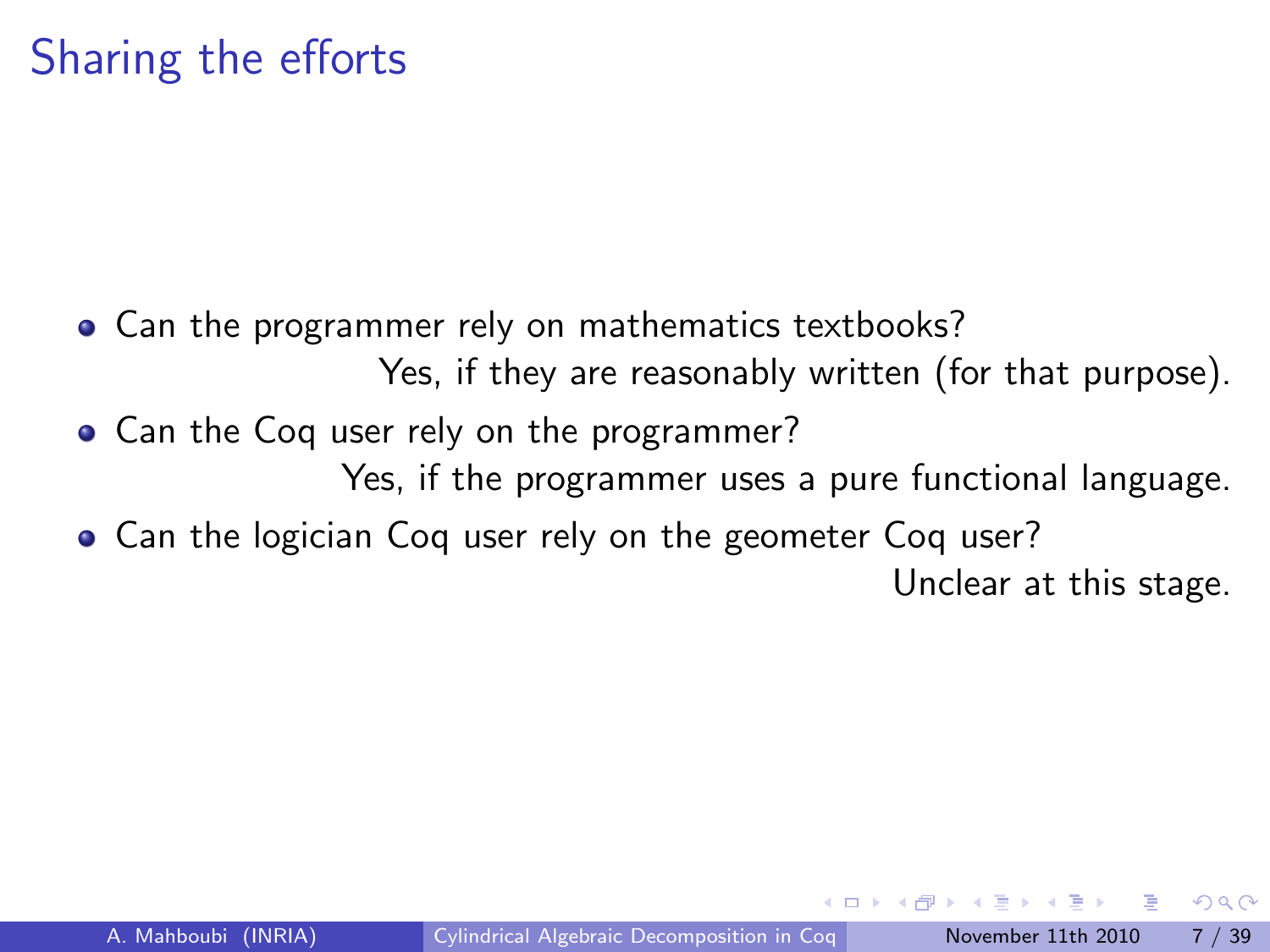• Is it "easy" to understand the semi-algebraic object described by the input formula?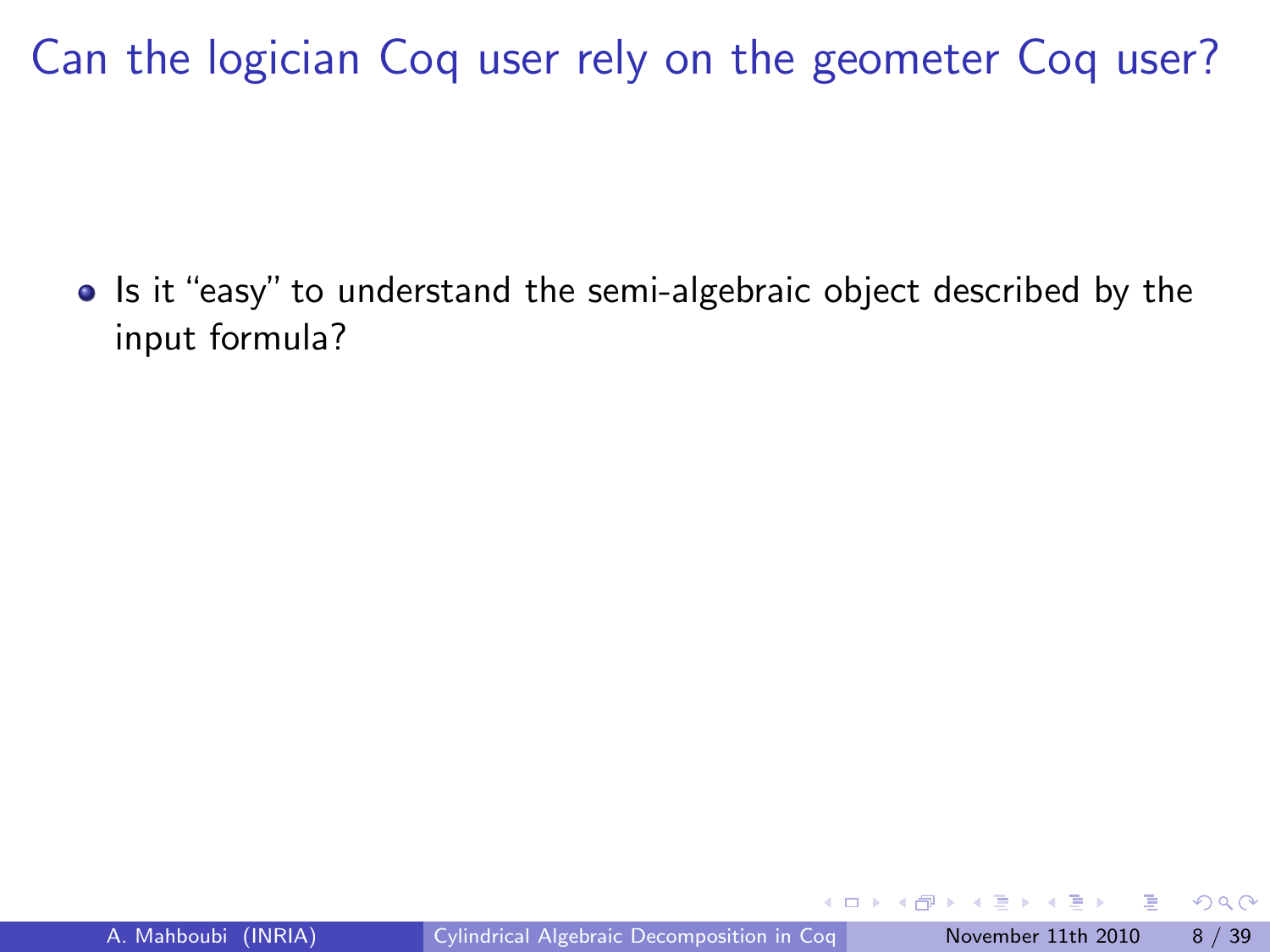• Is it "easy" to understand the semi-algebraic object described by the input formula?

Yes, very easy.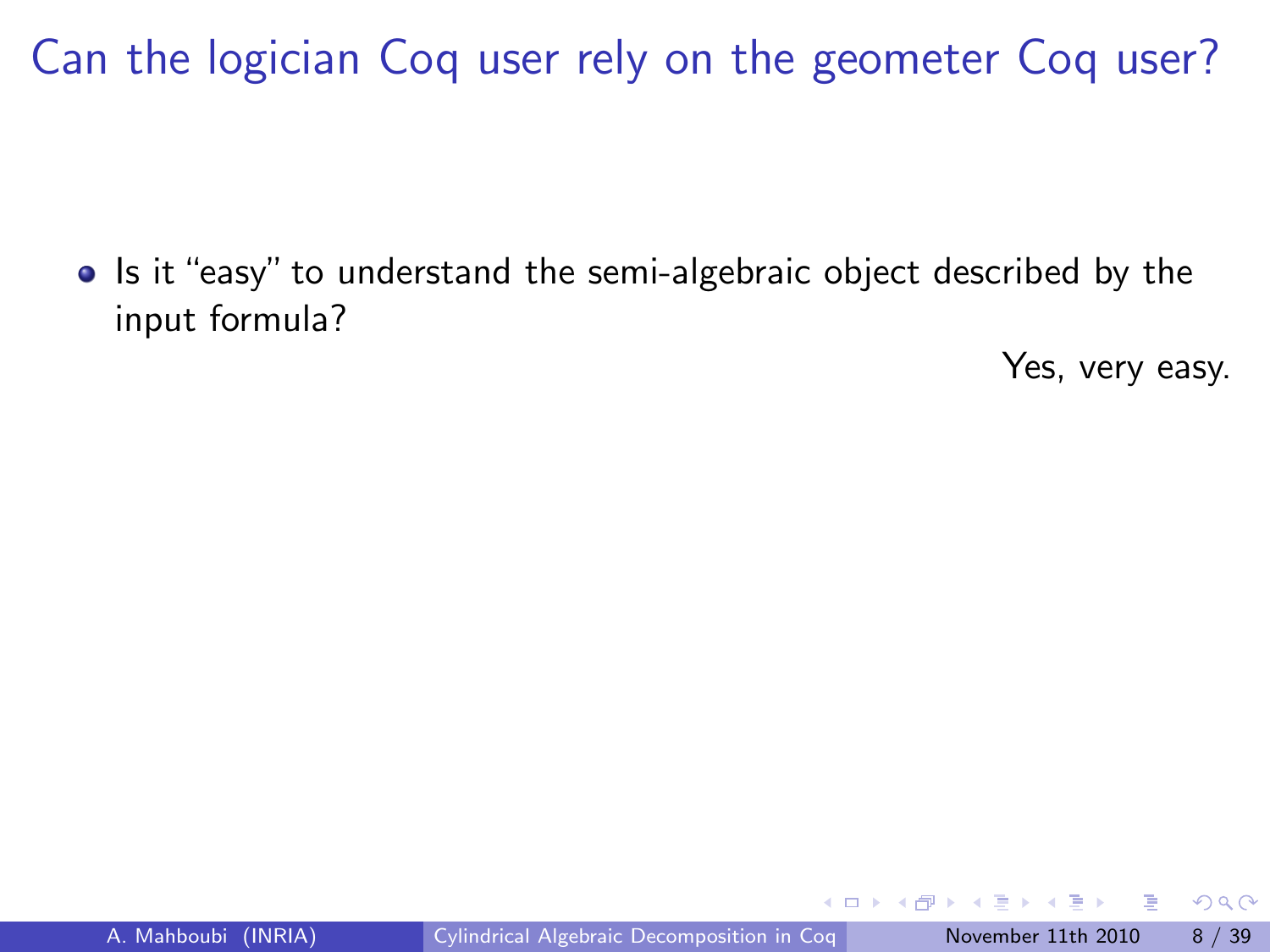• Is it "easy" to understand the semi-algebraic object described by the input formula?

Yes, very easy.

?

 $200$ 

• Is it "easy" to read the expected, quantifier free formula from the computer algebra programs?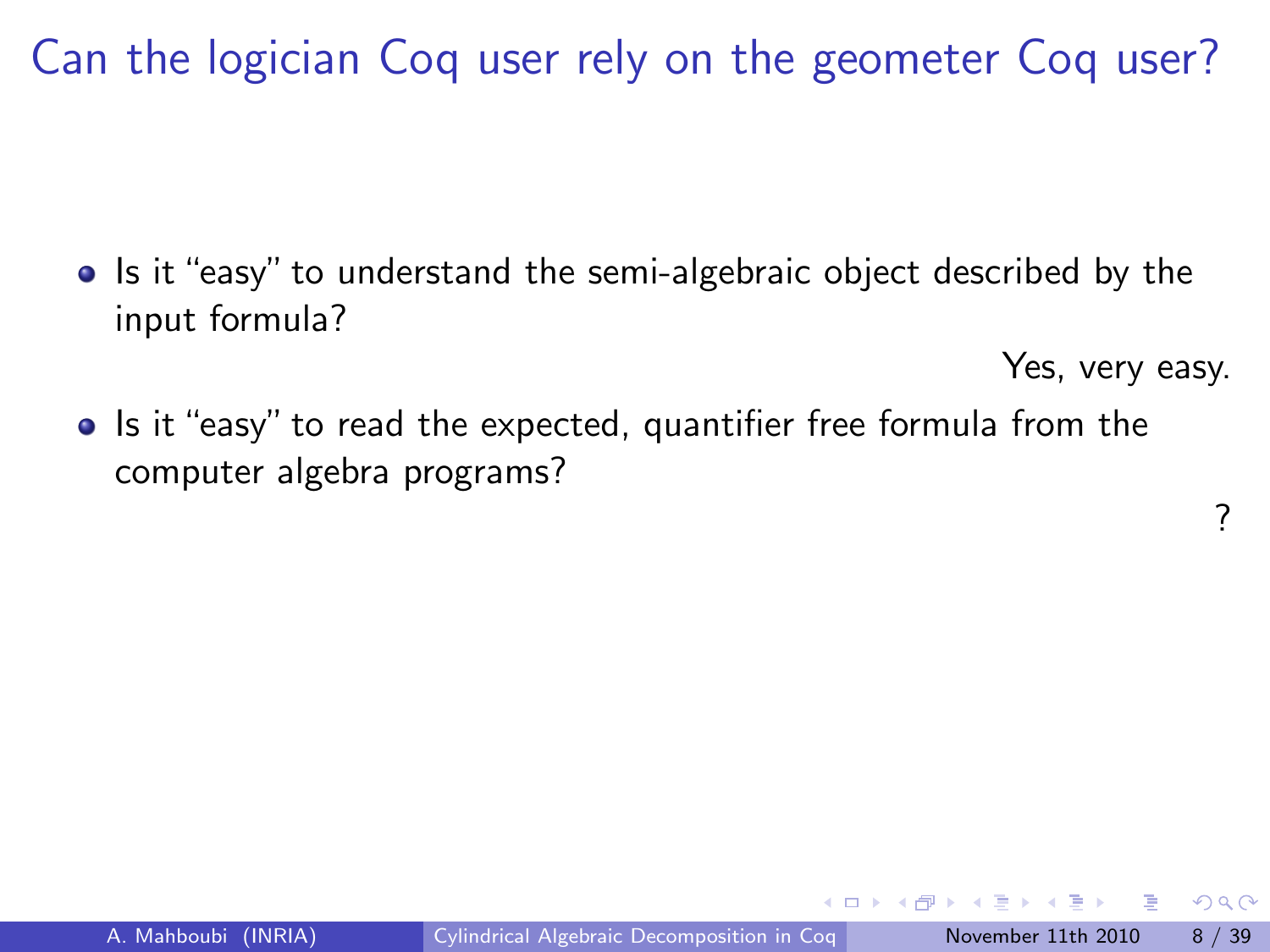• Is it "easy" to understand the semi-algebraic object described by the input formula?

Yes, very easy.

- Is it "easy" to read the expected, quantifier free formula from the computer algebra programs?
- Is it "easy" to prove that this formula is correct with respect to the initial one?

?

 $2040$ 

?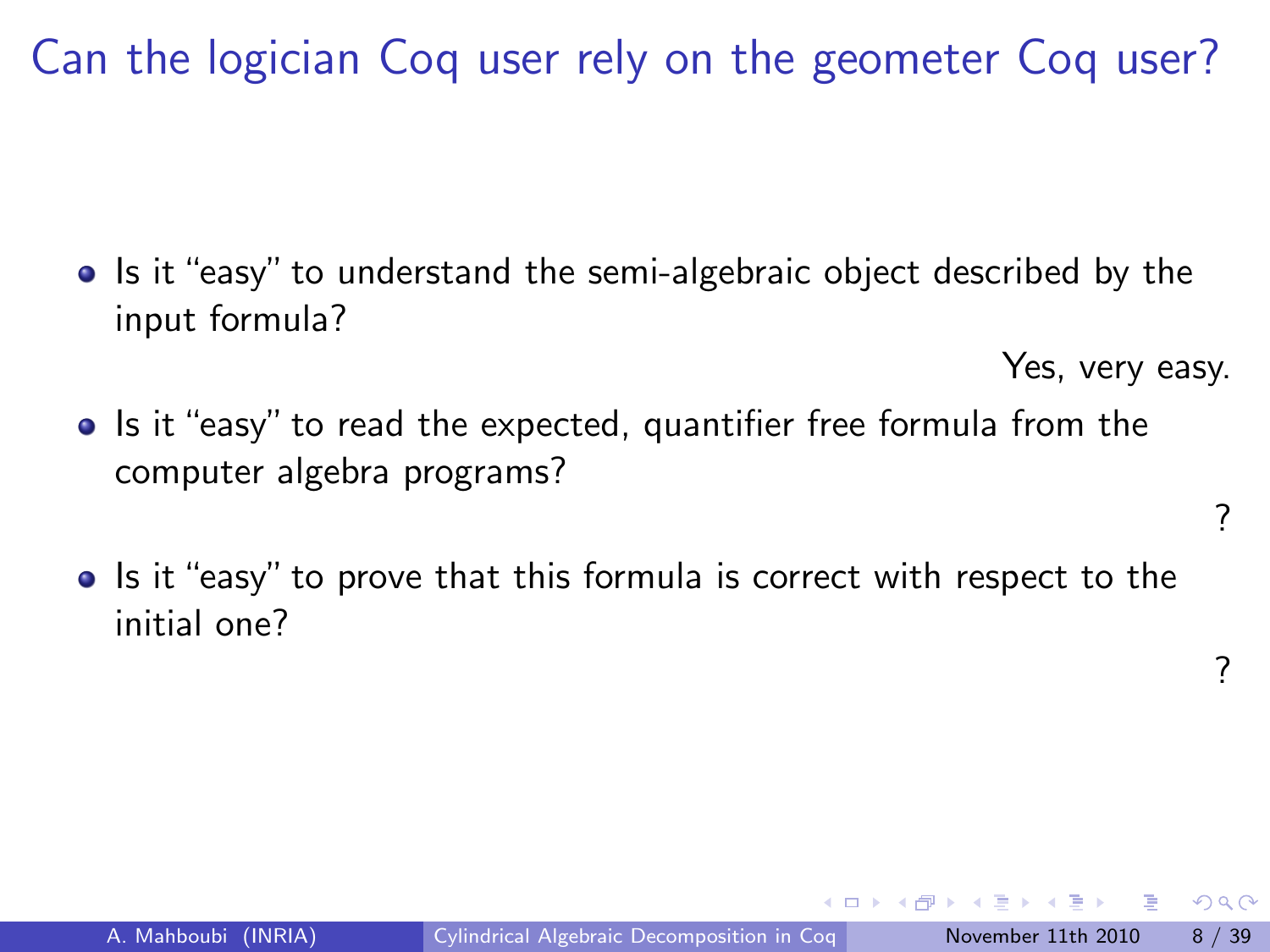# The Coq programs

- $\bullet$  l\_coef(p : poly R): R := ...
- $\circ$  count\_sign\_changes(1 : seq R): nat := ...
- $\bullet$  signed\_prem(p q : poly R): seq poly R := ...
- $\bullet$  tarski\_query (p q : poly R) : nat := count\_sign\_changes (map lcoef (signed\_prem  $p (p^*(x) * q))$ )
- $\bullet$  test\_sas\_empty1 (p q : poly R) : bool :=  $(tarski_query p q^2) + (tarski_query p q) > 0$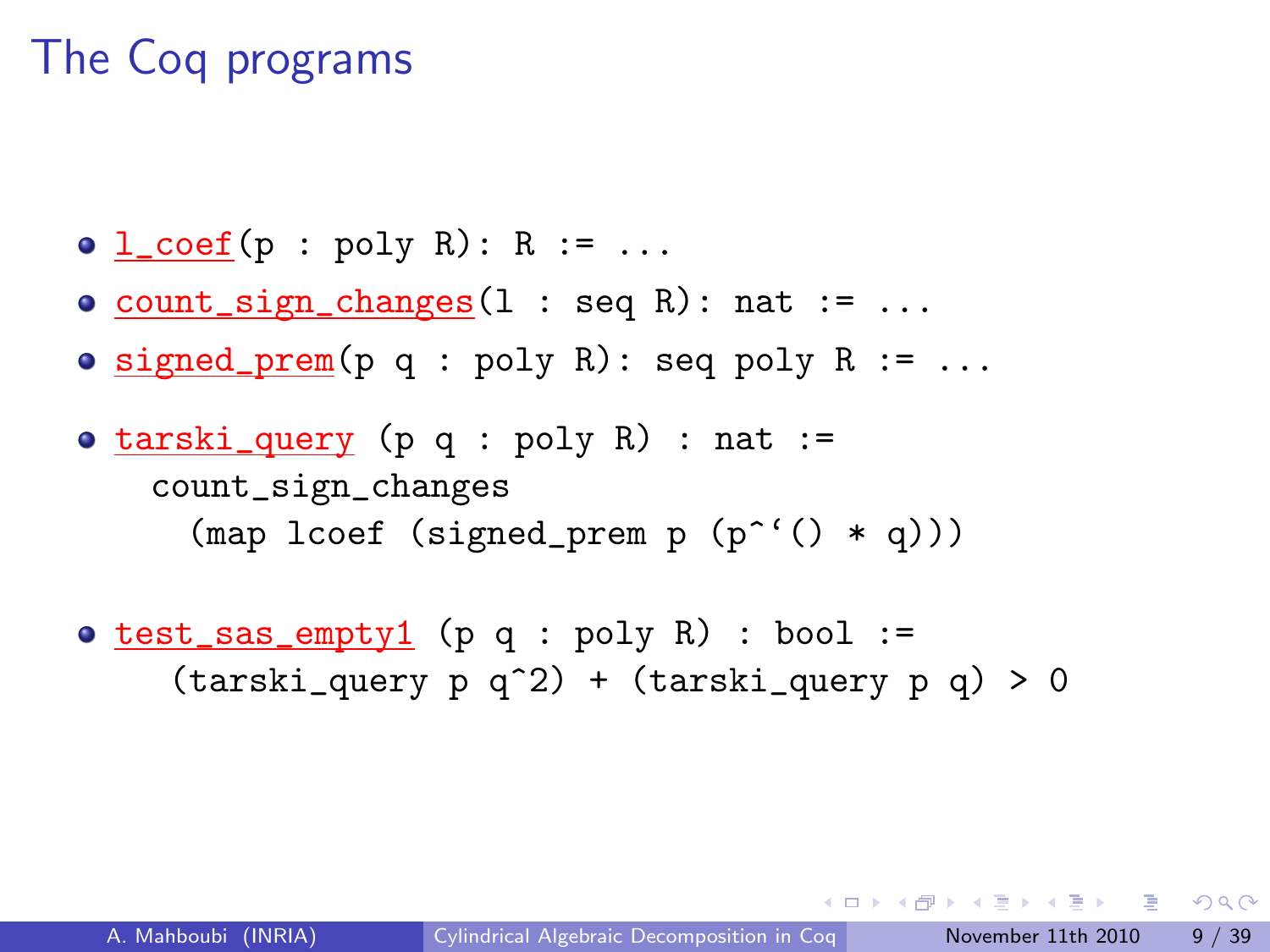Execution of the program for  $\{x \in R | \alpha x^2 + \beta x + \gamma = 0\}$ 

4日下

∢母

э

 $QQQ$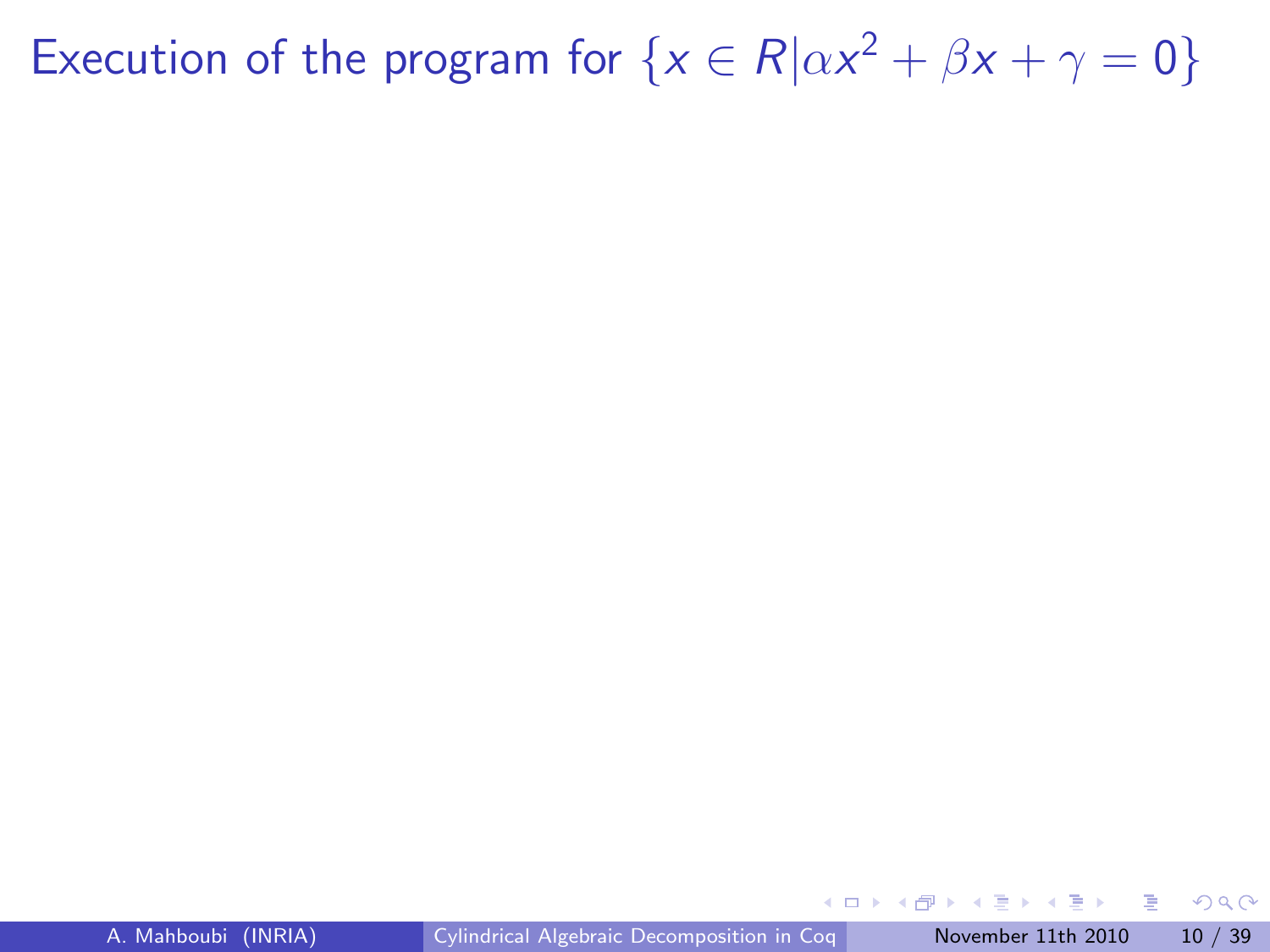### From programs to formulas

- The expected formula should collect the conditions leading to the desired result along all the successful paths.
- From the code as such, it might well be difficult.
- We need to expose (more) the control over the execution flow.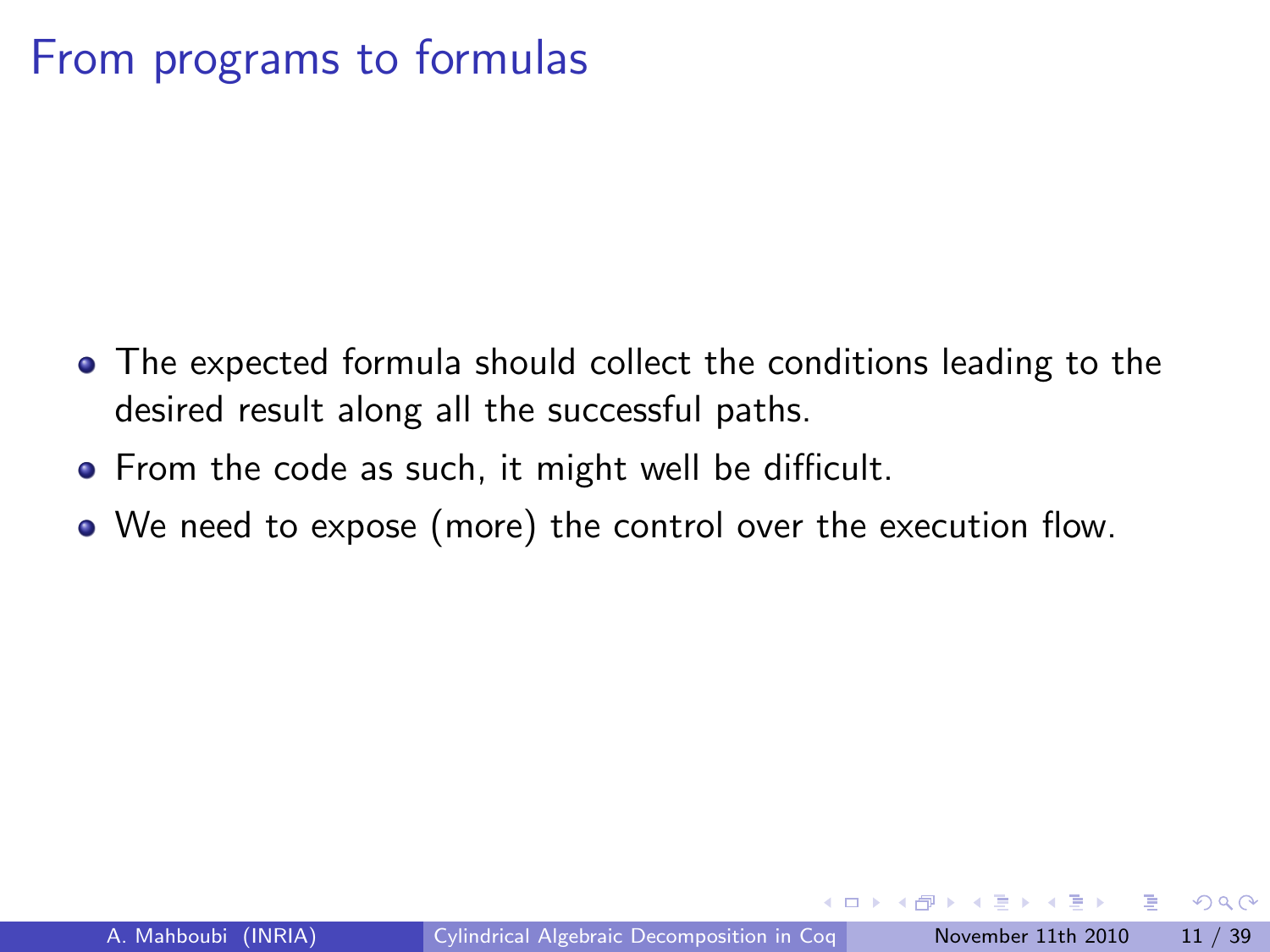### Concrete polynomials

- Univariate polynomials are represented by lists of coefficients.
- We only manipulate polynomials in normal form:
	- $\triangleright$  The empty list represents the zero polynomial.
	- $\triangleright$  The head of the list is the constant coefficient.
	- $\triangleright$  A non empty list has a head non zero element.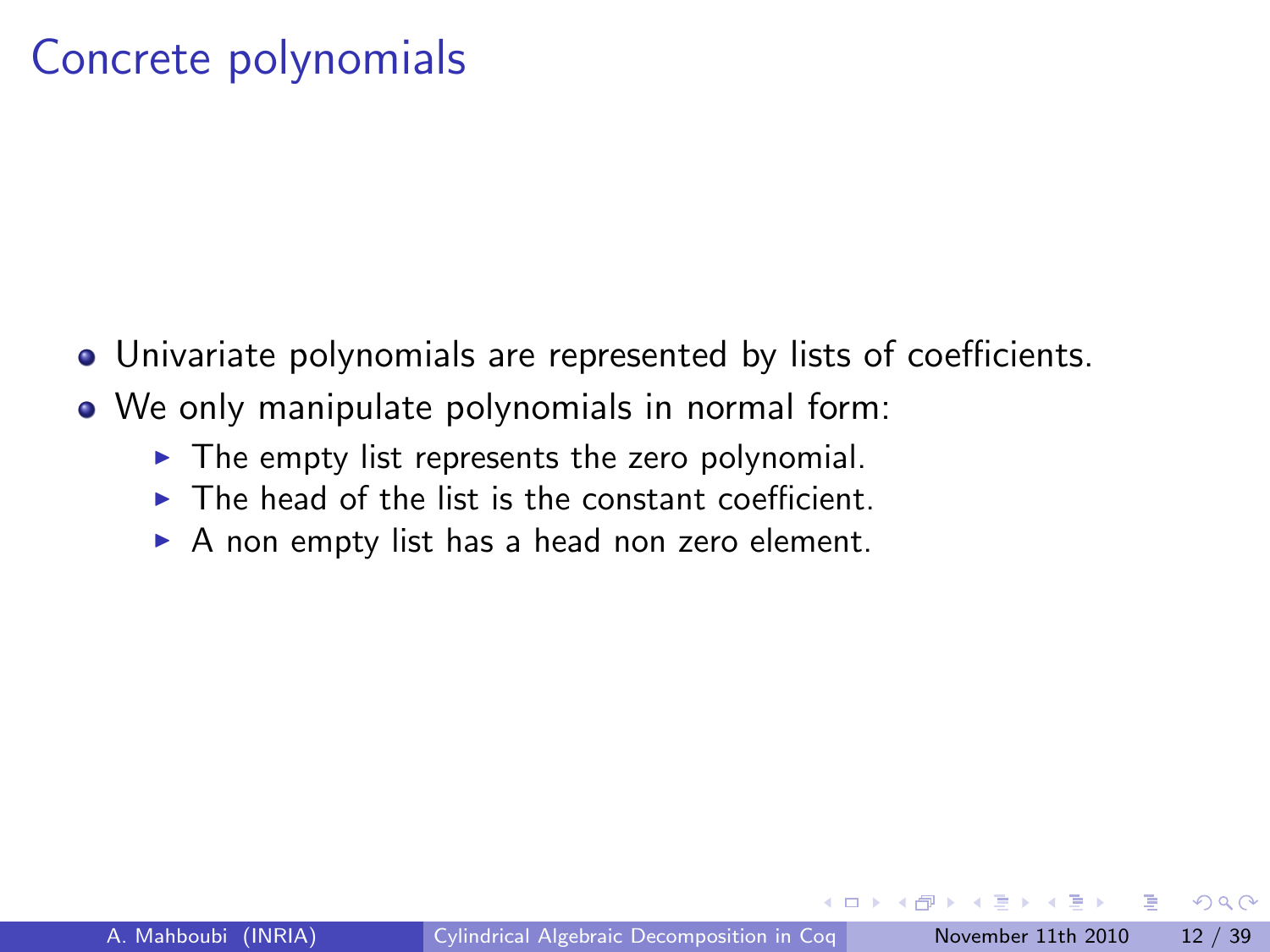# Example of program

• A program computing the leading coefficient:

```
Fixpoint lcoef (p : \{poly R\}) : R :=match p with
  | \cdot |: \cdot | \rightarrow 0| c :: q \rightarrow if q == 0 then c else loc f qend.
```
- A program testing that the leading coefficient is positive: Definition test  $(p : \{poly R\})$  : bool := lcoef  $p > 0$ .
- What is the counterpart at the formula level?

 $A \equiv A$   $B \equiv A \cap A$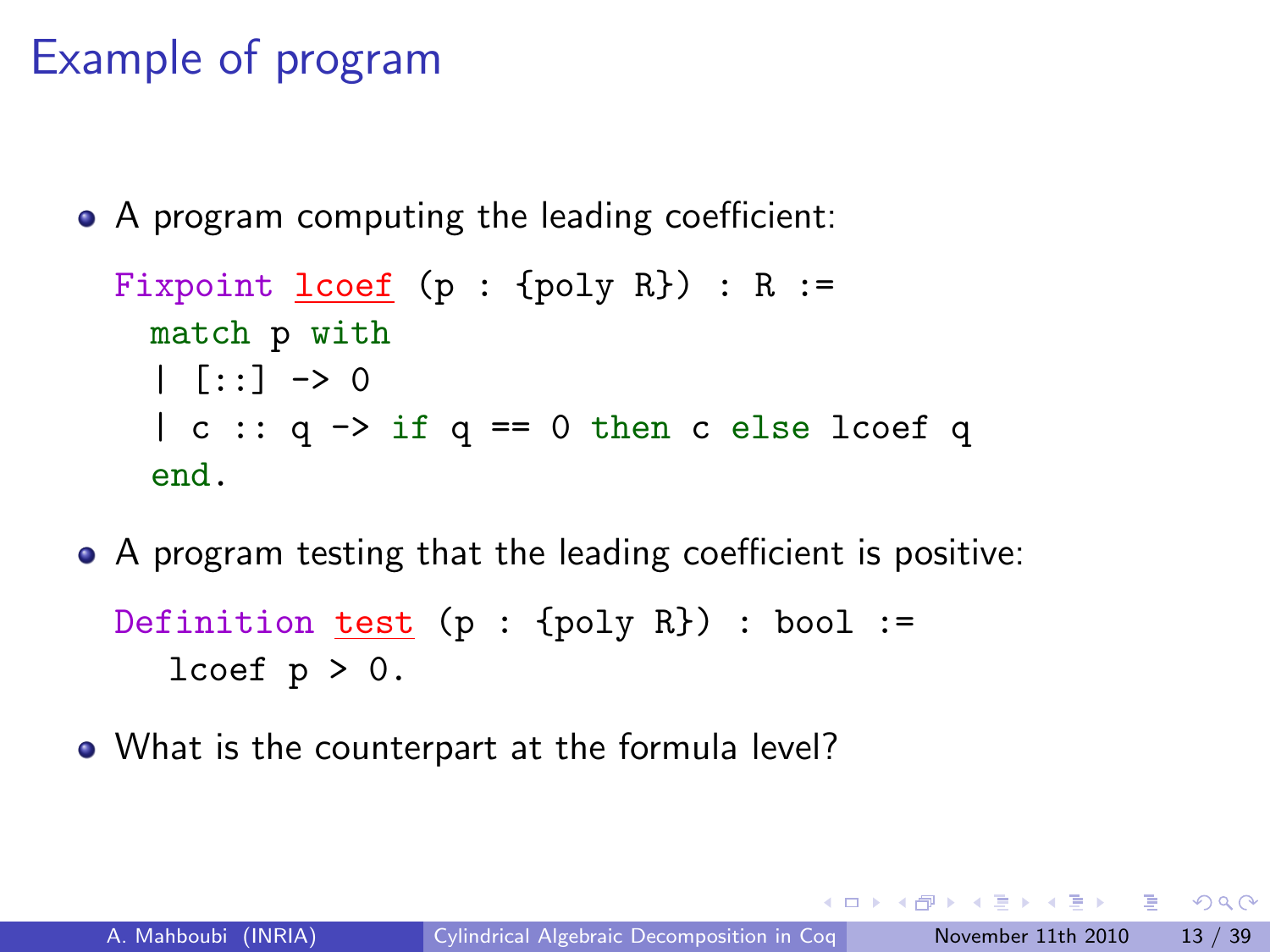### Terms, the parameterized ring signature

Inductive term  $(R : Type) : Type : =$ 

- | Var of nat
- Const of R
- NatConst of nat
- | Add of term & term
- | Opp of term
- | Mul of term & term.
- An atom is a term compared to zero (after reduction).
- Terms are polynomial expressions in their free variables.

 $QQQ$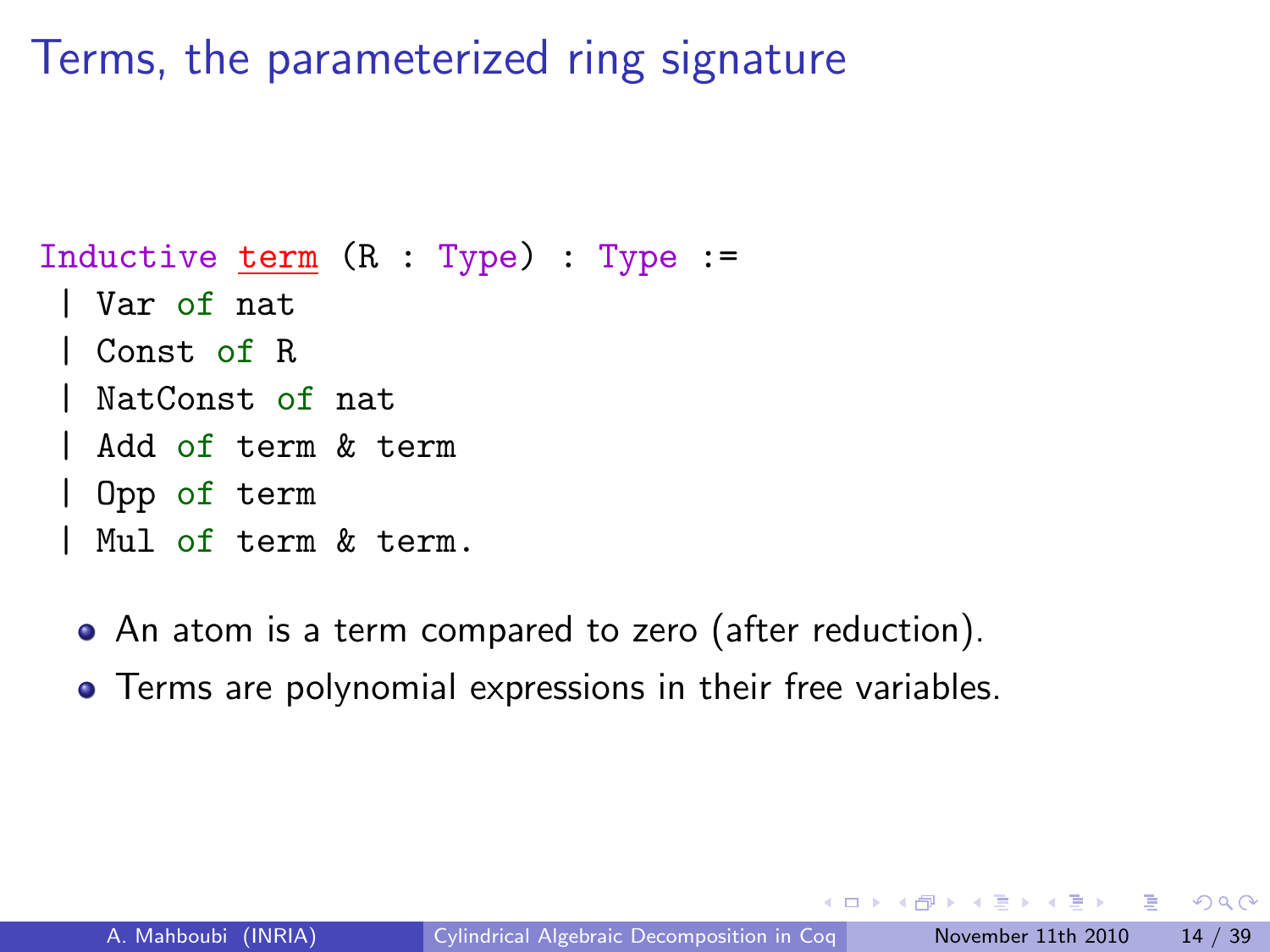First order theory, again with parameters

```
Inductive formula (R : Type) : Type :=
| Equal of (term R) & (term R)
| Leq of (term R) & (term R)
| Lt of (term R) & (term R)
| trueF : formula R
| falseF : formula R
| Not of formula
| And of formula & formula
 | Or of formula & formula
 Implies of formula & formula
 Exists of nat k formula
 Forall of nat k formula.
```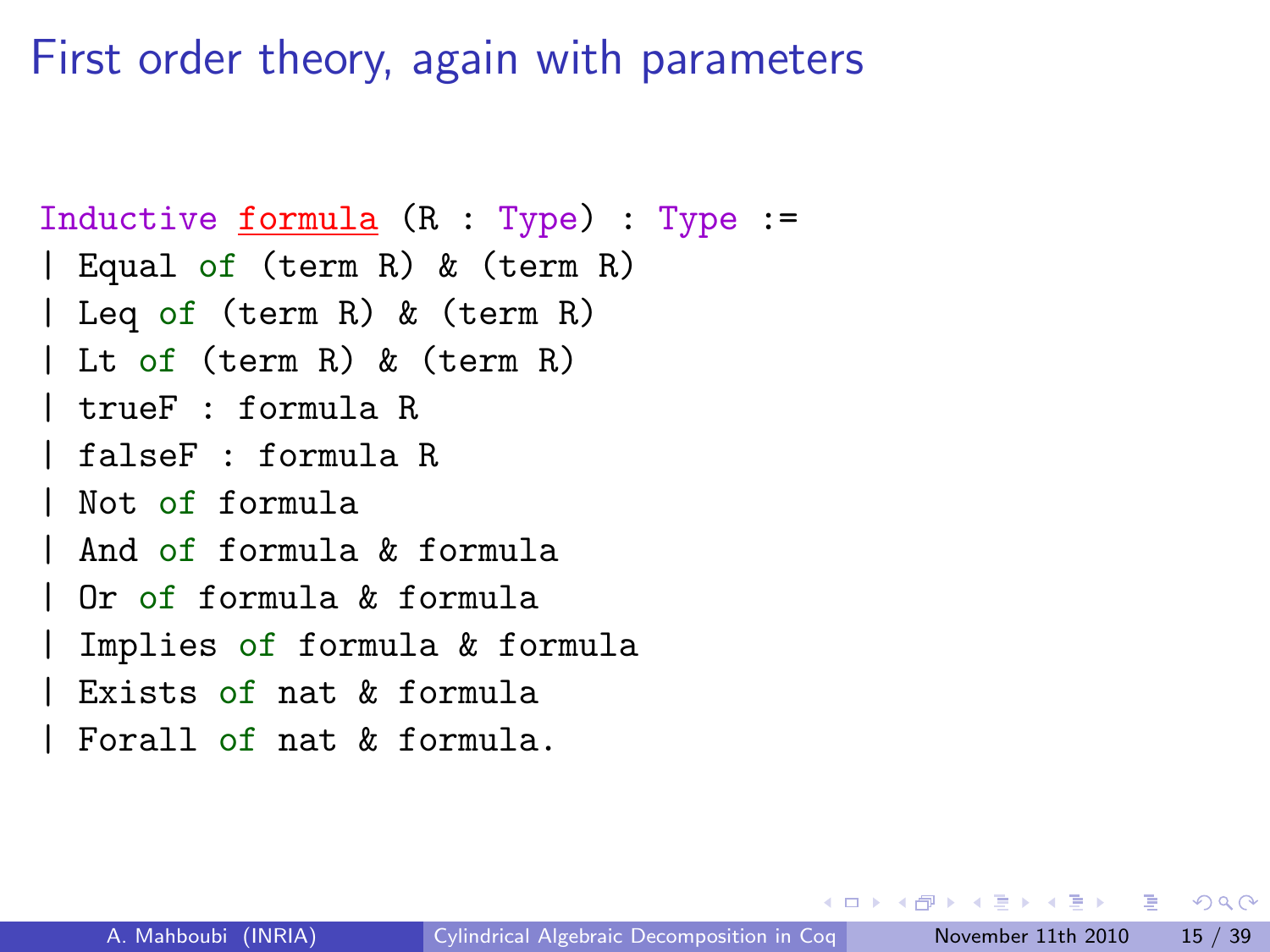### Abstract polynomials

Consider the formula with a single existential quantifier:

$$
\exists x, \alpha x^2 + (\beta x + 1) + \alpha \gamma = 0
$$

- The atom is a sign condition on the term  $\alpha x^2+\beta x+\gamma;$
- The single quantifier binds the variable  $x$ ;
- The term in the atom should be understood as a polynomial, element of  $R[\alpha, \beta, \gamma][x]$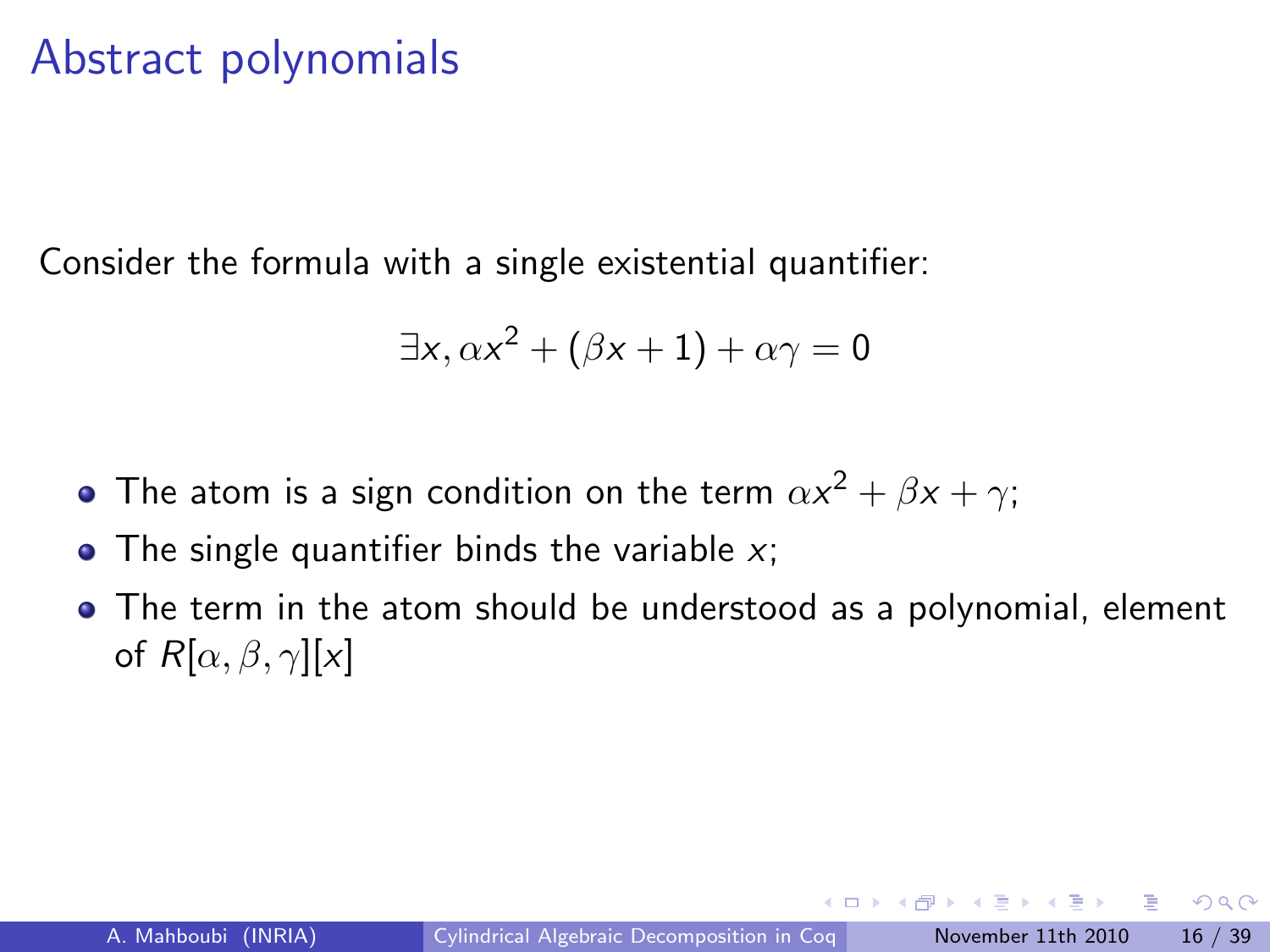### Abstract polynomials

Consider the formula with a single existential quantifier:

$$
\exists x, \alpha x^2 + (\beta + 1)x + \alpha \gamma = 0
$$

- The term embedded in such an atom can be seen as an abstract univariate polynomial, with abstract polynomial coefficients.
- An abstract univariate polynomial is represented by lists of terms.  $[\alpha, \beta + 1, \alpha \gamma]$ : (seq (term R))
- An abstract coefficient is only a term.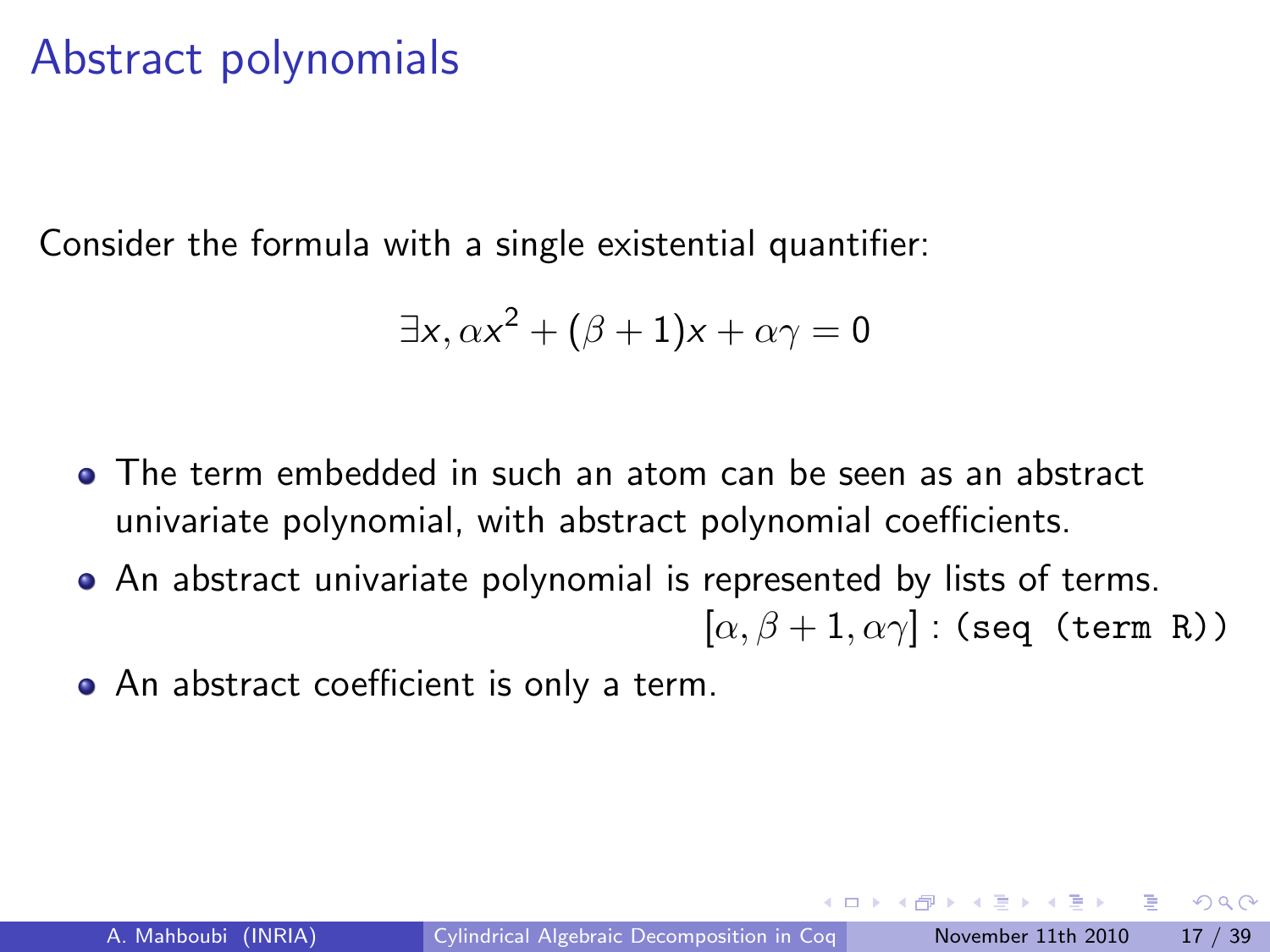## Abstract polynomials

 $\bullet$  From a (t : term) in an atom, and the name i of the variable bound by the existential, we can extract the abstract univariate polynomial in the variable  $x_i$  thanks to the function:

```
Fixpoint abstrX (i : nat) (t : term R) : (seq term) :=
    ...
```
An abstract univariate polynomial can be interpreted to a univariate polynomial given a context:

```
Fixpoint eval\_polyF (e : seq R) (ap : (seq term)) : {
   poly R} :=
 match ap with
  |c :: qf => (eval_polyF e qf)*'X + (eval e c)
  | [::] => 0
end.
```
• We want the diagram to commute.

(□ ) (包 )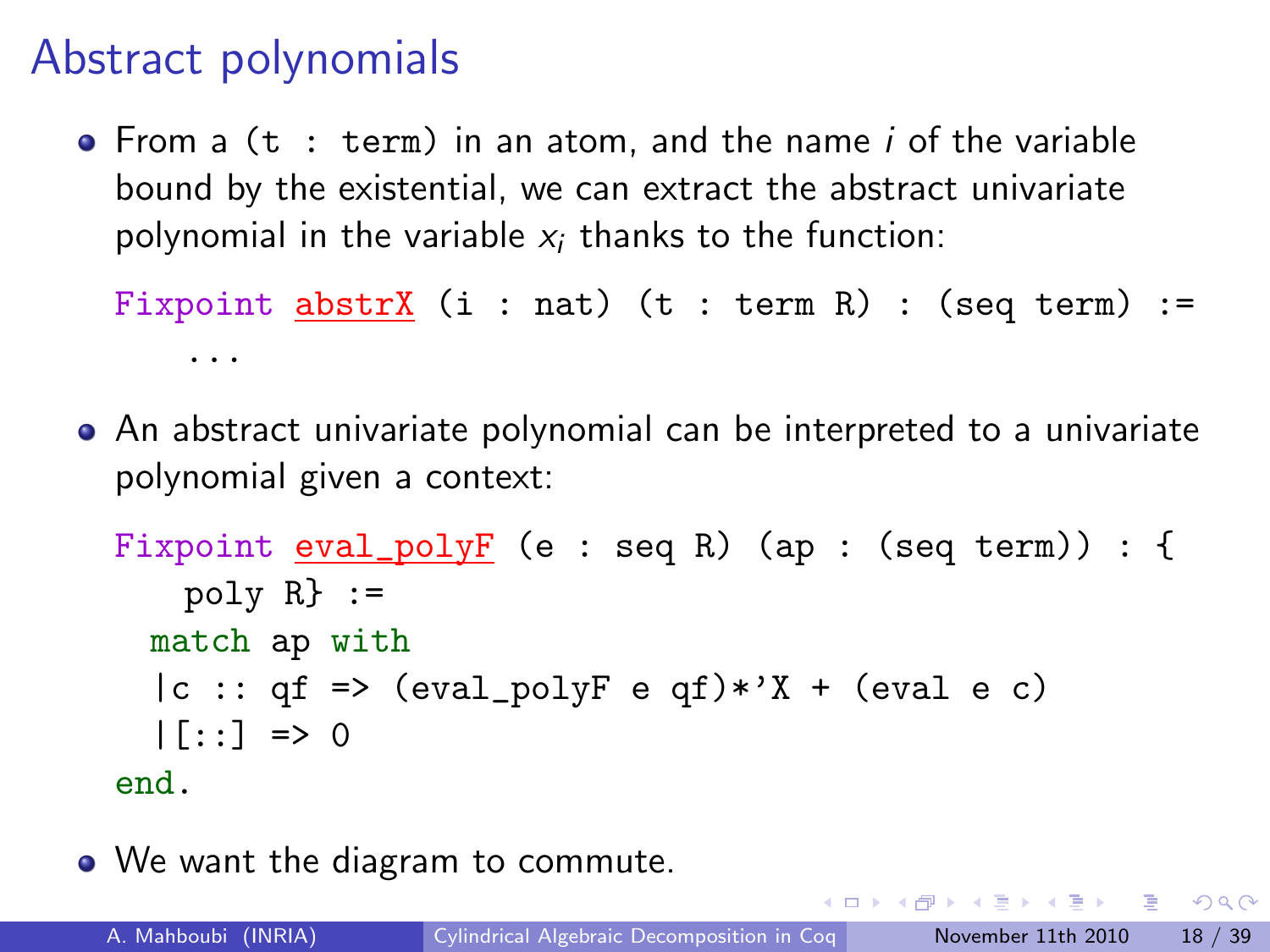```
Fixpoint lcoef (p : {poly R}) : R :=
  match p with
  | [::] \rightarrow 0| c :: q \rightarrow if (q == 0) then c else (lcoef q)
  end.
```
 $-111$ 

 $\rightarrow$   $\equiv$   $\rightarrow$ 

E

 $QQ$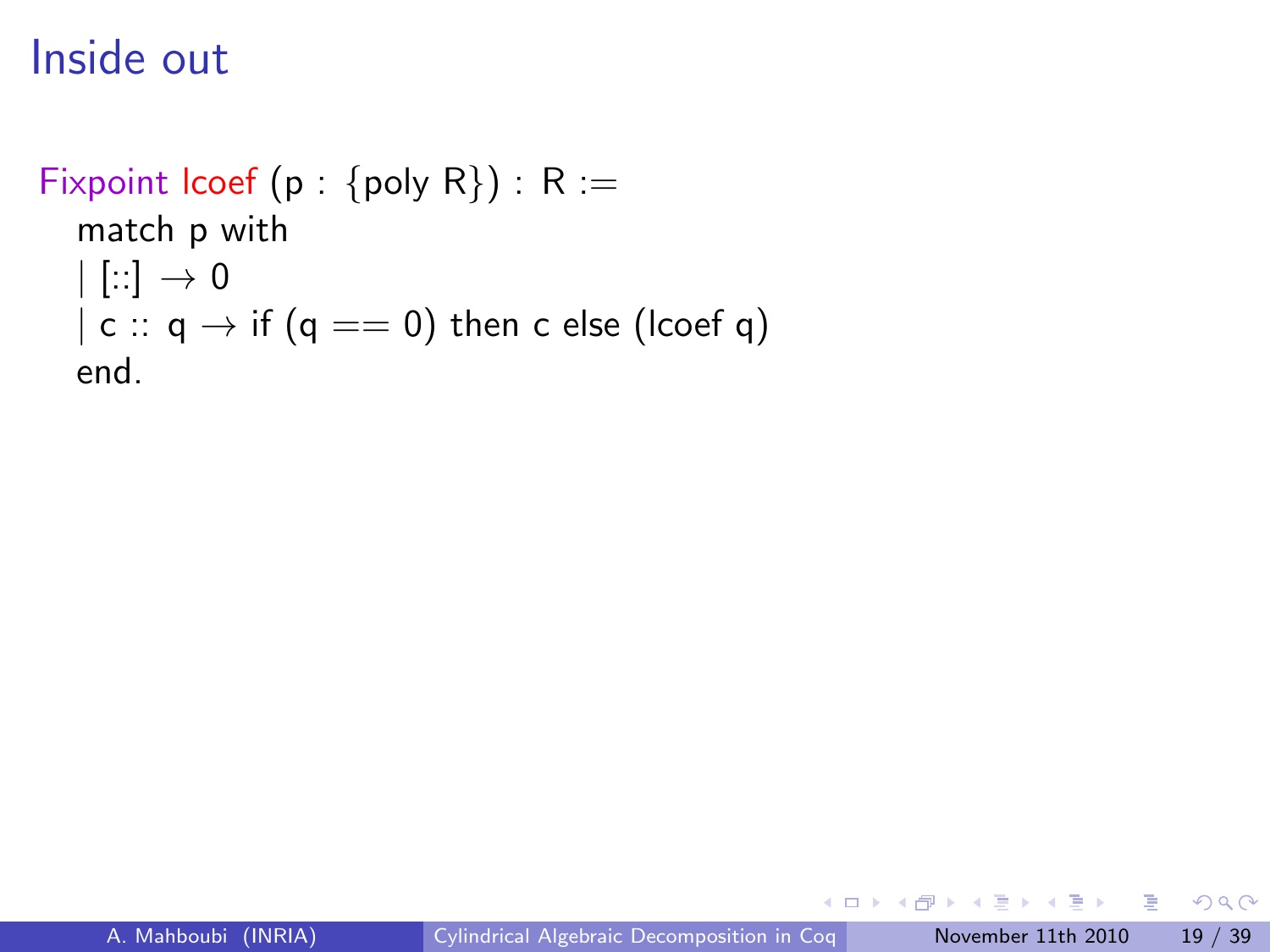```
Fixpoint lcoef (p : {poly R}) : R :=
  match p with
  | [::] \rightarrow 0| c :: q \rightarrow if (q == 0) then c else (lcoef q)
  end.
```
Definition test (p : {poly R}) : bool := lcoef  $p > 0$ 

E

 $QQ$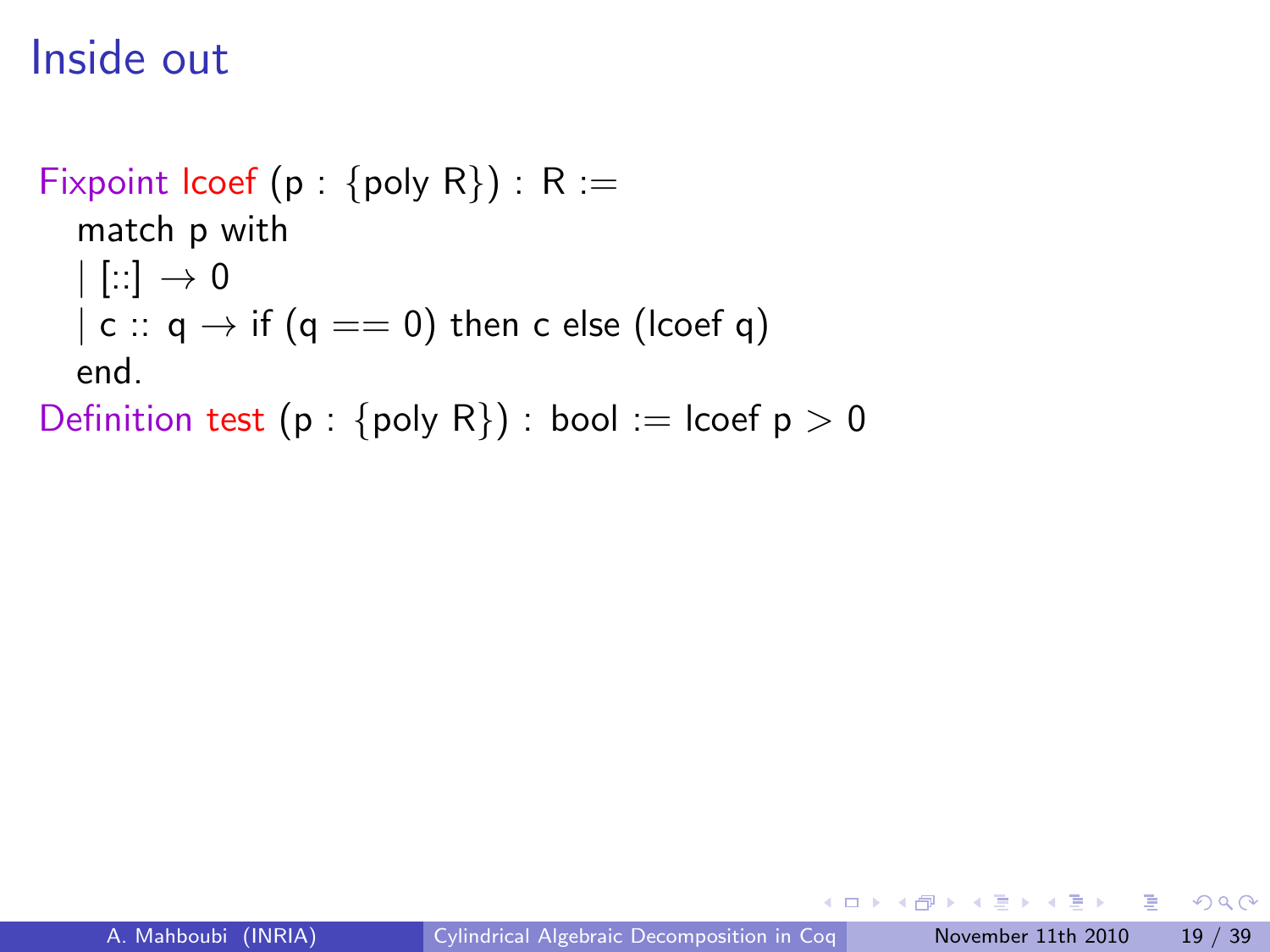```
Fixpoint lcoef (p : {poly R}) : R :=
  match p with
  | | :: | \rightarrow 0| c :: q \rightarrow if (q == 0) then c else (lcoef q)
  end.
Definition test (p : {poly R}) : bool := lcoef p > 0
```

```
Fixpoint cps_lcoef
                                             (p : \{ \text{poly } R \}):
                                                                           :=
```
Definition cps\_test (p : {poly R}) : bool :=

化重变 医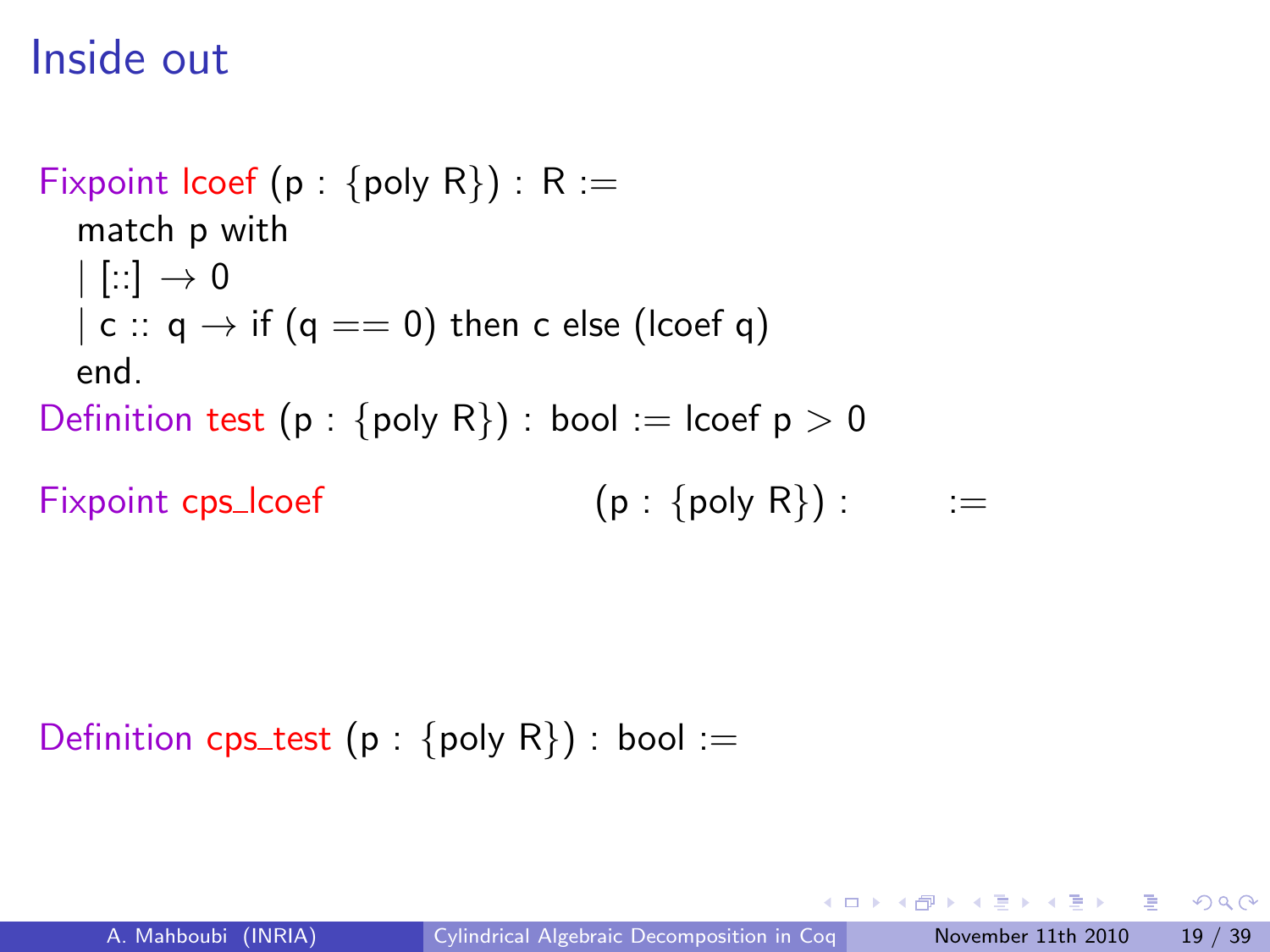```
Fixpoint lcoef (p : {poly R}) : R :=
  match p with
  | [::] \rightarrow 0| c :: q \rightarrow if (q == 0) then c else (lcoef q)
  end.
Definition test (p : {poly R}) : bool := lcoef p > 0Fixpoint cps_lcoef
                                         (p : \{ \text{poly } R \}):
                                                                    :=
  match p with
  | [::] \rightarrow| c :: q \rightarrowend.
Definition cps_test (p : {poly R}) : bool :=
```
化重变 医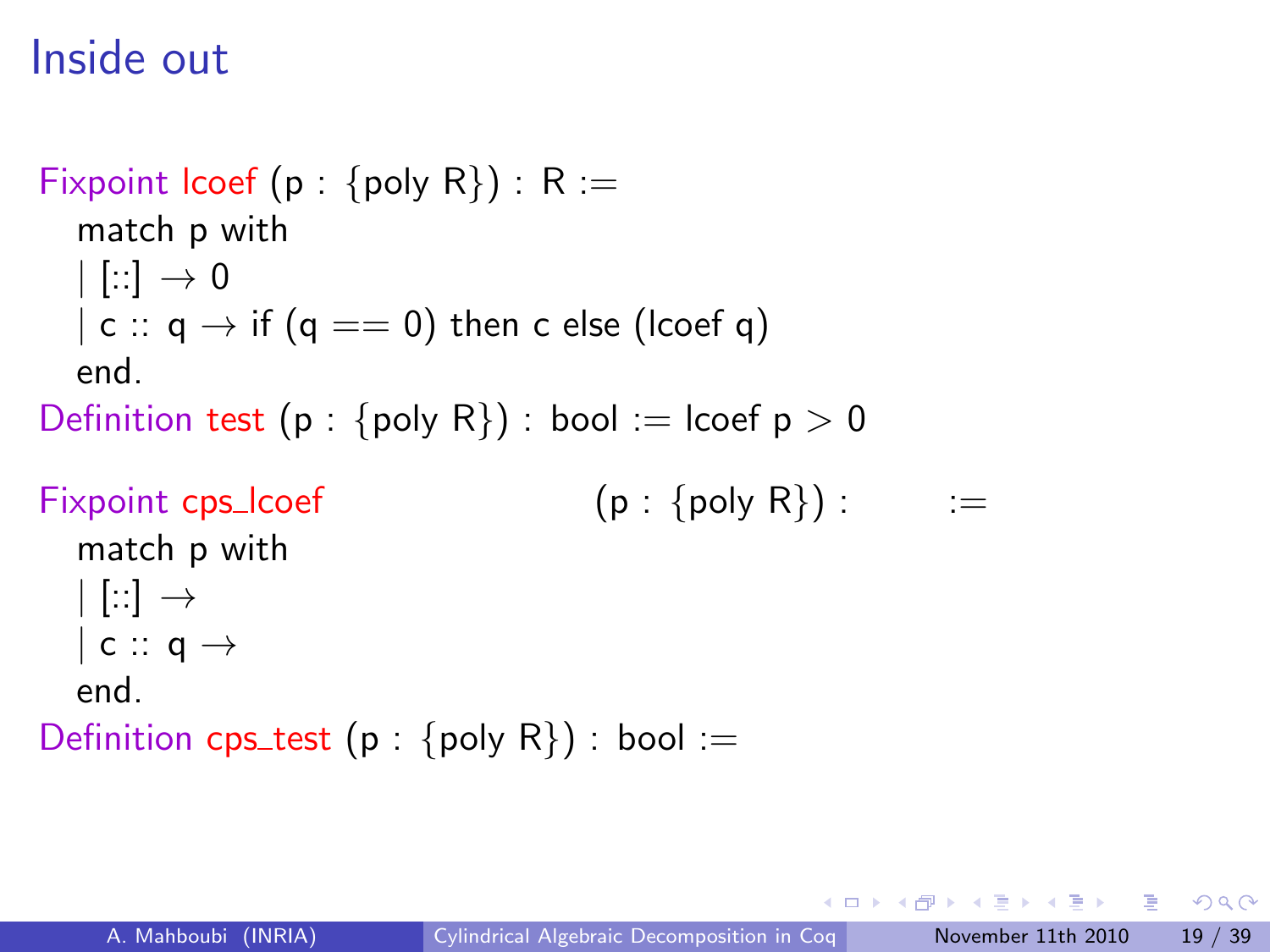```
Fixpoint lcoef (p : {poly R}) : R :=
  match p with
  | |::| \rightarrow 0| c :: q \rightarrow if (q == 0) then c else (lcoef q)
  end.
Definition test (p : {poly R}) : bool := lcoef p > 0
```

```
Fixpoint cps_lcoef (k : R \rightarrow bool) (p : {poly R}) : bool :=
   match p with
  | [::] \rightarrow| c :: q \rightarrowend.
```
Definition cps\_test (p : {poly R}) : bool :=

- 3

 $\Omega$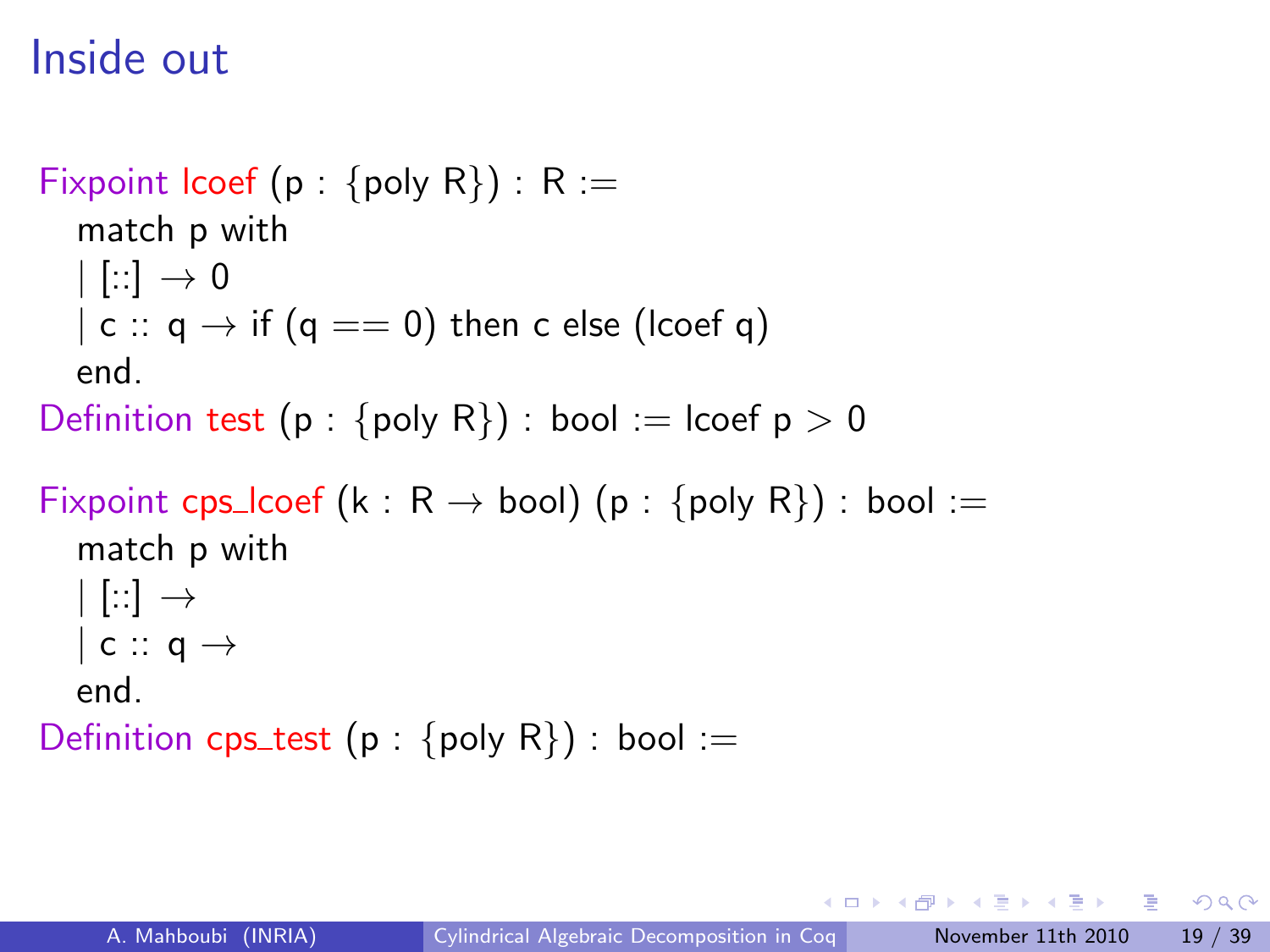```
Fixpoint lcoef (p : {poly R}) : R :=
  match p with
  | |::| \rightarrow 0| c :: q \rightarrow if (q == 0) then c else (lcoef q)
  end.
Definition test (p : {poly R}) : bool := lcoef p > 0
```

```
Fixpoint cps_lcoef (k : R \rightarrow bool) (p : {poly R}) : bool :=
   match p with
  | |::] \rightarrow (k 0)
  | c :: q \rightarrowend.
```
Definition cps\_test (p : {poly R}) : bool :=

- 3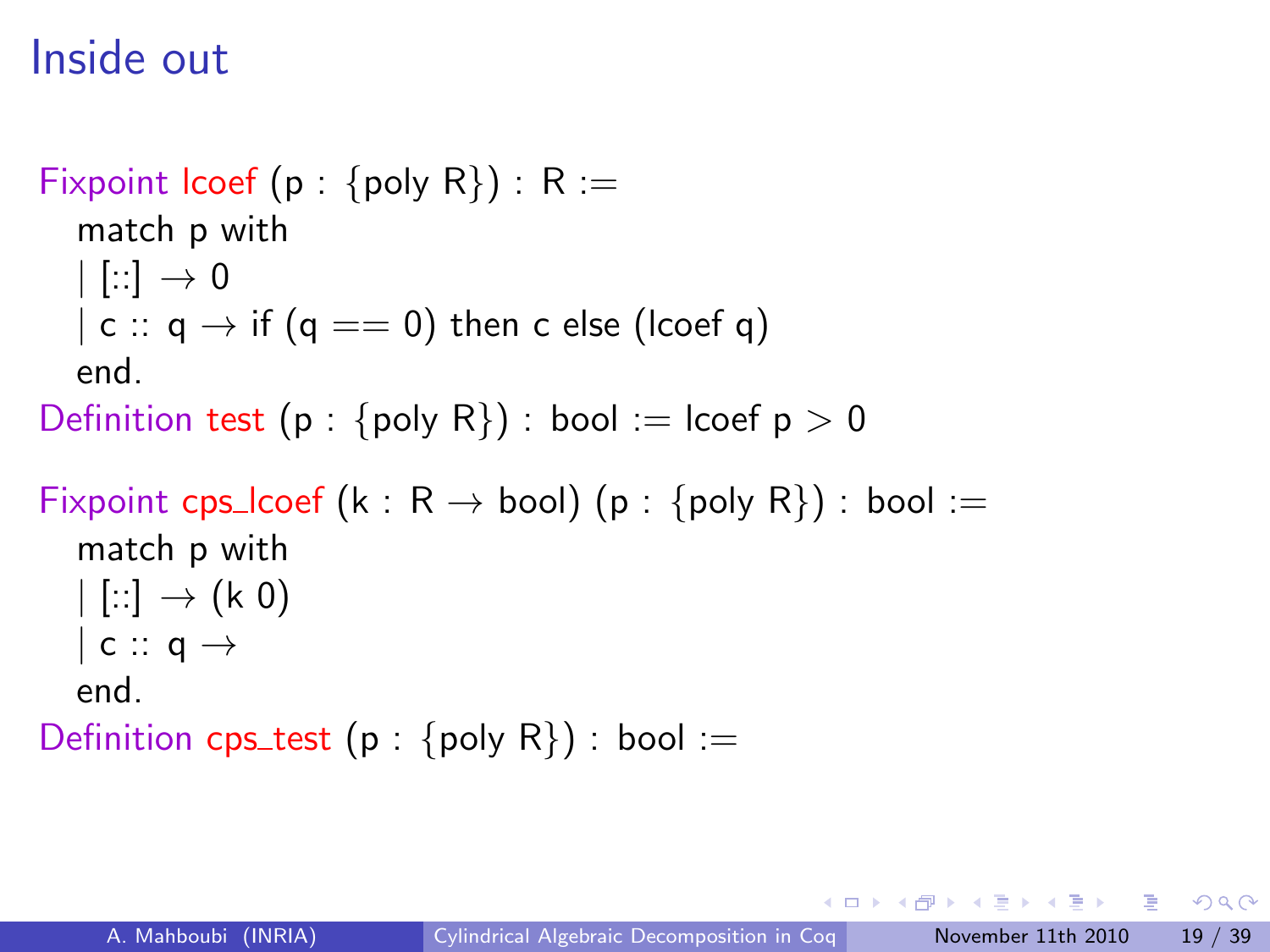```
Fixpoint lcoef (p : {poly R}) : R :=
  match p with
  | |::| \rightarrow 0| c :: q \rightarrow if (q == 0) then c else (lcoef q)
  end.
Definition test (p : {poly R}) : bool := lcoef p > 0Fixpoint cps_lcoef (k : R \rightarrow bool) (p : {poly R}) : bool :=
  match p with
  | |::] \rightarrow (k 0)
  | c :: q \rightarrow cps lcoef
  end.
```
Definition cps\_test (p : {poly R}) : bool :=

q

- 3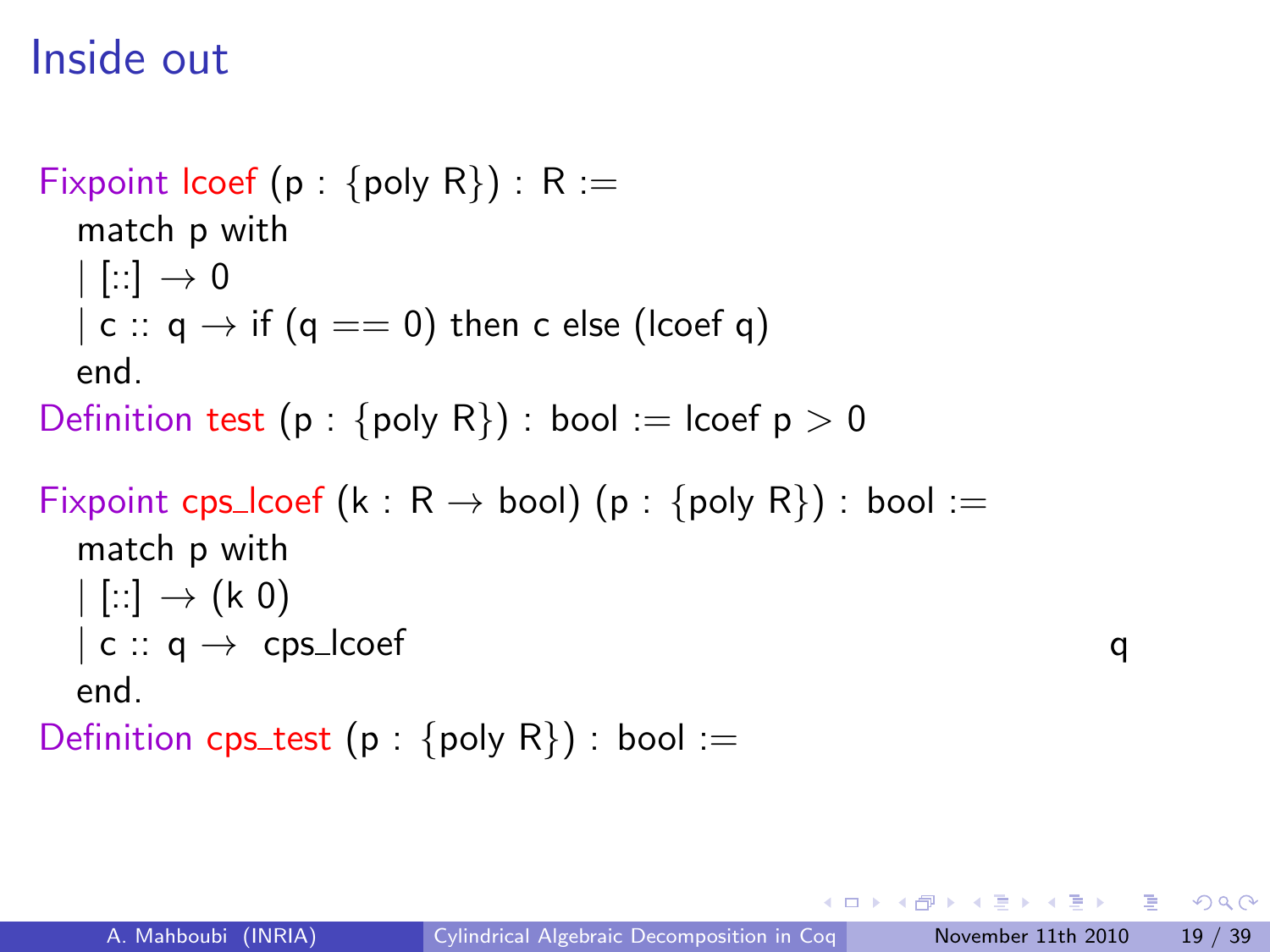```
Fixpoint lcoef (p : {poly R}) : R :=
  match p with
  | |::| \rightarrow 0| c :: q \rightarrow if (q == 0) then c else (lcoef q)
  end.
Definition test (p : {poly R}) : bool := lcoef p > 0Fixpoint cps_lcoef (k : R \rightarrow bool) (p : {poly R}) : bool :=
  match p with
  | |::] \rightarrow (k 0)
  | c :: q \rightarrow cps\_locef (fun l \Rightarrow if (q == 0) then (k c) else (k l)) q
  end.
```
Definition cps\_test (p : {poly R}) : bool :=

医单位 医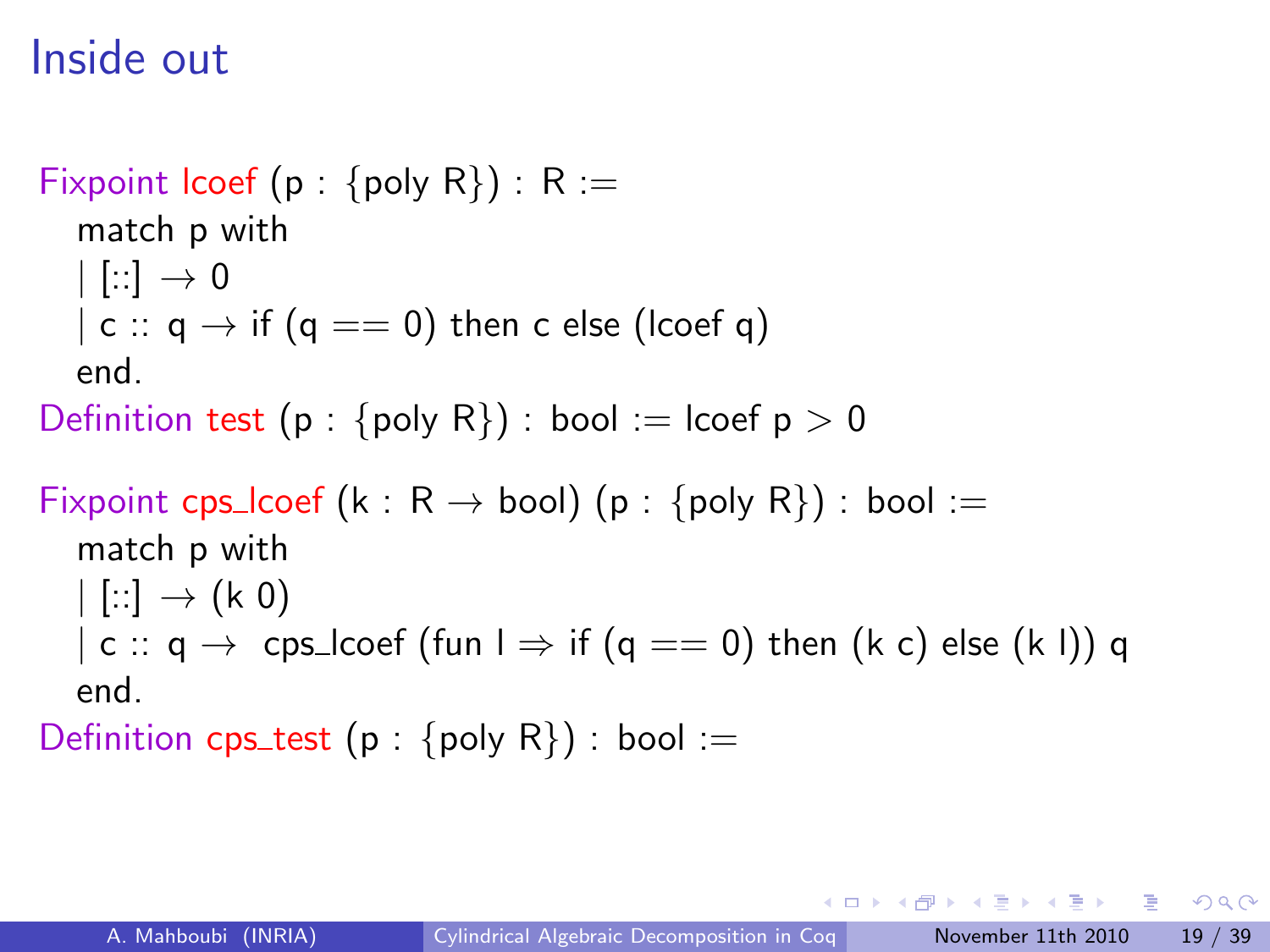```
Fixpoint lcoef (p : {poly R}) : R :=
  match p with
  | |::| \rightarrow 0| c :: q \rightarrow if (q == 0) then c else (lcoef q)
  end.
Definition test (p : {poly R}) : bool := lcoef p > 0Fixpoint cps_lcoef (k : R \rightarrow bool) (p : {poly R}) : bool :=
  match p with
  | |::] \rightarrow (k 0)
  | c :: q \rightarrow cps_lcoef (fun \rightarrow if (q == 0) then (k c) else (k l)) q
  end.
Definition cps_test (p : {poly R}) : bool :=
cps lcoef
                                                         p
```
化重变 医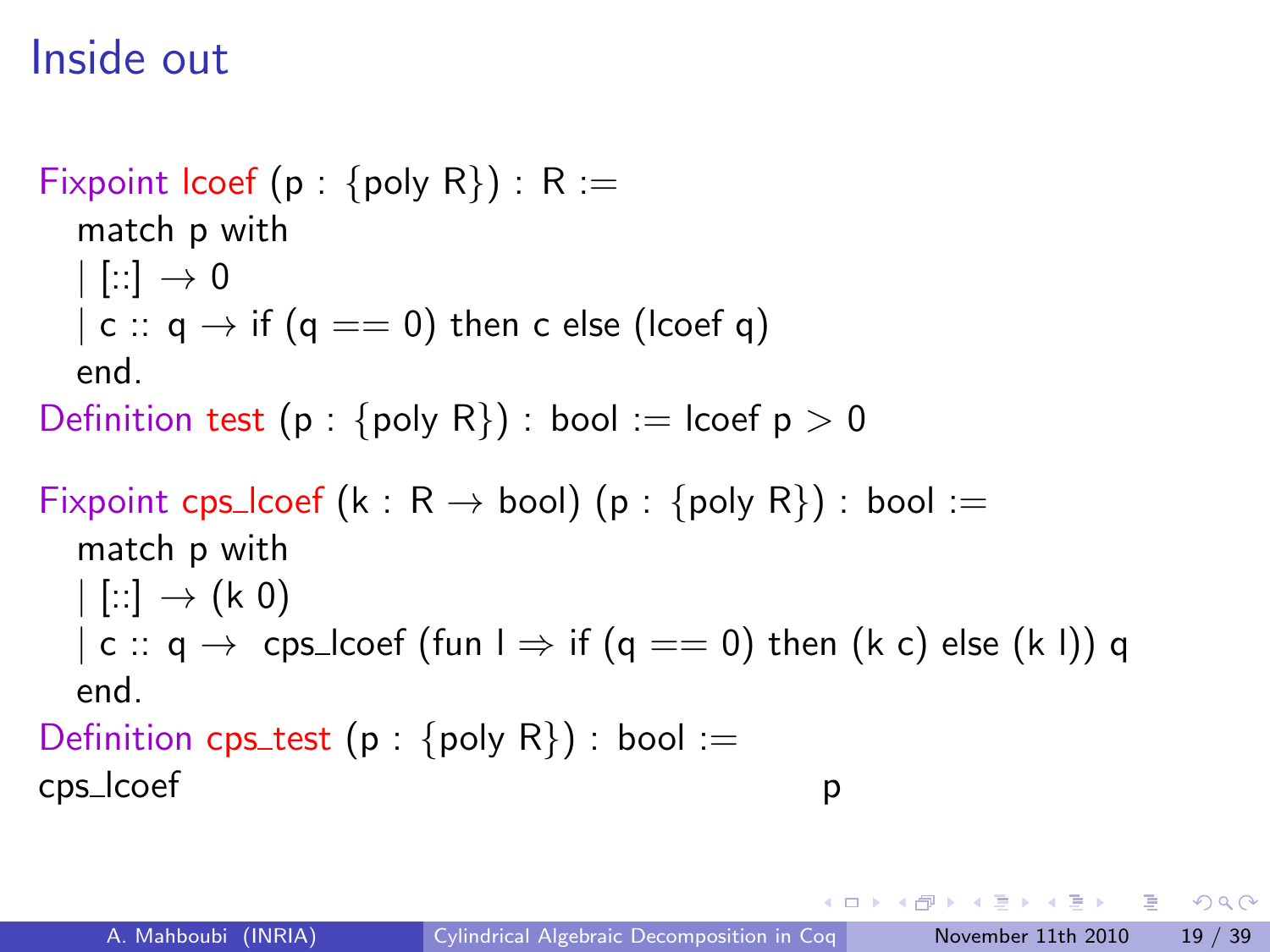```
Fixpoint lcoef (p : {poly R}) : R :=
  match p with
  | |::| \rightarrow 0| c :: q \rightarrow if (q == 0) then c else (lcoef q)
  end.
Definition test (p : {poly R}) : bool := lcoef p > 0Fixpoint cps_lcoef (k : R \rightarrow bool) (p : {poly R}) : bool :=
  match p with
  | |::] \rightarrow (k 0)
  | c :: q \rightarrow cps_lcoef (fun \rightarrow if (q == 0) then (k c) else (k l)) q
  end.
Definition cps_test (p : {poly R}) : bool :=
```
cps lcoef (fun  $n \Rightarrow$  if  $n > 0$  then true else false) p

医心室 医心室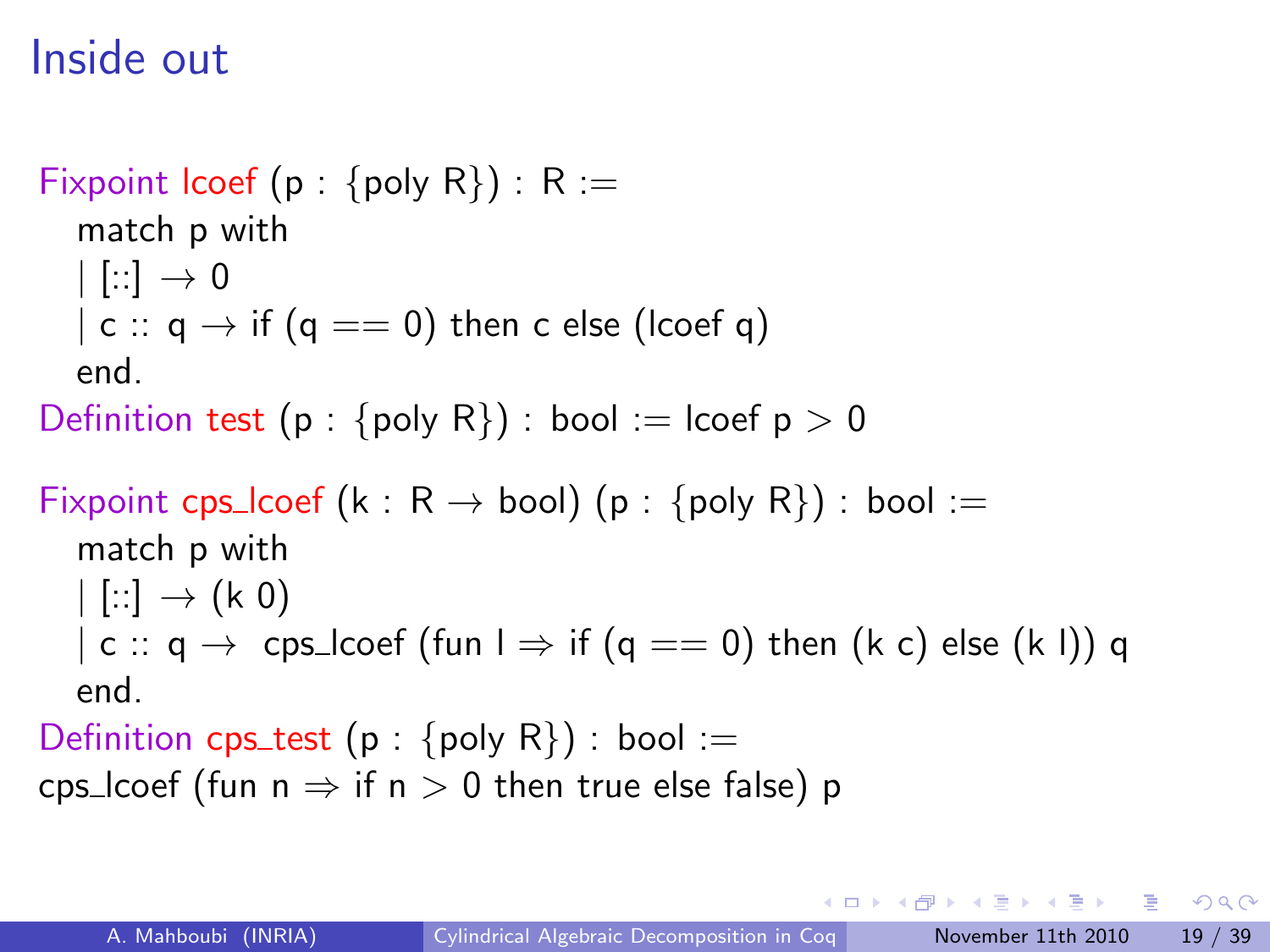Consider the emptiness test for one dimensional basic semi-algebraic sets:

$$
\{x \in R \mid P(x) = 0 \land \bigwedge_{Q \in \mathcal{Q}} Q(x) > 0\}
$$

• It consists in assembling sign tests on polynomial expressions in the coefficients of  $P$  and the  $Q_{S}$ :

$$
c(f(p_1,\ldots,p_k,q_{11},\ldots,q_{1,k_1},\ldots,q_{1,k_n}))
$$

- These tests are the nodes in the tree of execution.
- **•** For test on such a polynomial expression we can abstract over the control operation by:
	- Programming a CPS version  $cps_f$  of f
	- Giving the continuation  $k<sub>c</sub>$  as an argument to f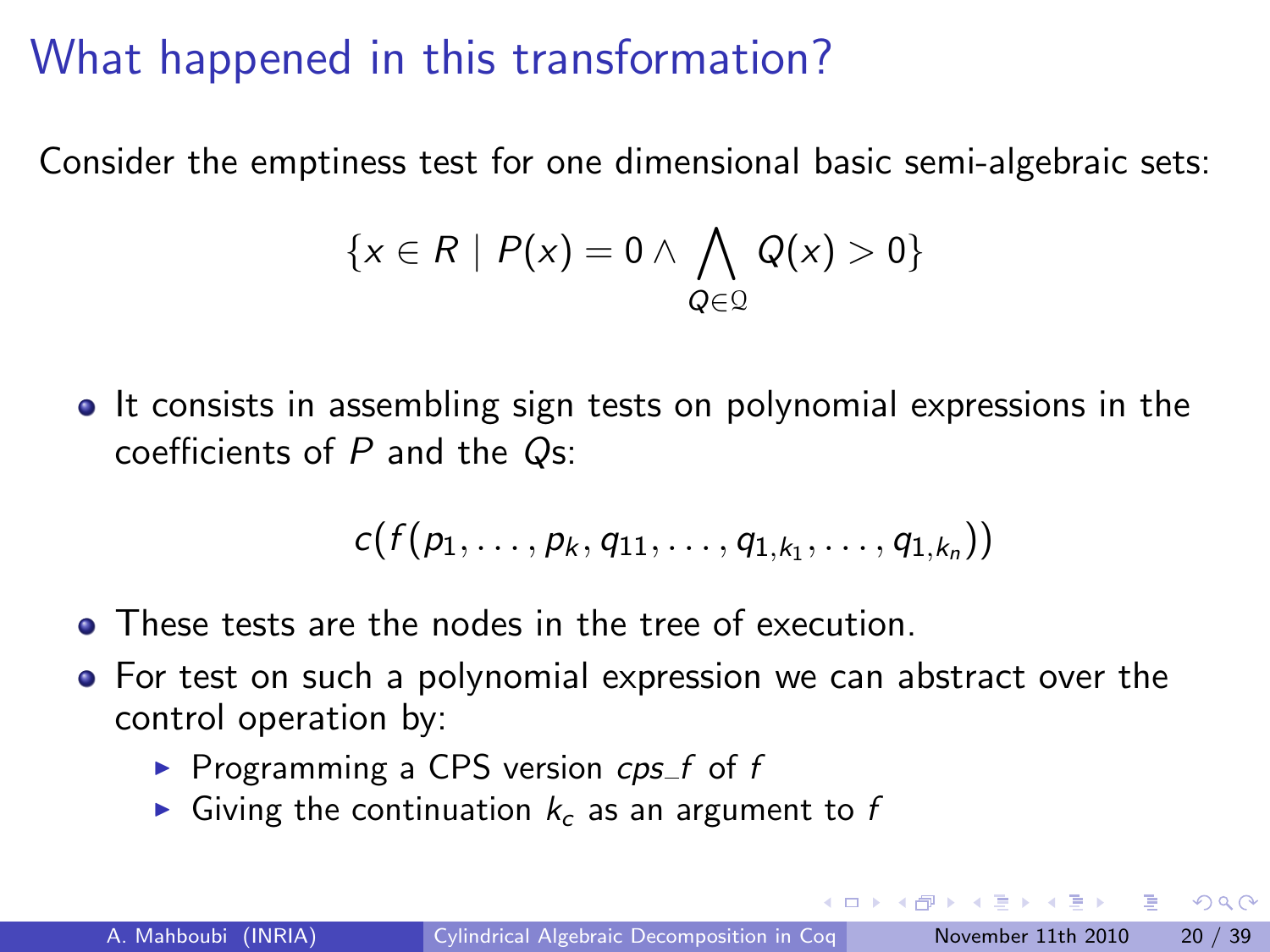## Continuation passing style

- This is not (meant to be) code obfuscation.
- We have exposed the control operations by the mean of a continuation.
- This version of the code is ready to be translated at the formula level:
	- $\triangleright$  By turning boolean outputs into formulas outputs
	- $\triangleright$  By turning polynomials and coefficients into terms
- Remark : we can define a branching formula: Definition ifF (condF thenF elseF : formula R) : formula  $R :=$  $((\text{condF} \wedge \text{thenF}) \vee ((\text{condF}) \wedge \text{elseF})).$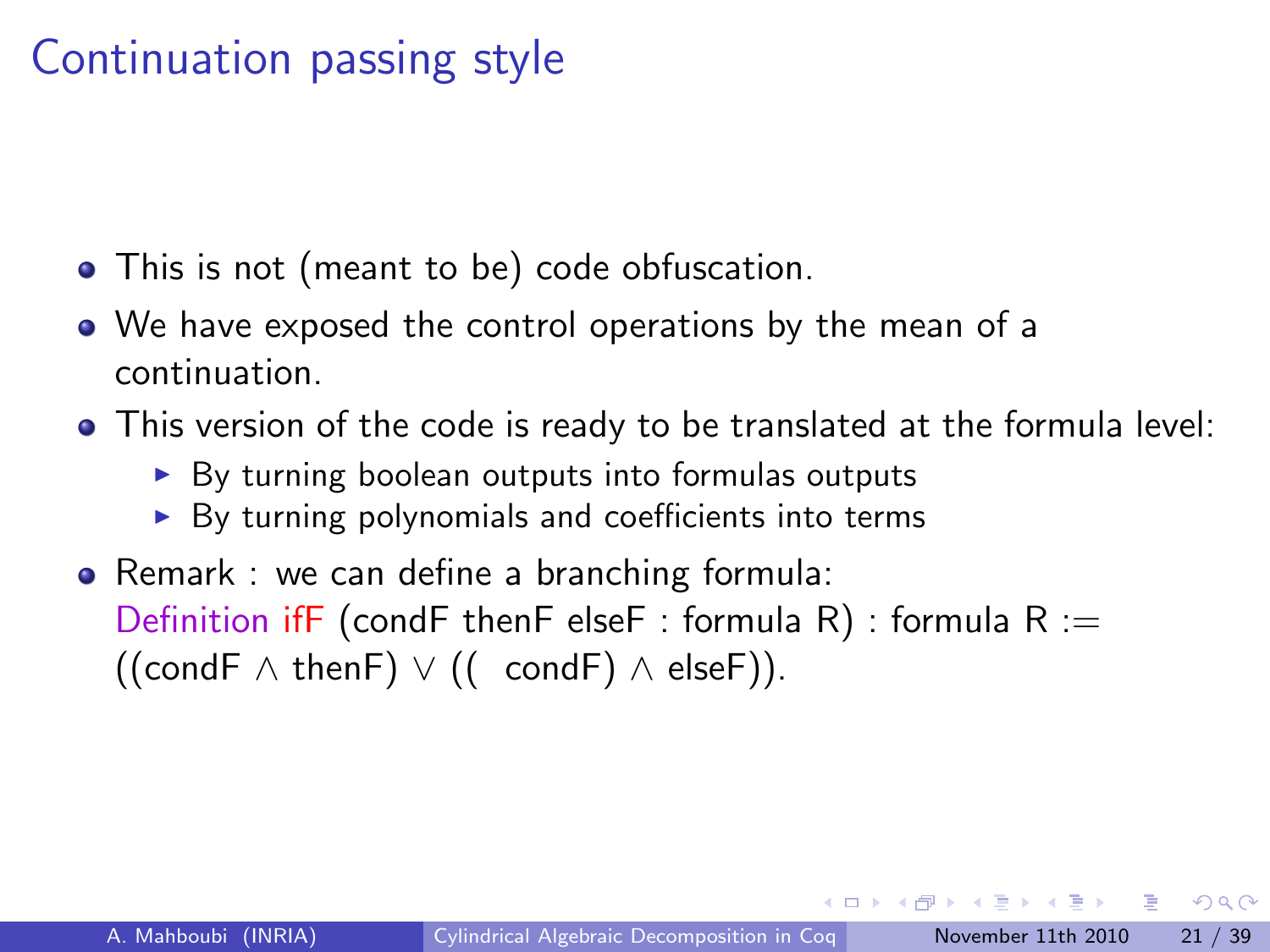```
Fixpoint cps_lcoef
(k: R \rightarrow \text{bool}) (p: \{\text{poly } R\}) : bool :=
   match p with
   | |::] \rightarrow (k 0)
   | c :: q \rightarrow cps_lcoef (fun l \Rightarrow if (q == 0) then (k c) else (k l)) q
   end.
```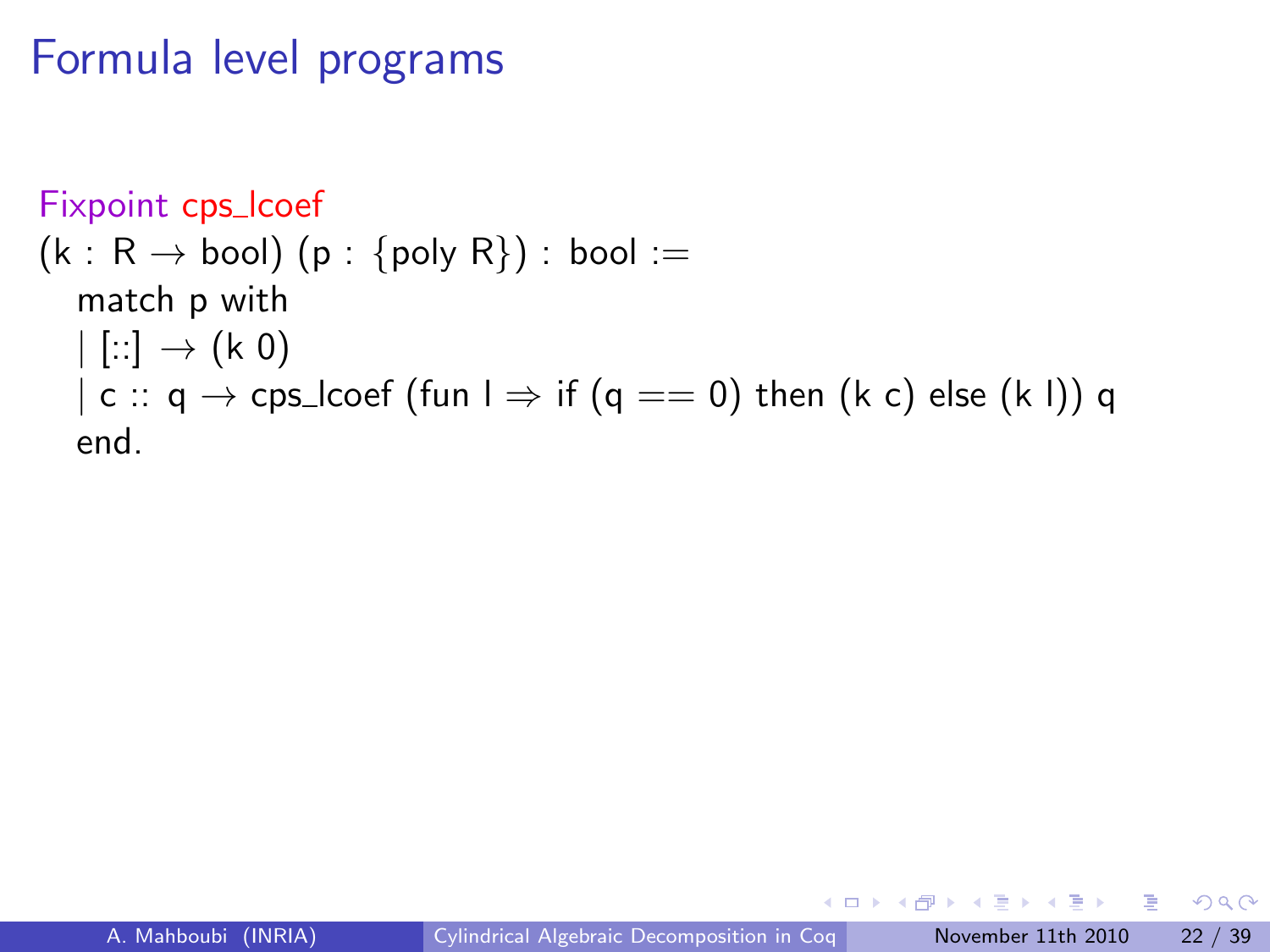```
Fixpoint cps_lcoef
(k: R \rightarrow \text{bool}) (p: \{\text{poly } R\}) : bool :=
   match p with
   | |::] \rightarrow (k 0)
   | c :: q \rightarrow cps_lcoef (fun l \Rightarrow if (q == 0) then (k c) else (k l)) q
   end.
```
#### Fixpoint cps\_lcoefF

```
(k :
                  \rightarrow) (p
:
                                                                          )) :
                                                                                                   :=
    match p
with
   | |::| \rightarrow| c :: q \rightarrow \text{cps\_looeff}q
   end.
```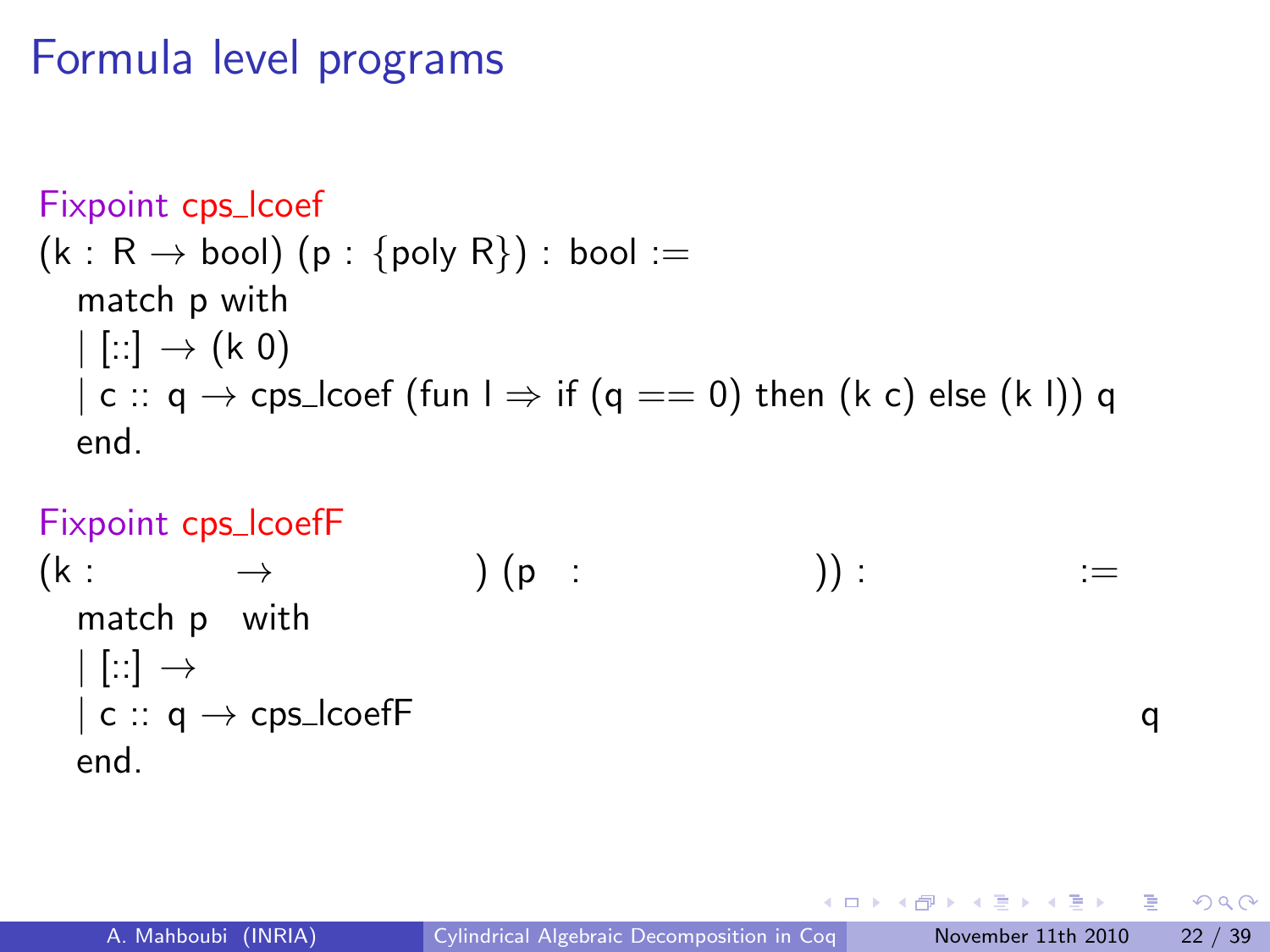```
Fixpoint cps lcoef
(k: R \rightarrow \text{bool}) (p: \{\text{poly } R\}) : bool :=
   match p with
   | |::] \rightarrow (k 0)
   | c :: q \rightarrow cps_lcoef (fun l \Rightarrow if (q == 0) then (k c) else (k l)) q
   end.
```
#### Fixpoint cps\_lcoefF

```
(k :
         \rightarrow) (pF :
                                                                             )) :
                                                                                                       :=
   match pF with
   | \cdot |: \cdot | \rightarrow| c :: q \rightarrow \text{cps\_looeff}q
   end.
```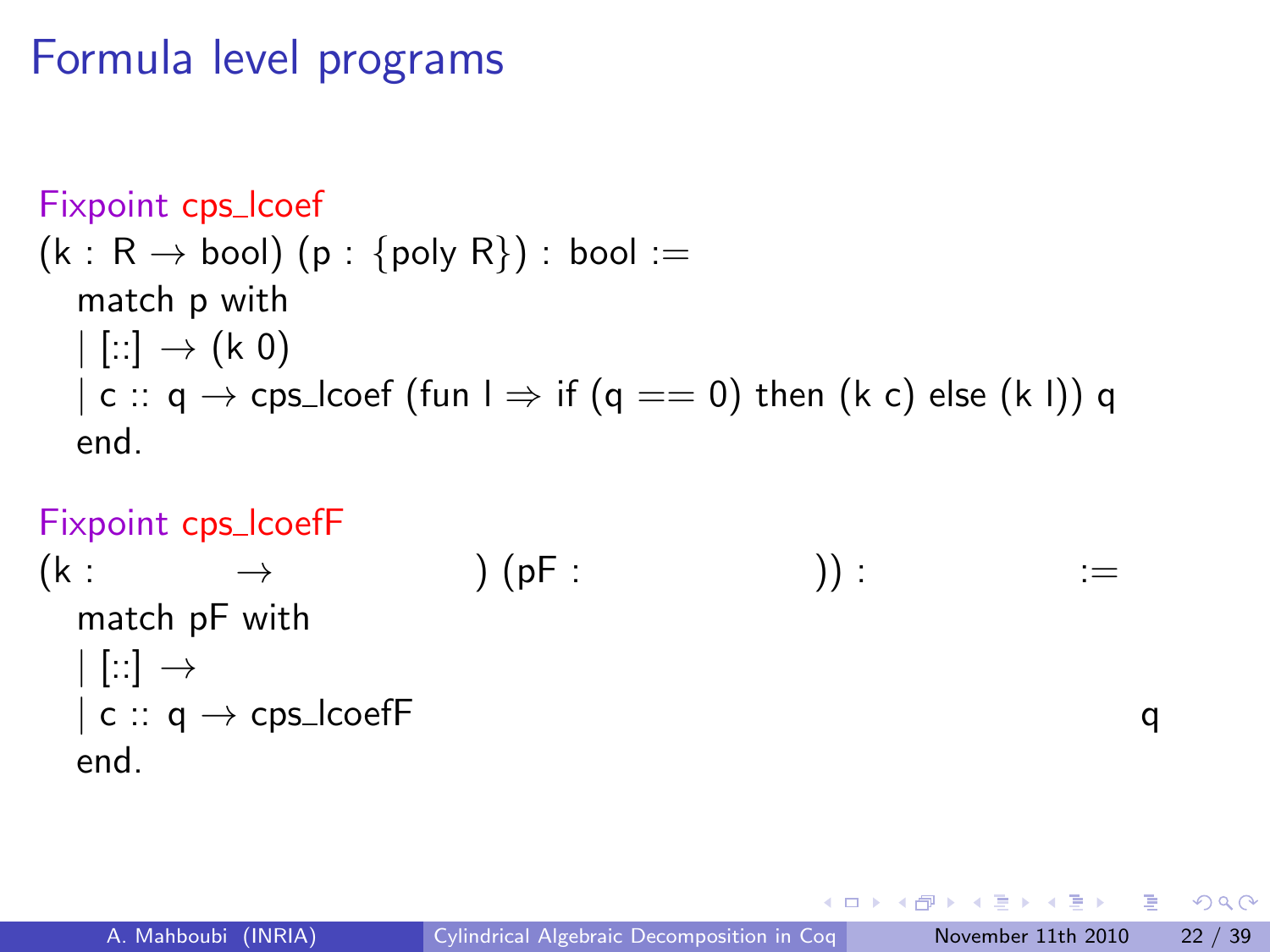```
Fixpoint cps_lcoef
(k: R \rightarrow \text{bool}) (p: \{\text{poly } R\}) : bool :=
   match p with
   | |::] \rightarrow (k 0)
   | c :: q \rightarrow cps_lcoef (fun l \Rightarrow if (q == 0) then (k c) else (k l)) q
   end.
```
#### Fixpoint cps\_lcoefF

$$
\begin{array}{ll} \text{(k:} & \rightarrow & \\ \text{match pF with} & \\ \mid [\because] \rightarrow \\ \mid \text{c:: q} \rightarrow \text{cps\_looeff} & \\ \text{end.} & \end{array} \hspace*{5mm} \begin{array}{ll} \text{(seq (term R))):} & \text{ := } \\ \text{end.} & \end{array}
$$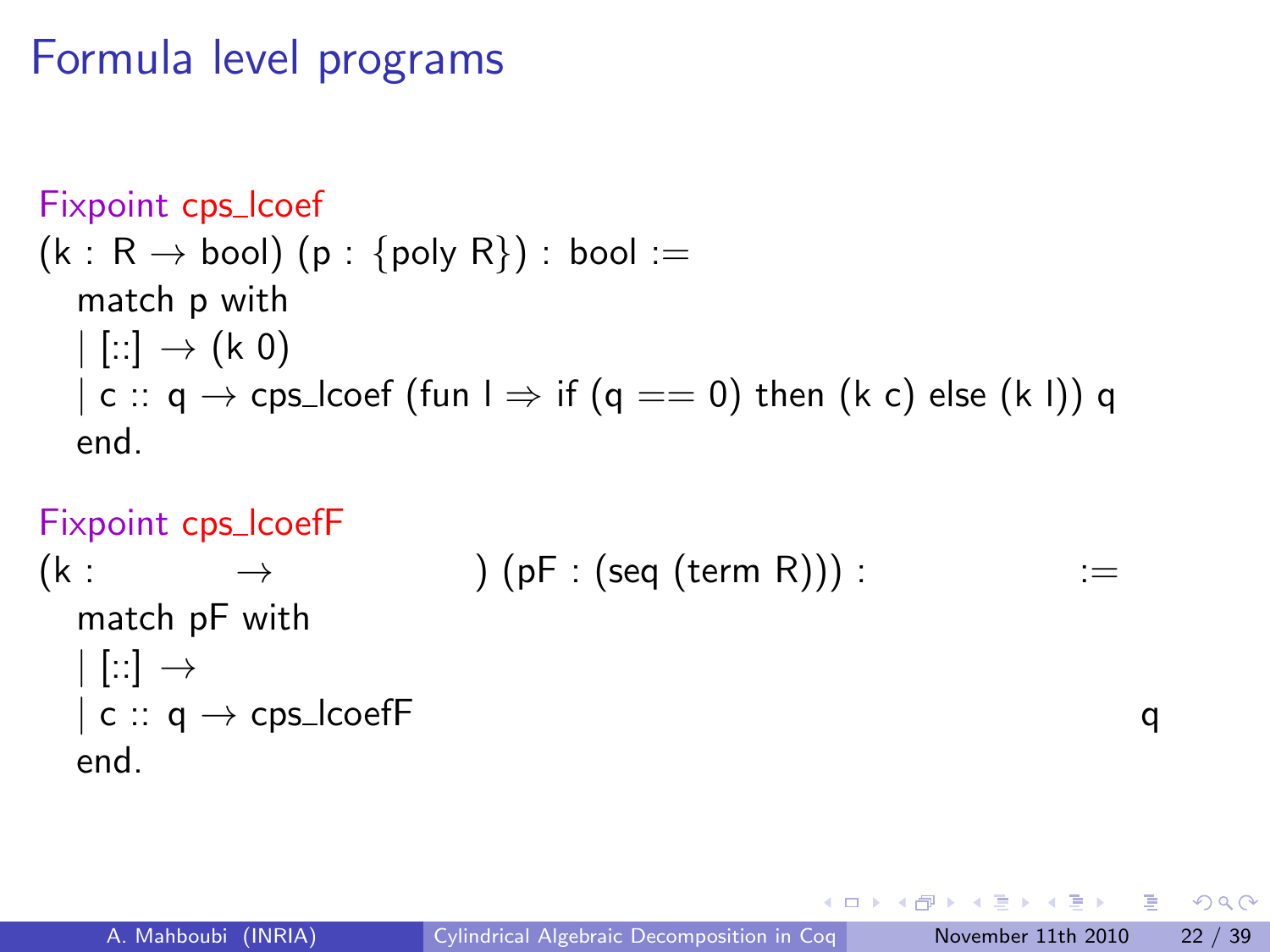```
Fixpoint cps lcoef
(k: R \rightarrow \text{bool}) (p: \{\text{poly } R\}) : bool :=
   match p with
   | [::] \rightarrow (k \ 0)| c :: q \rightarrow cps_lcoef (fun l \Rightarrow if (q == 0) then (k c) else (k l)) q
   end.
```
### Fixpoint cps lcoefF

```
(k : term R \rightarrow) (pF : (seq (term R))) :
                                                                                                   :=
   match pF with
   | \cdot |: \cdot | \rightarrow| c :: q \rightarrow \text{cps\_looeff}q
   end.
```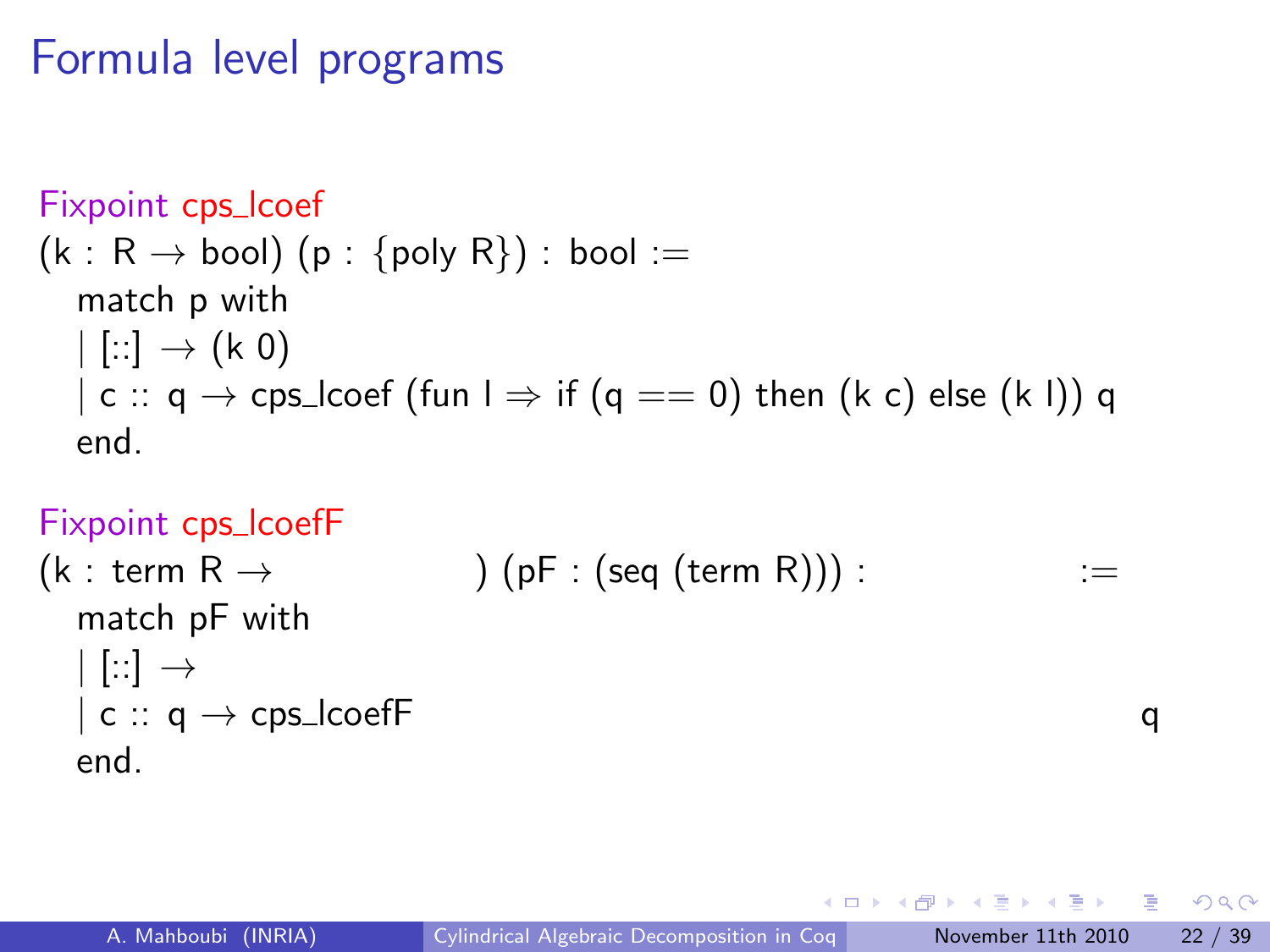```
Fixpoint cps lcoef
(k: R \rightarrow \text{bool}) (p: \{\text{poly } R\}) : bool :=
   match p with
   | [::] \rightarrow (k \ 0)| c :: q \rightarrow cps_lcoef (fun l \Rightarrow if (q == 0) then (k c) else (k l)) q
   end.
```
### Fixpoint cps\_lcoefF

(k : term R  $\rightarrow$  (formula R)) (pF : (seq (term R))) : (formula R) := match pF with  $| \cdot |: \cdot | \rightarrow$  $| c :: q \rightarrow \text{cps\_looeff}$ end.

q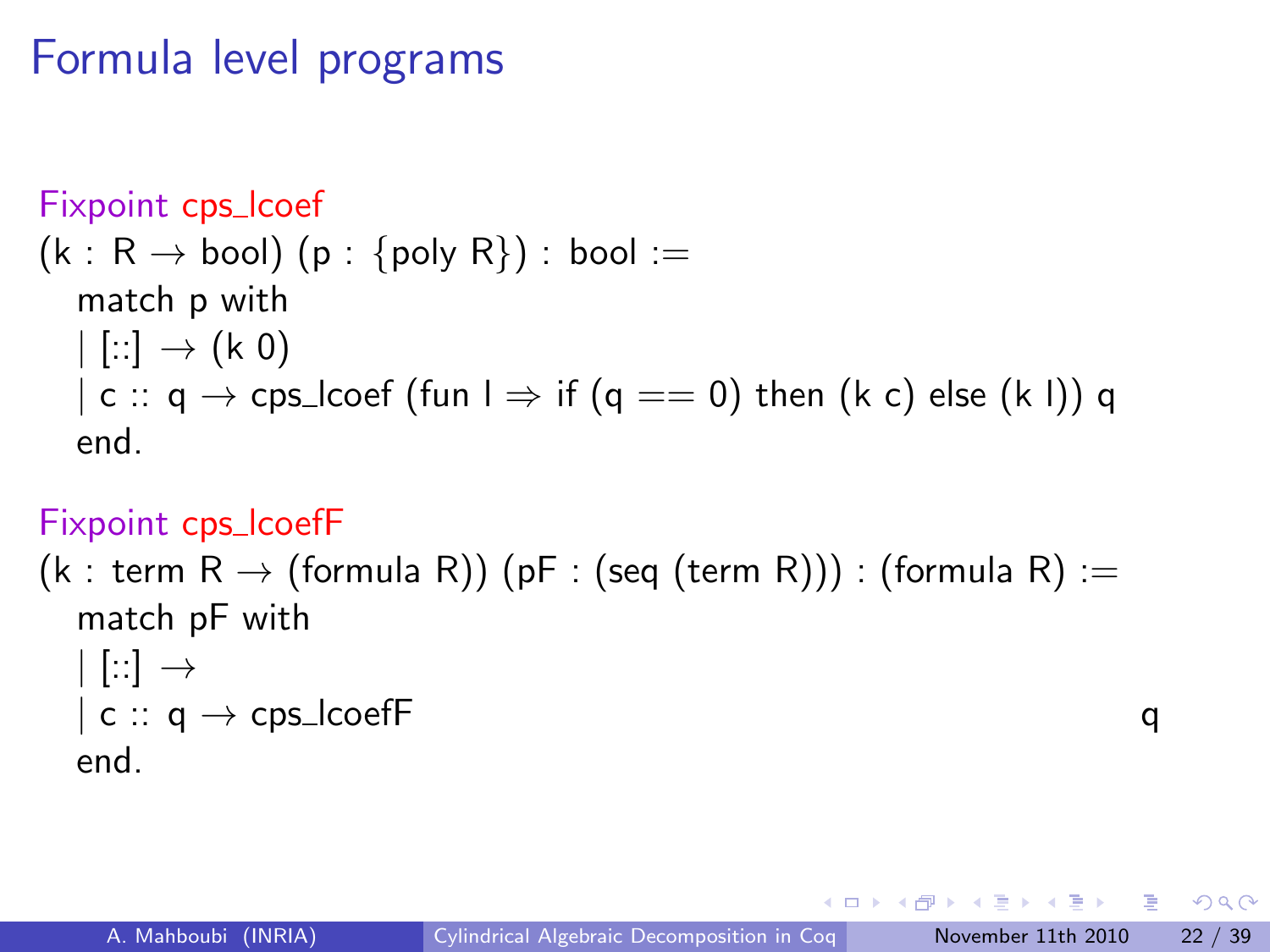```
Fixpoint cps_lcoef
(k: R \rightarrow \text{bool}) (p: \{\text{poly } R\}) : bool :=
   match p with
   | [::] \rightarrow (k \ 0)| c :: q \rightarrow cps_lcoef (fun l \Rightarrow if (q == 0) then (k c) else (k l)) q
   end.
```
### Fixpoint cps\_lcoefF

(k : term R  $\rightarrow$  (formula R)) (pF : (seq (term R))) : (formula R) := match pF with  $|$   $[:.] \rightarrow (k$  (Const 0))  $\vert c :: q \rightarrow \text{cps\_looeff}$ end.

q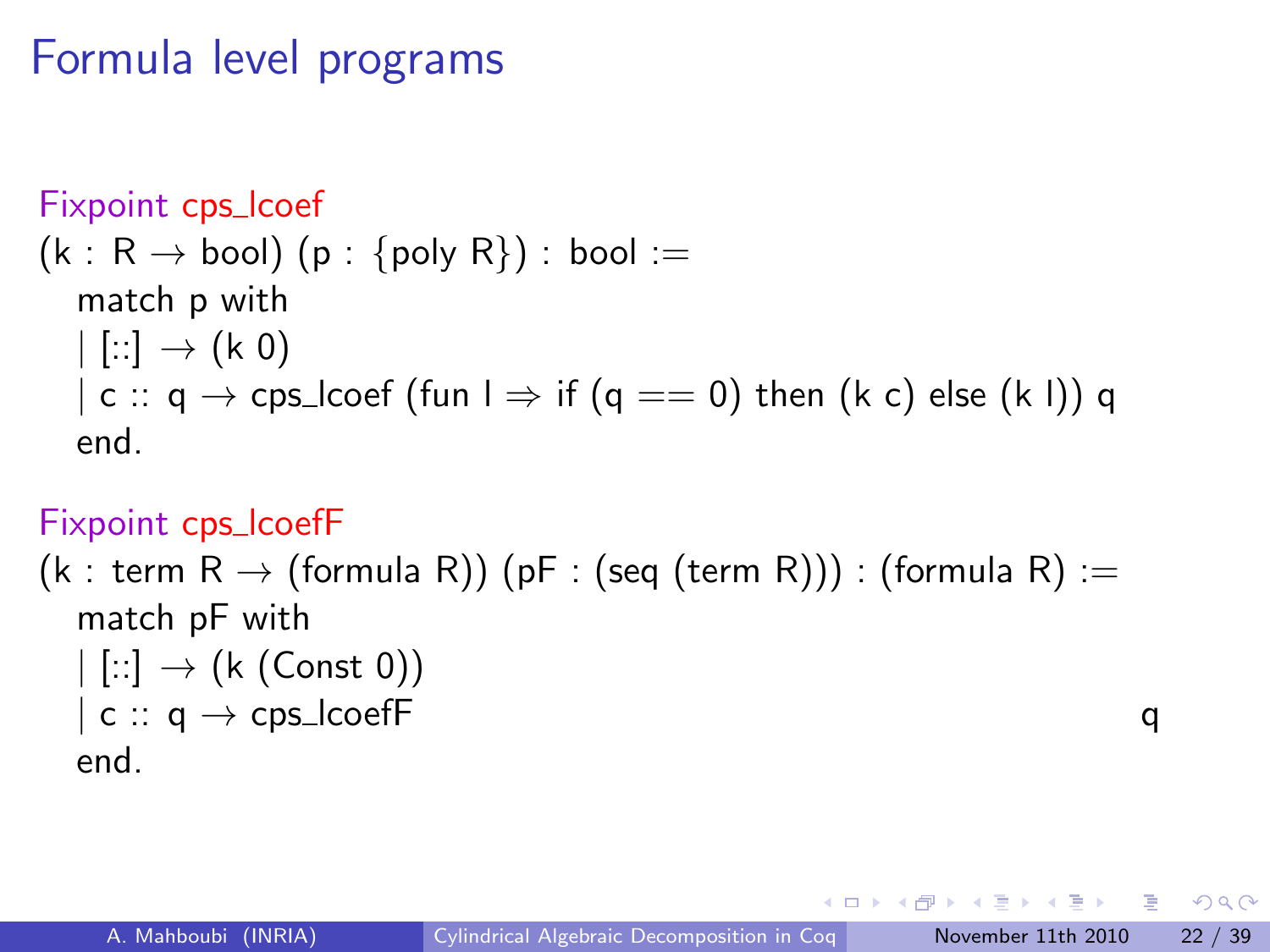```
Fixpoint cps_lcoef
(k: R \rightarrow \text{bool}) (p: \{\text{poly } R\}) : bool :=
   match p with
   | [::] \rightarrow (k \ 0)| c :: q \rightarrow cps_lcoef (fun \perp \Rightarrow if (q == 0) then (k c) else (k l)) q
   end.
```
### Fixpoint cps\_lcoefF

(k : term R  $\rightarrow$  (formula R)) (pF : (seq (term R))) : (formula R) := match pF with  $|$   $[:.] \rightarrow (k$  (Const 0))  $\vert$  c  $\colon$  q  $\to$  cps\_lcoefF (fun  $\vert \Rightarrow$  ifF (Equal I (Const 0)) (k c) (k I)) q end.

 $QQQ$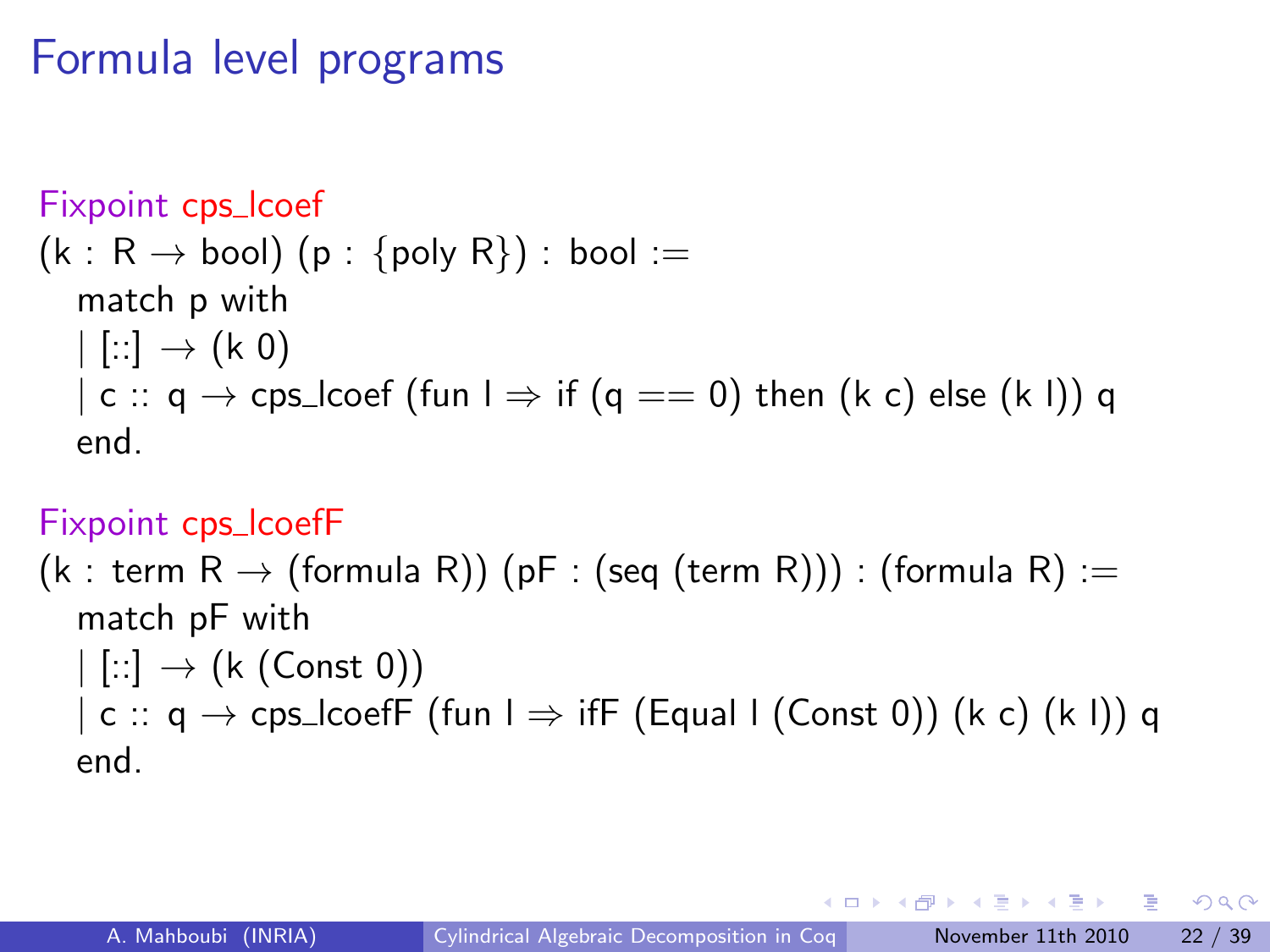```
Definition cps_test (p : {poly R}) : bool :=
cps lcoef
(fun n \Rightarrow if n > 0 then true else false)
p
```
 $-111$ 

э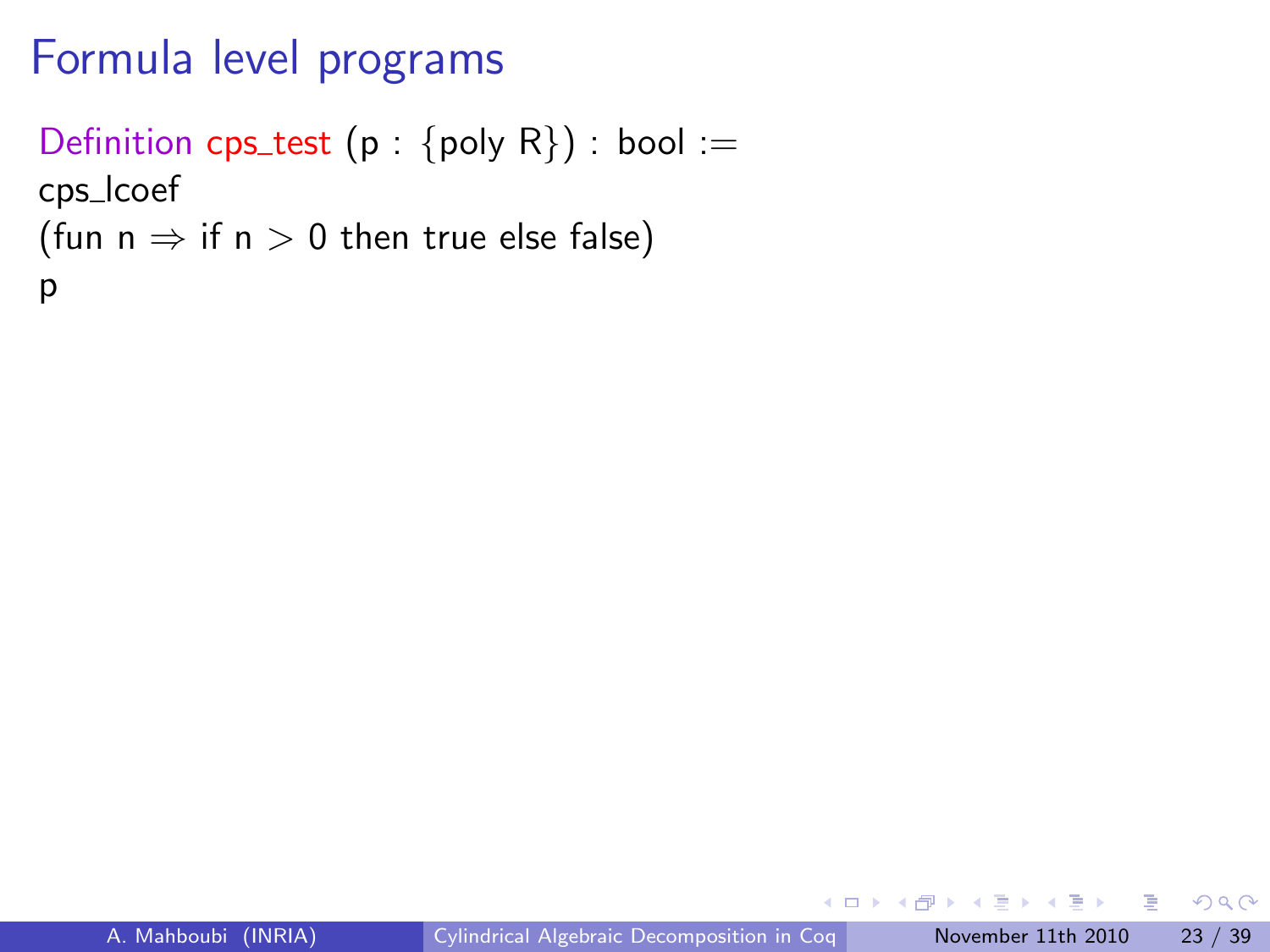```
Definition cps_test (p : {poly R}) : bool :=
cps lcoef
(fun n \Rightarrow if n > 0 then true else false)
p
```

```
Definition cps_testF (p : term R) : formula R :=
cps lcoefF
(fun n \Rightarrow ifF (Lt (Const n) (Const 0)) trueF falseF)
p
```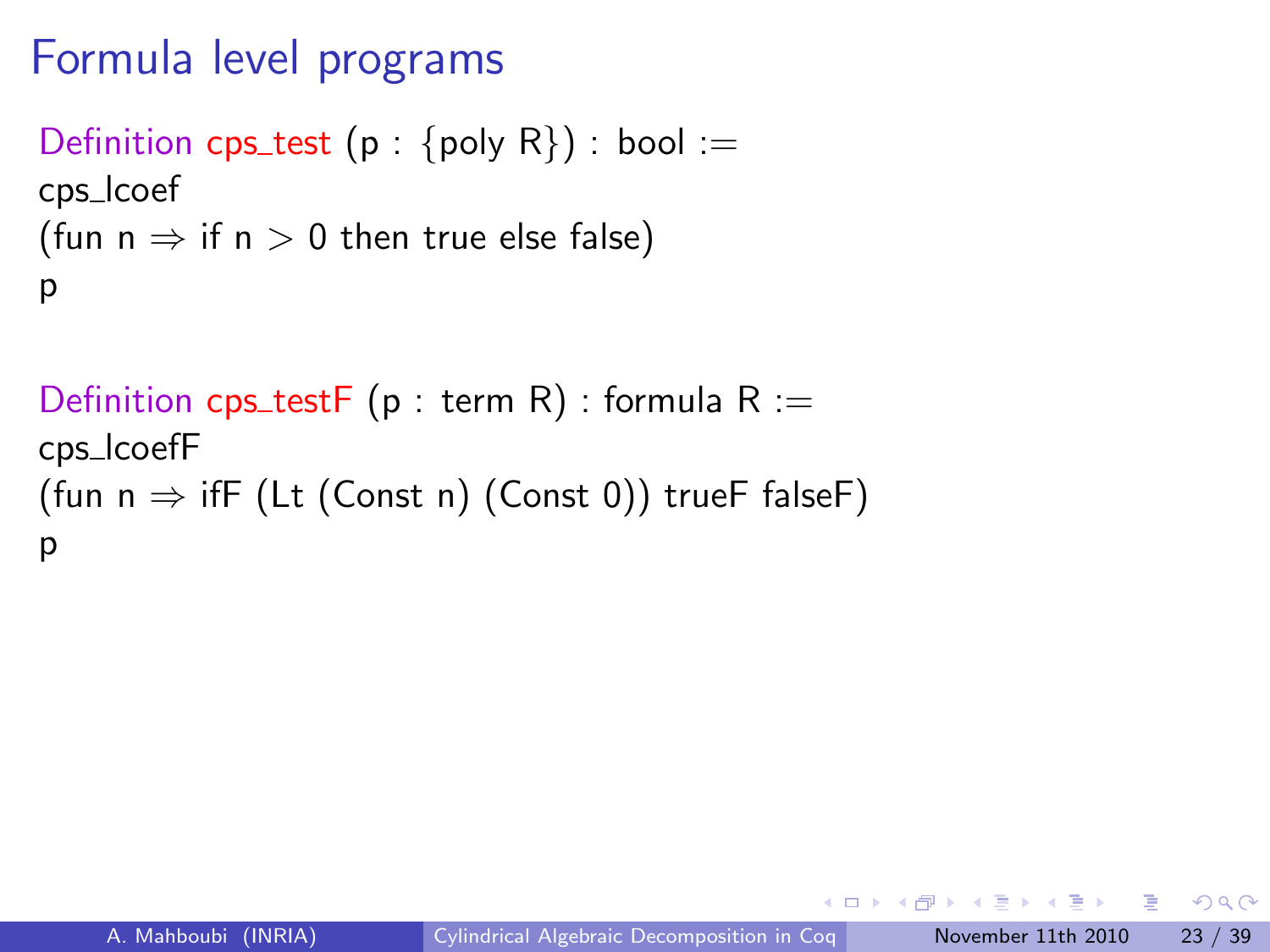```
Definition cps_test (p : {poly R}) : bool :=
cps lcoef
(fun n \Rightarrow if n > 0 then true else false)
p
```

```
Definition cps_testF (p : term R) : formula R :=
cps lcoefF
(fun n \Rightarrow ifF (Lt (Const n) (Const 0)) trueF falseF)
p
```
### Definition cps\_cps\_testF

```
(k : term R \rightarrow formula R) (p : term R) : formula R :=
cps lcoefF
(fun n \Rightarrow k (Lt (Const n) (Const 0)) p
p
```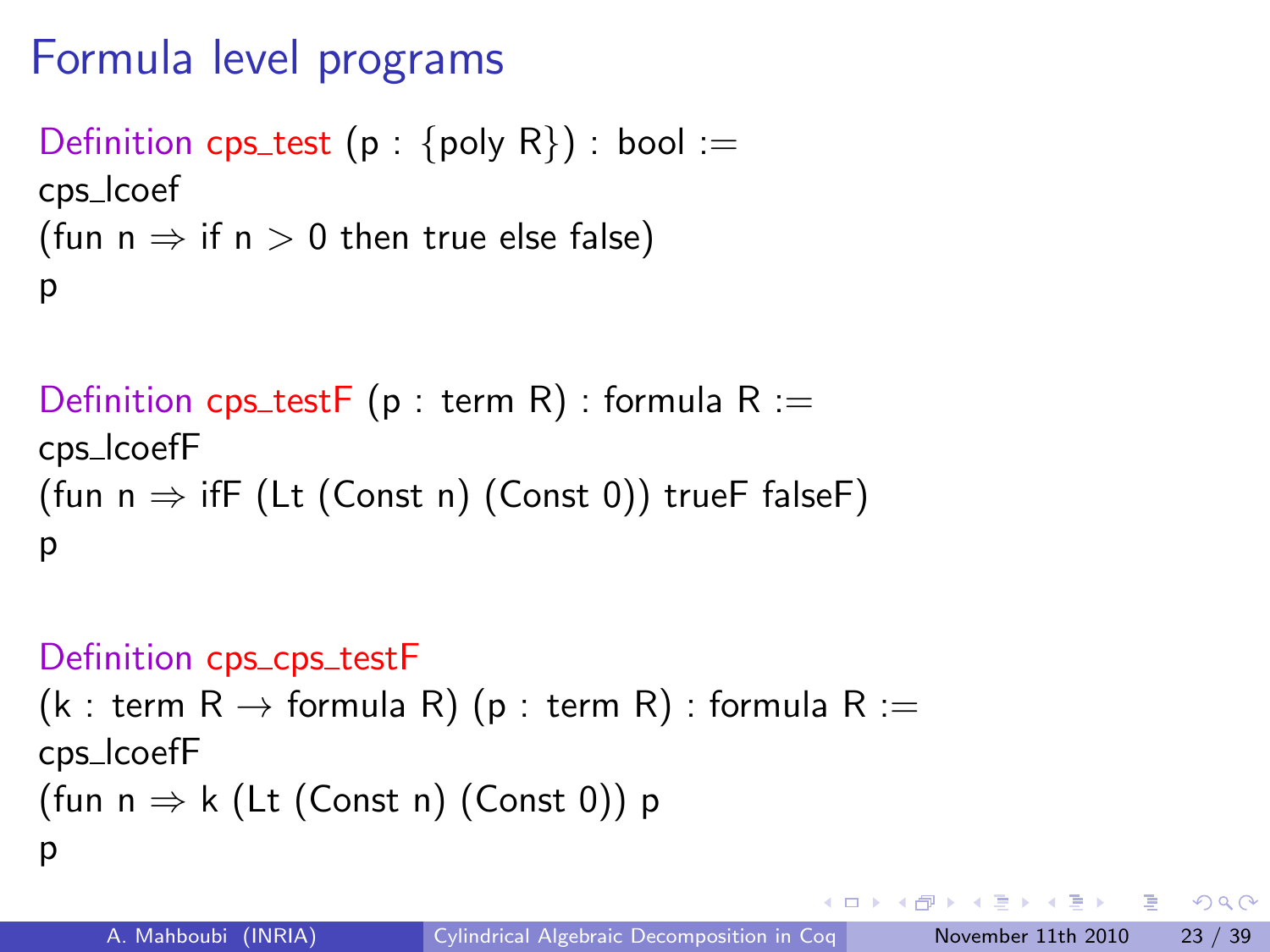Consider an abstract polynomial  $pF : seq (term R)$ , extracted from a basic formula:

The concrete shape of this polynomial depends on the values instantiating the parameters.

(eval\_polyF e pF) denoted [pF]\_e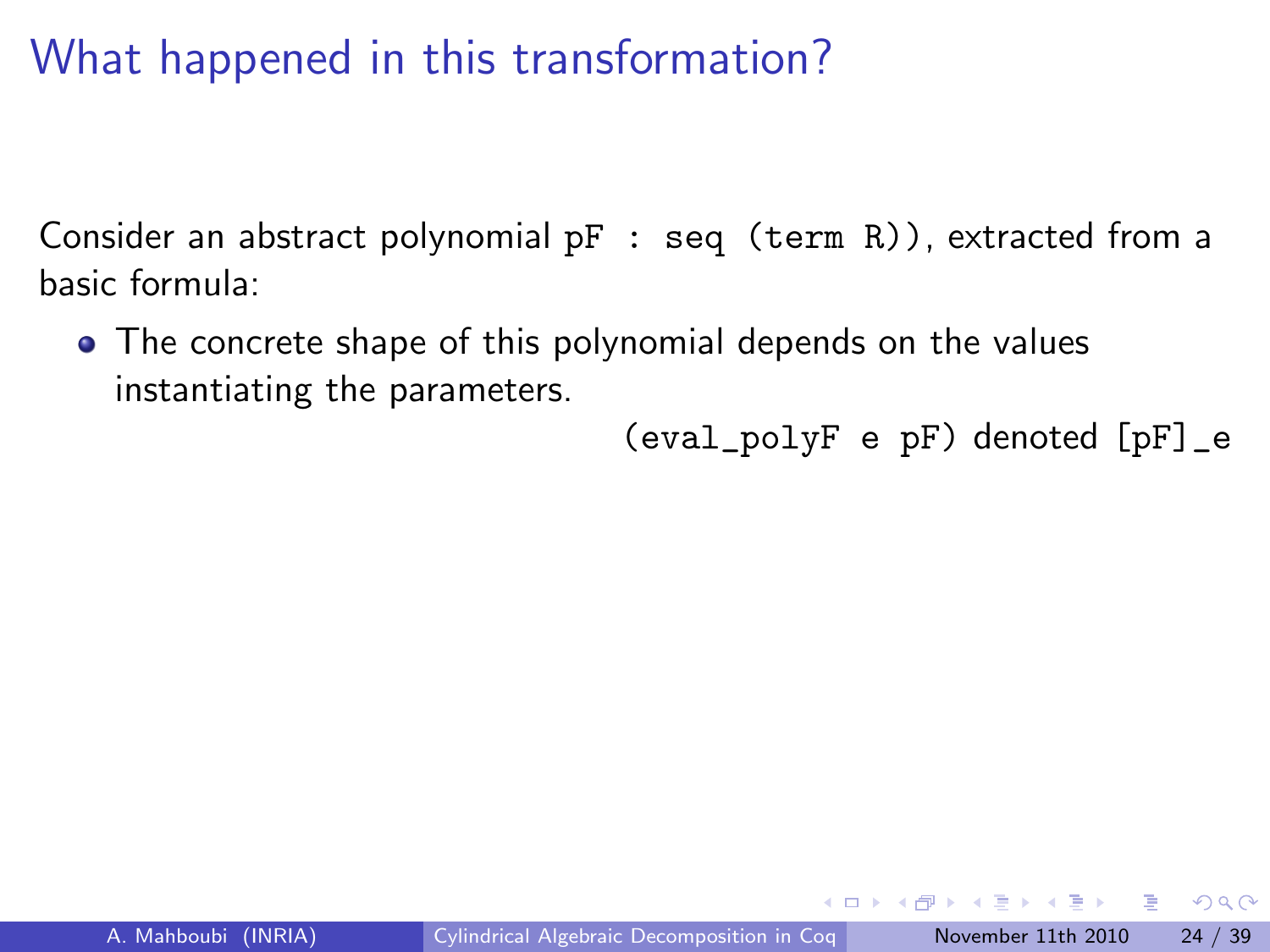Consider an abstract polynomial  $pF : seq (term R)$ , extracted from a basic formula:

• The concrete shape of this polynomial depends on the values instantiating the parameters.

(eval\_polyF e pF) denoted [pF]\_e

Any polynomial function f has a formula CPS counterpart fF.

cps\_lcoef and cps\_lcoefF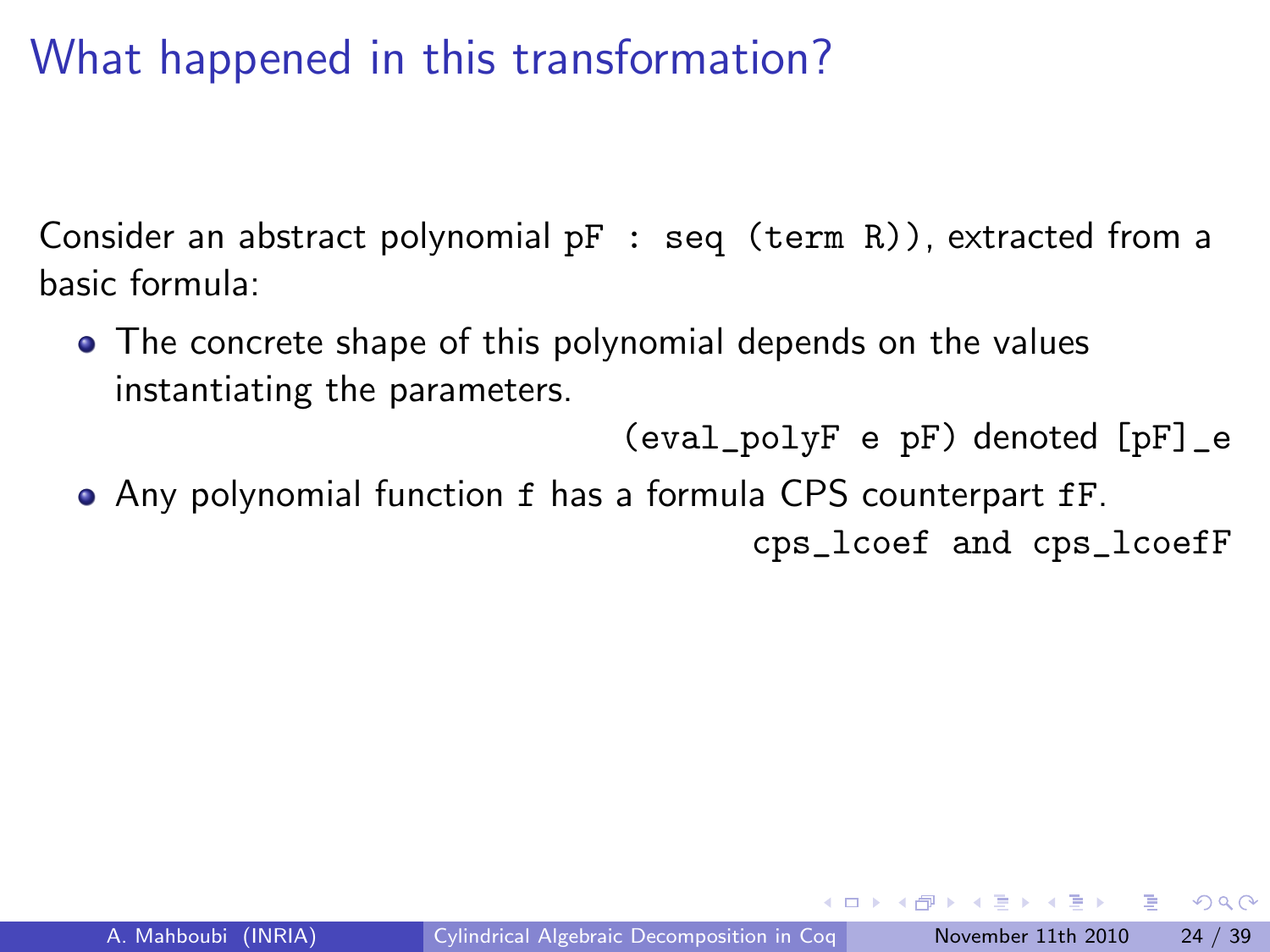Consider an abstract polynomial  $pF : seq (term R)$ , extracted from a basic formula:

• The concrete shape of this polynomial depends on the values instantiating the parameters.

(eval\_polyF e pF) denoted [pF]\_e

Any polynomial function f has a formula CPS counterpart fF.

lcoef and cps\_lcoefF

Any test c on such a polynomial expression has a formula CPS counterpart (fF kc).

cps\_testF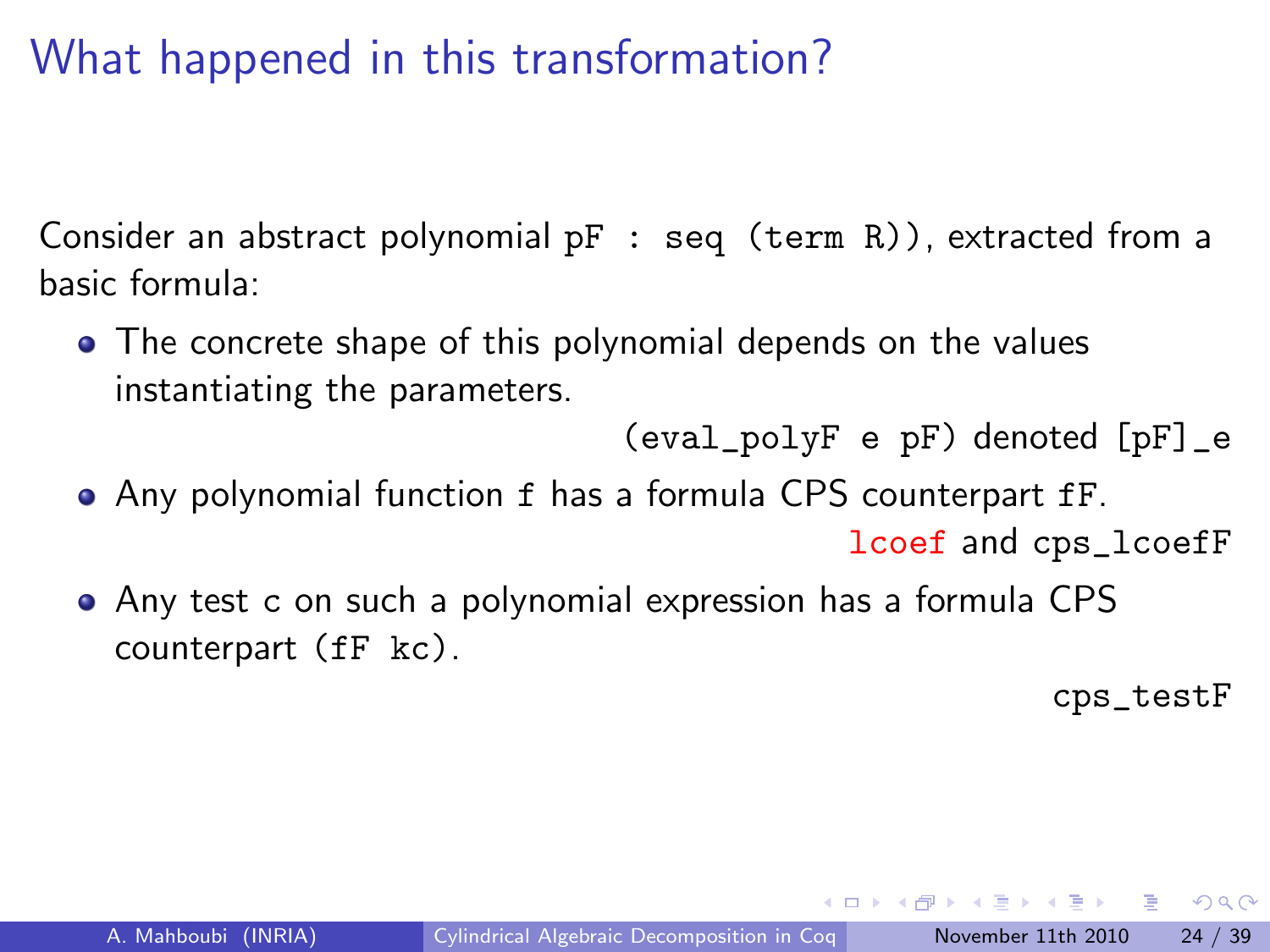Correctness as observational equivalence

Now we have commutation:

```
Lemma cps_lcoefFP : forall k pF e, acceptable_cont k ->
 qf_sat e (cps_lcoefF k pF)
  =
 qf_sat e (k (Const (lcoef [pF]_e))).
```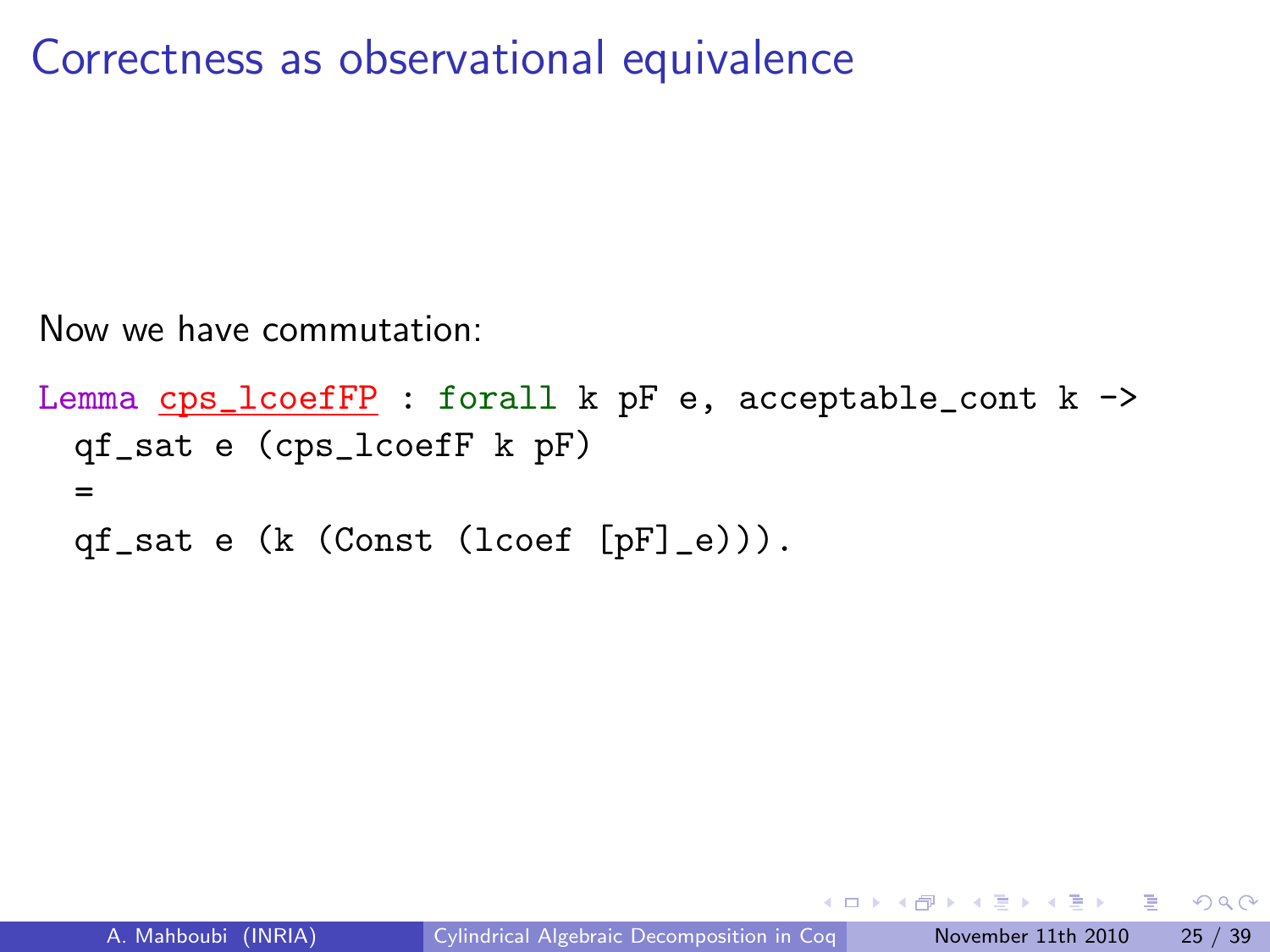## A generic and uniform process

- Program the concrete emptiness test for polynomials in  $R[X]$ ;
- For every elementary program used in the previous phase:
	- $\triangleright$  Turn the concrete program into a CPS-formula one;
	- $\triangleright$  State the lemma corresponding to its correctness with respect to the concrete program;
	- $\blacktriangleright$  Prove this lemma by executing symbolically the code of the concrete program in the proof.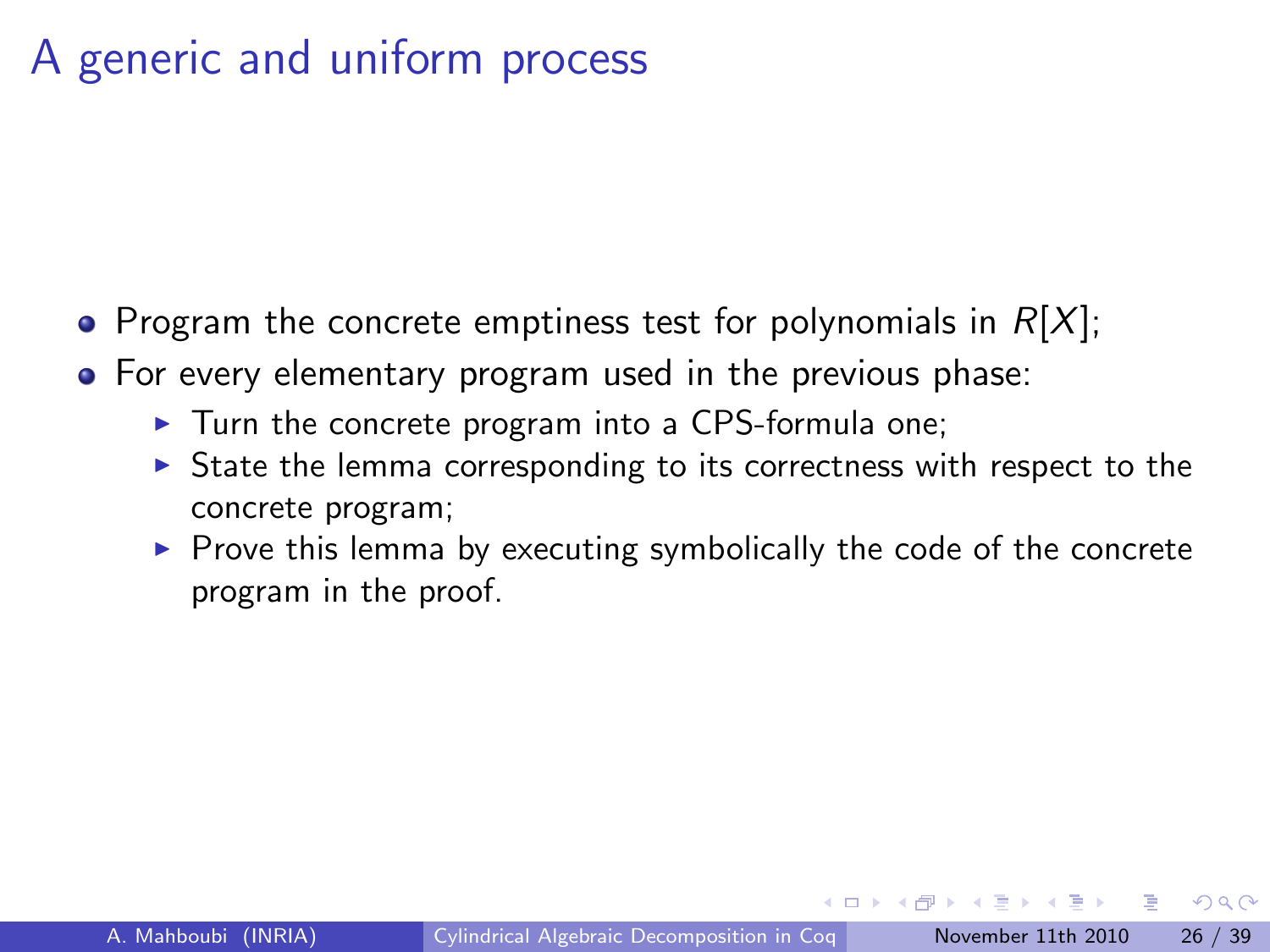## Gluing the programs, and the proofs

- Combine the CPS-formula programs in the same way they are combined in the concrete emptiness test program;
- The quantifier elimination procedure of a single ∃ follows.
- Combine the CPS-formula correctness lemmas accordingly.
- The correctness proof follows.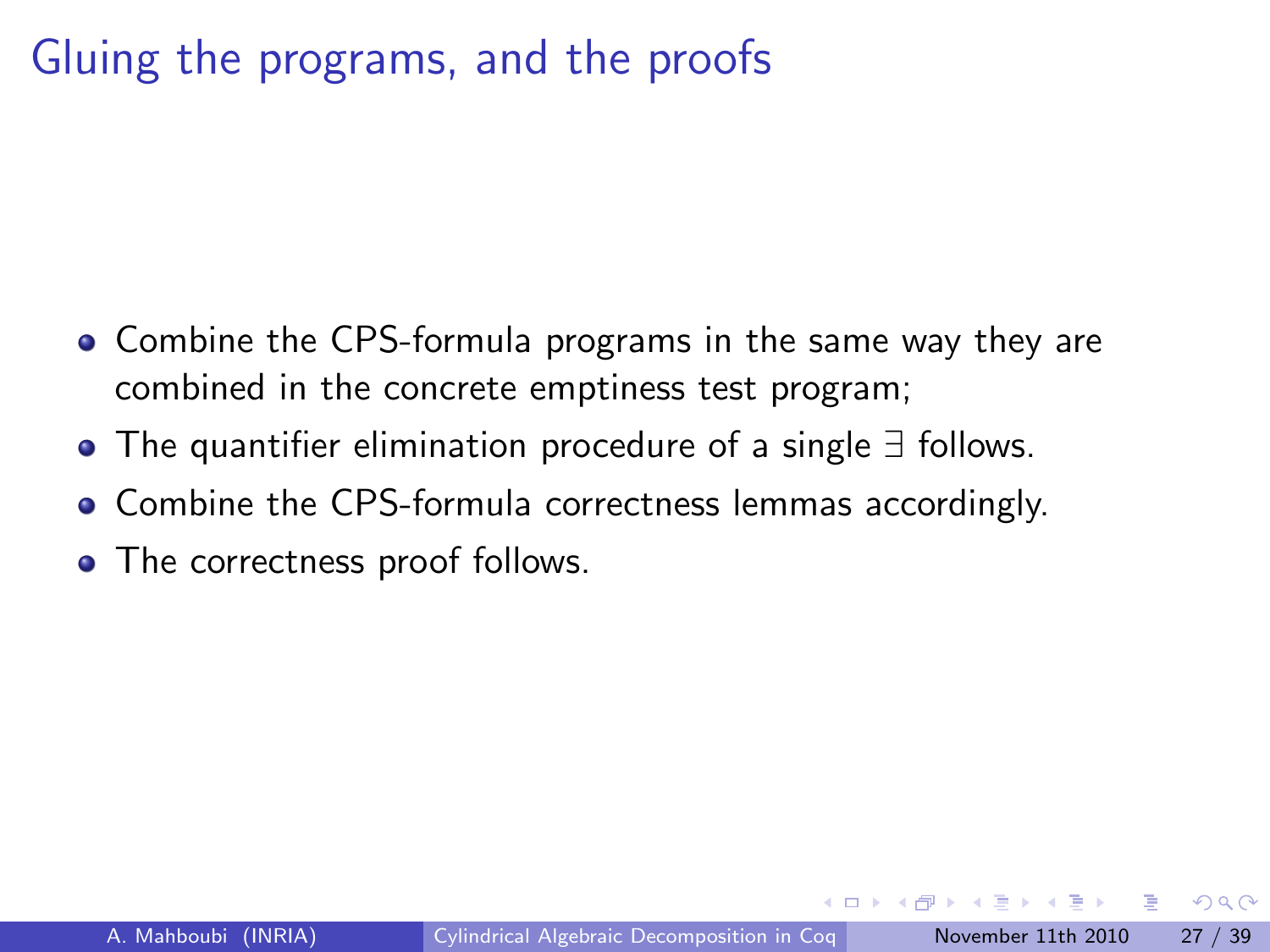We have defined in Coq:

- The first order language of ordered fields
- The models of the theory of discrete real closed fields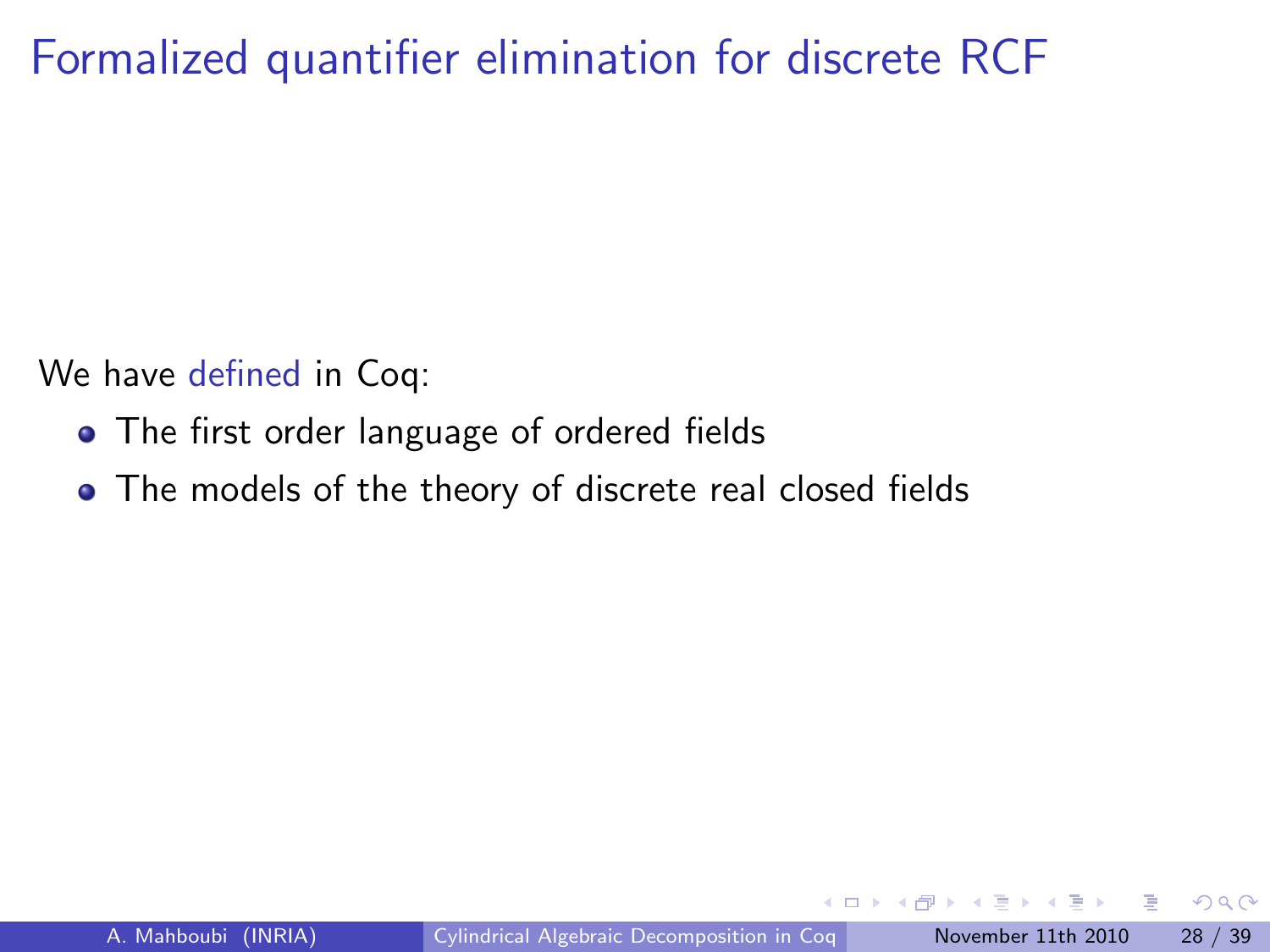We have programed in Coq:

- A reduction of the full first order theory decidability to the elimination of a single ∃;
- An emptiness test for semi-algebraic sets;
- A transformation of this test into a procedure elimination a single ∃ by a syntactic process;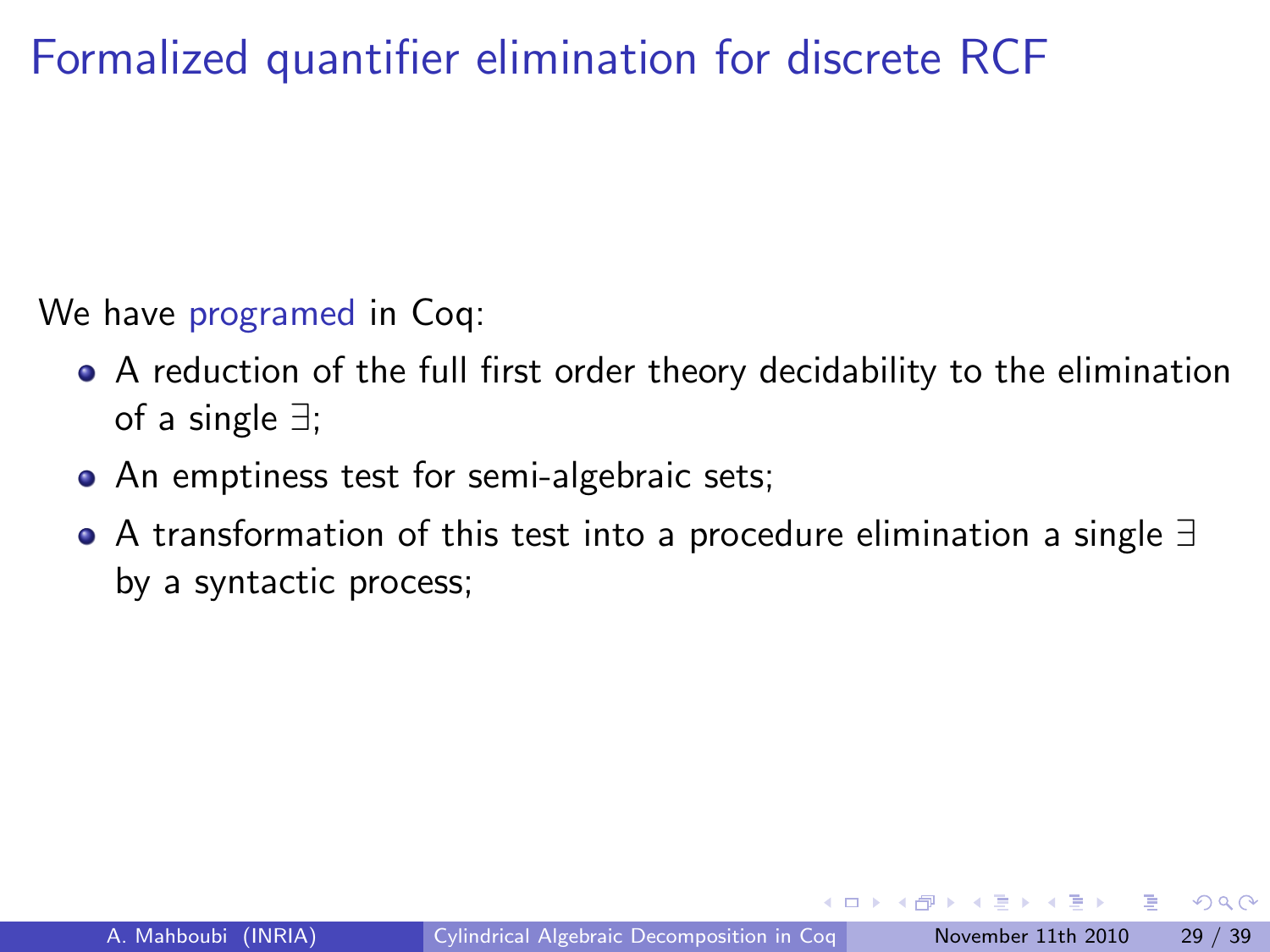We have formally proved in Coq:

- The reduction of decidability to quantifier elimination
- The reduction of full quantifier elimination to weak;
- The correctness of the emptiness test;
- The correctness of the weak quantifier elimination.

つひひ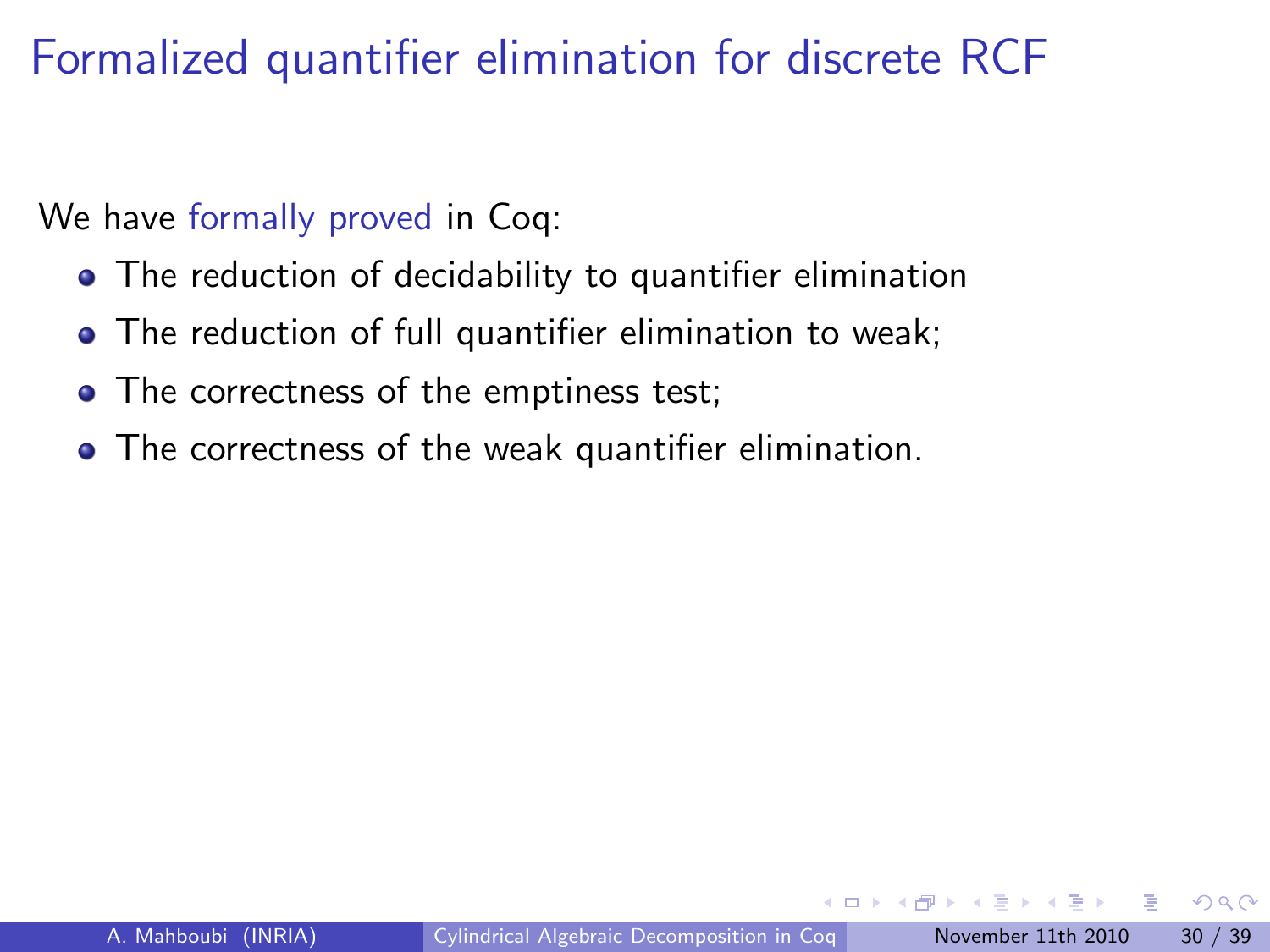We have formally proved in Coq:

- The reduction of decidability to quantifier elimination
- The reduction of full quantifier elimination to weak;
- The correctness of the emptiness test;
- The correctness of the weak quantifier elimination.

Disclaimer:

- This is in fact work in progress with C. Cohen.
- The analogue work on algebraically closed fields is completed.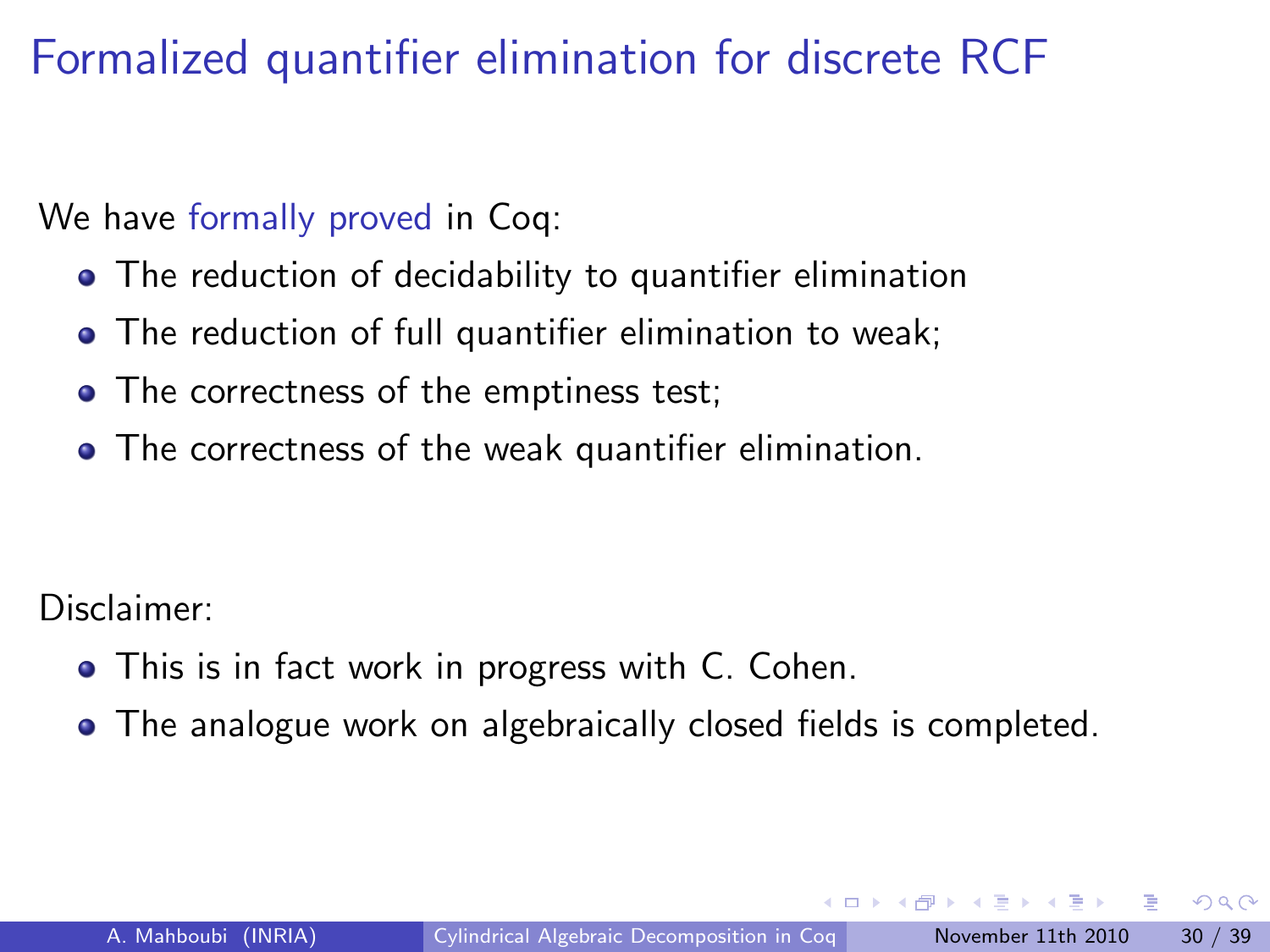We have not addressed tractable programs so far: the complexity of this algorithm is far from elementary.

It is in fact comparable to the one of the original proof of Tarski.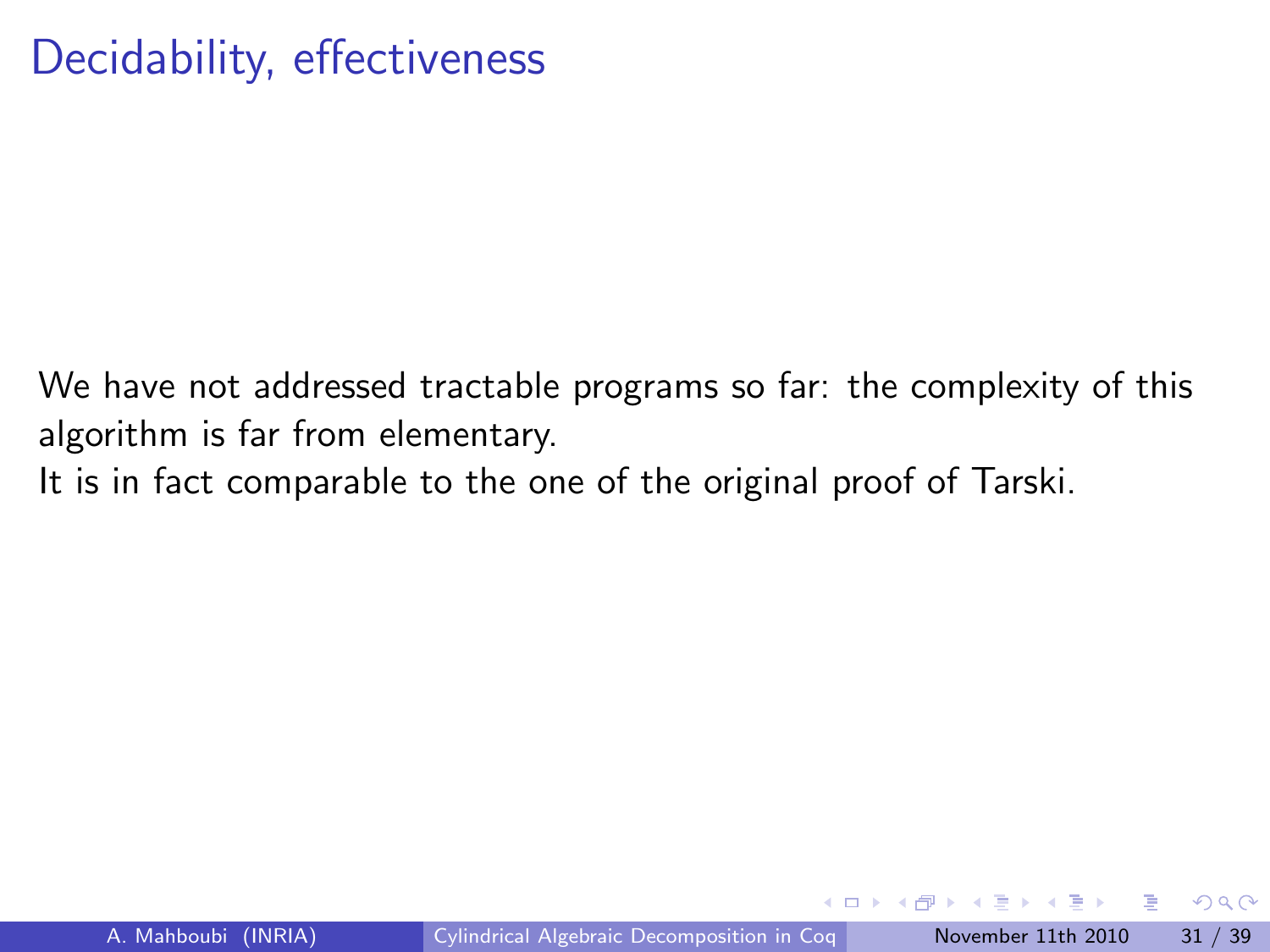### Decision methods in discrete real closed fields

- Real closed field theory is decidable (Tarski, 1948)
- Hörmander method (Hörmander 1983 Cohen 1969)
- Cylindrical Algebraic Decomposition algorithm (Collins 1975)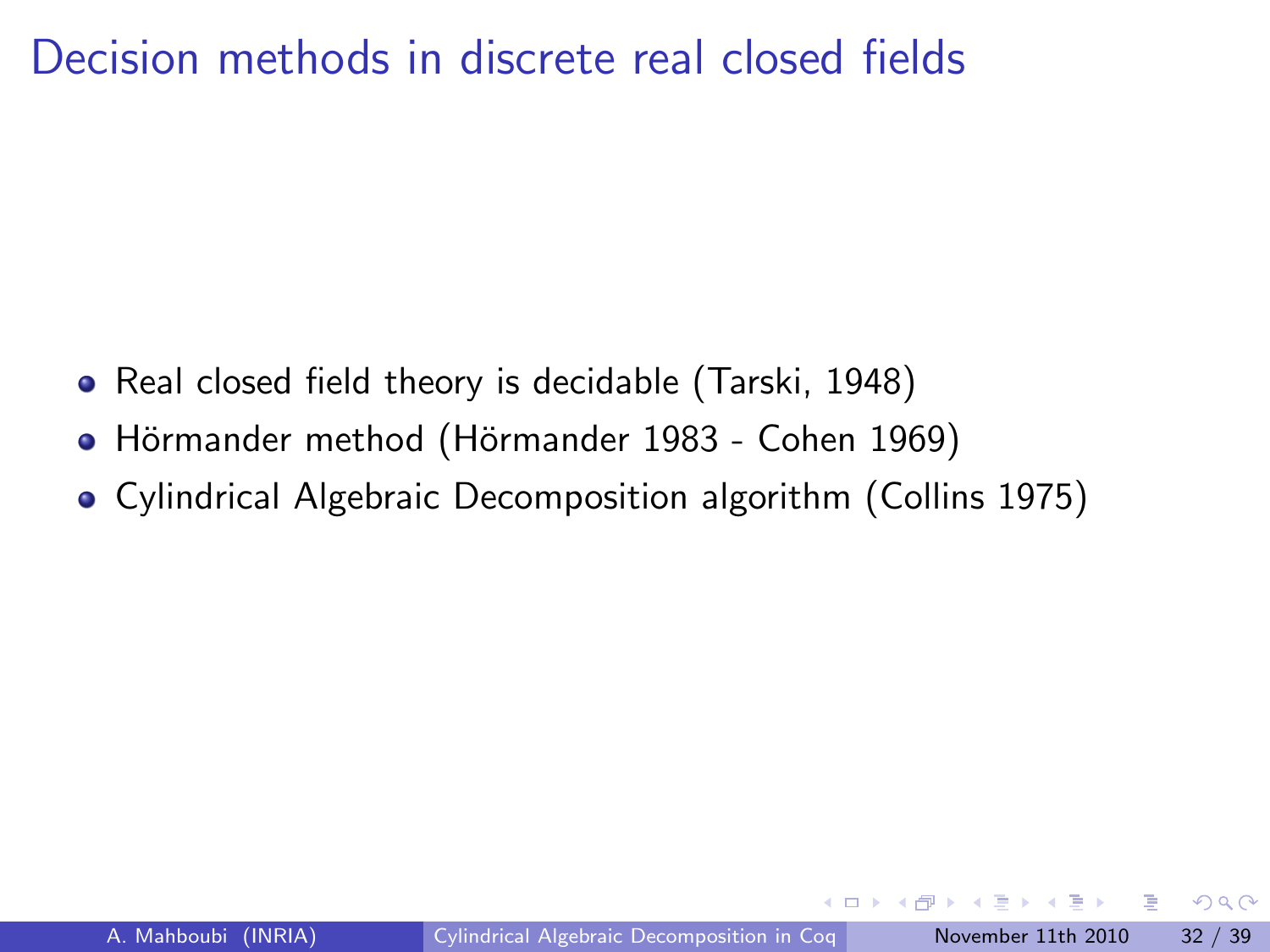## CAD in a nutshell: general setting

- Input: A finite family  $\mathcal{P} \subset \mathbb{Q}[X_1,\ldots,X_n]$  of polynomials
- Output: A finite partition of  $\mathbb{R}^n$  into cylindrical cells over which each element of  $P$  has a constant sign.

Warning: cylindrical decomposition does not entail decidability (cf. Michel's tutorial) ...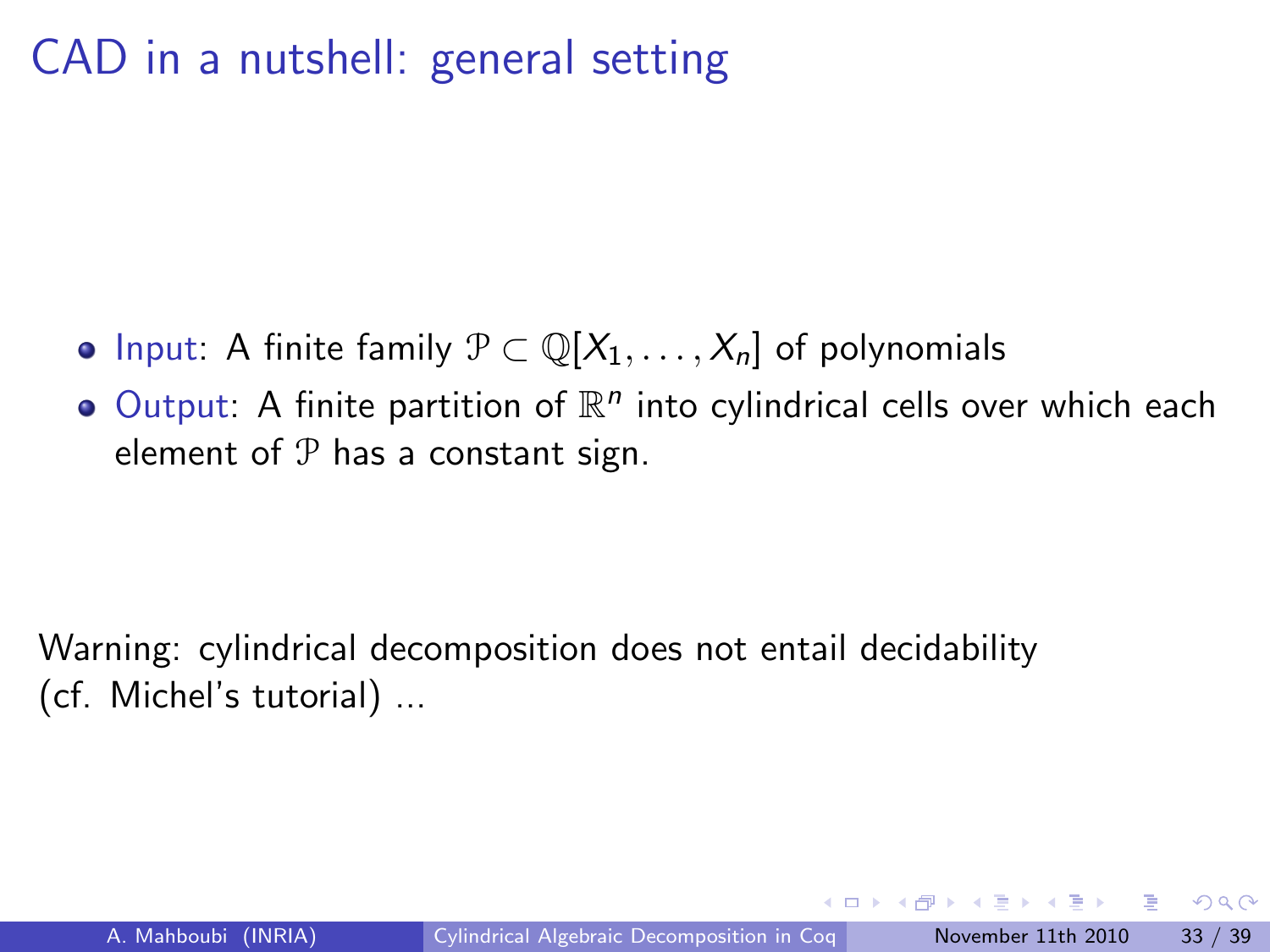Example:  $X^2 + Y^2 + Z^2 - 1$ 



K ロ ▶ K 個 ▶ K 로 ▶ K 로 ▶ - 로 - K 9 Q @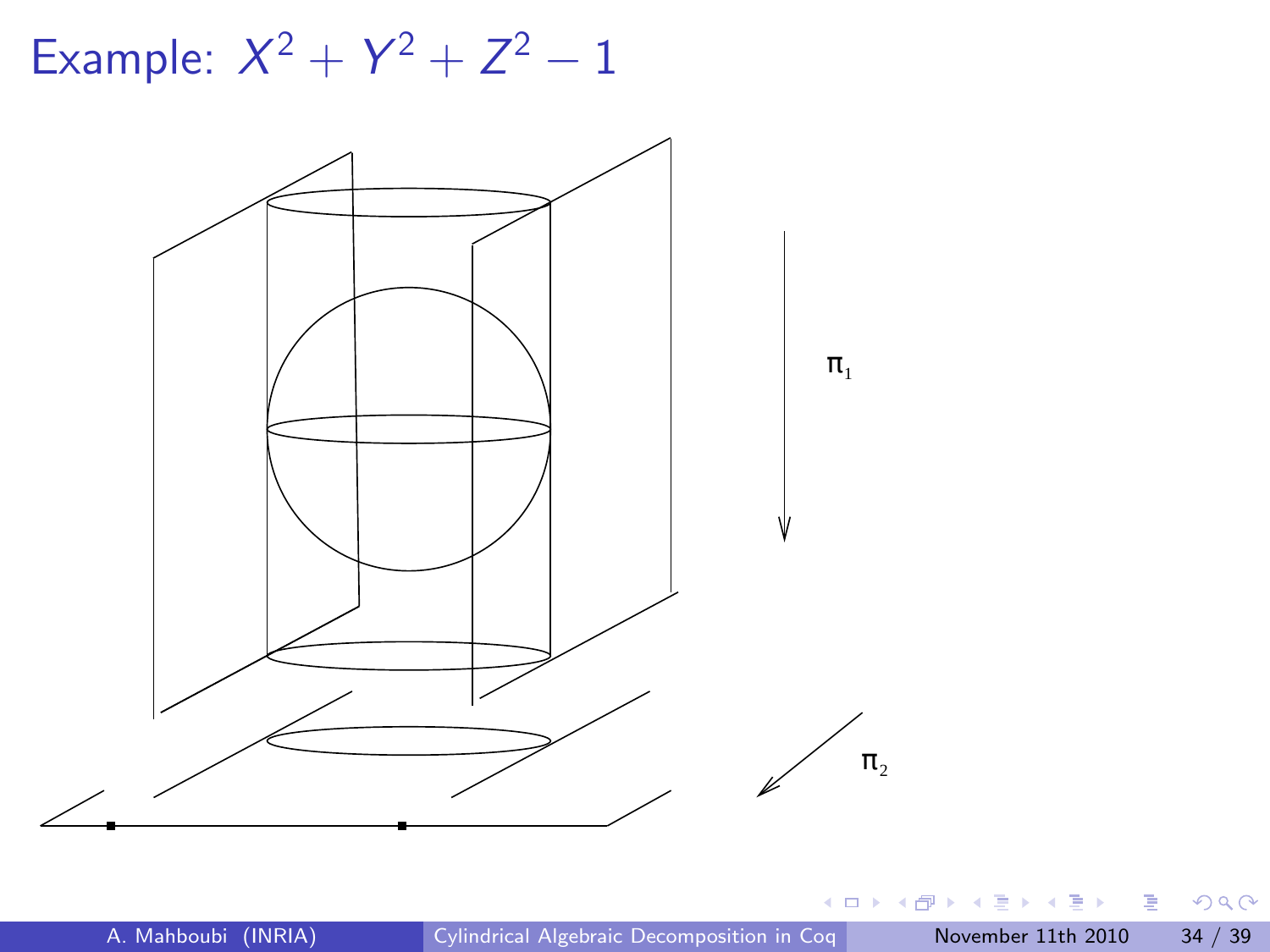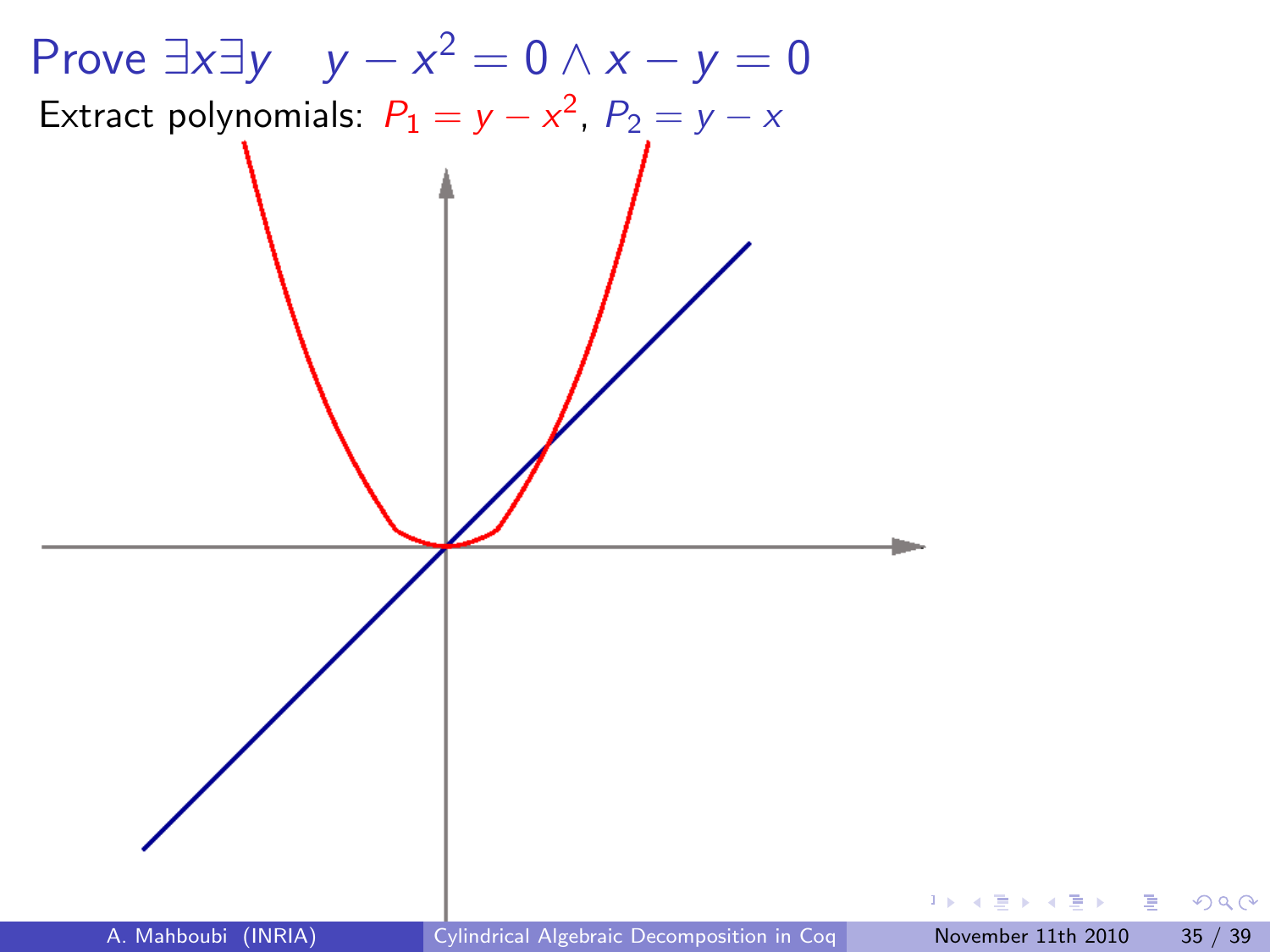

Projection along y.

 $1 +$ 

E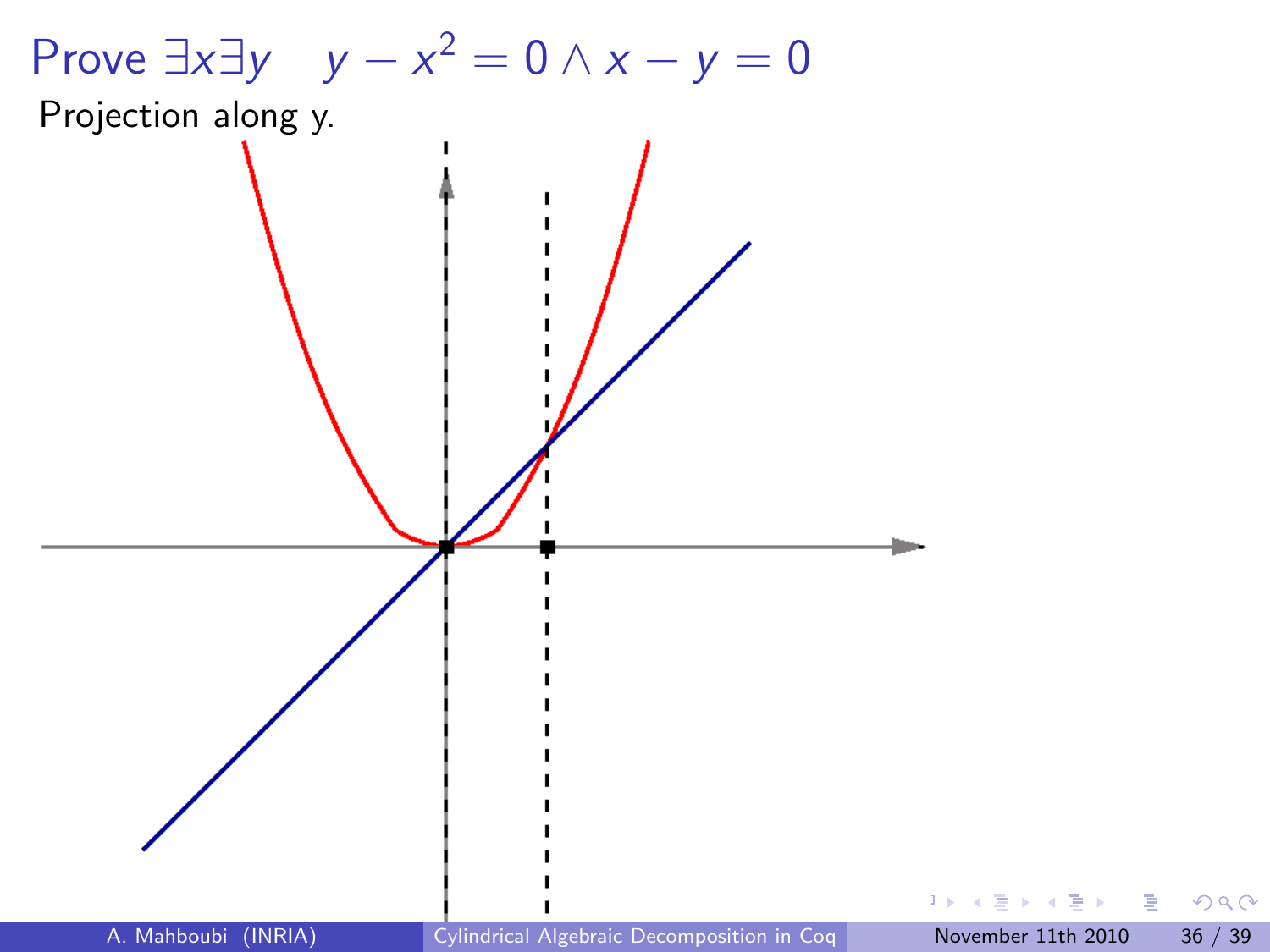# Prove  $\exists x \exists y \quad y - x^2 = 0 \land x - y = 0$

Lifting phase and sign computation.



 $\equiv$   $\rightarrow$ э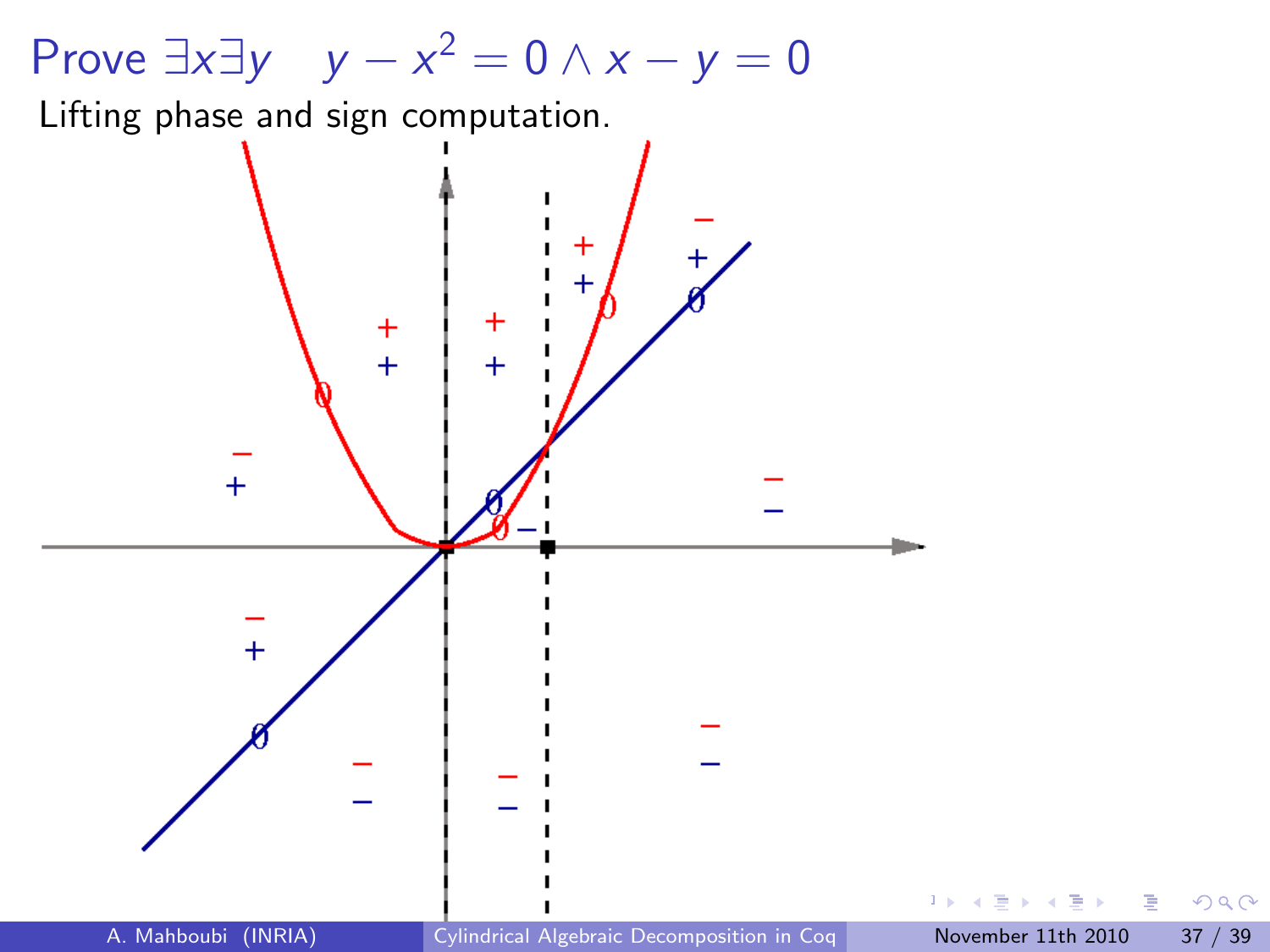